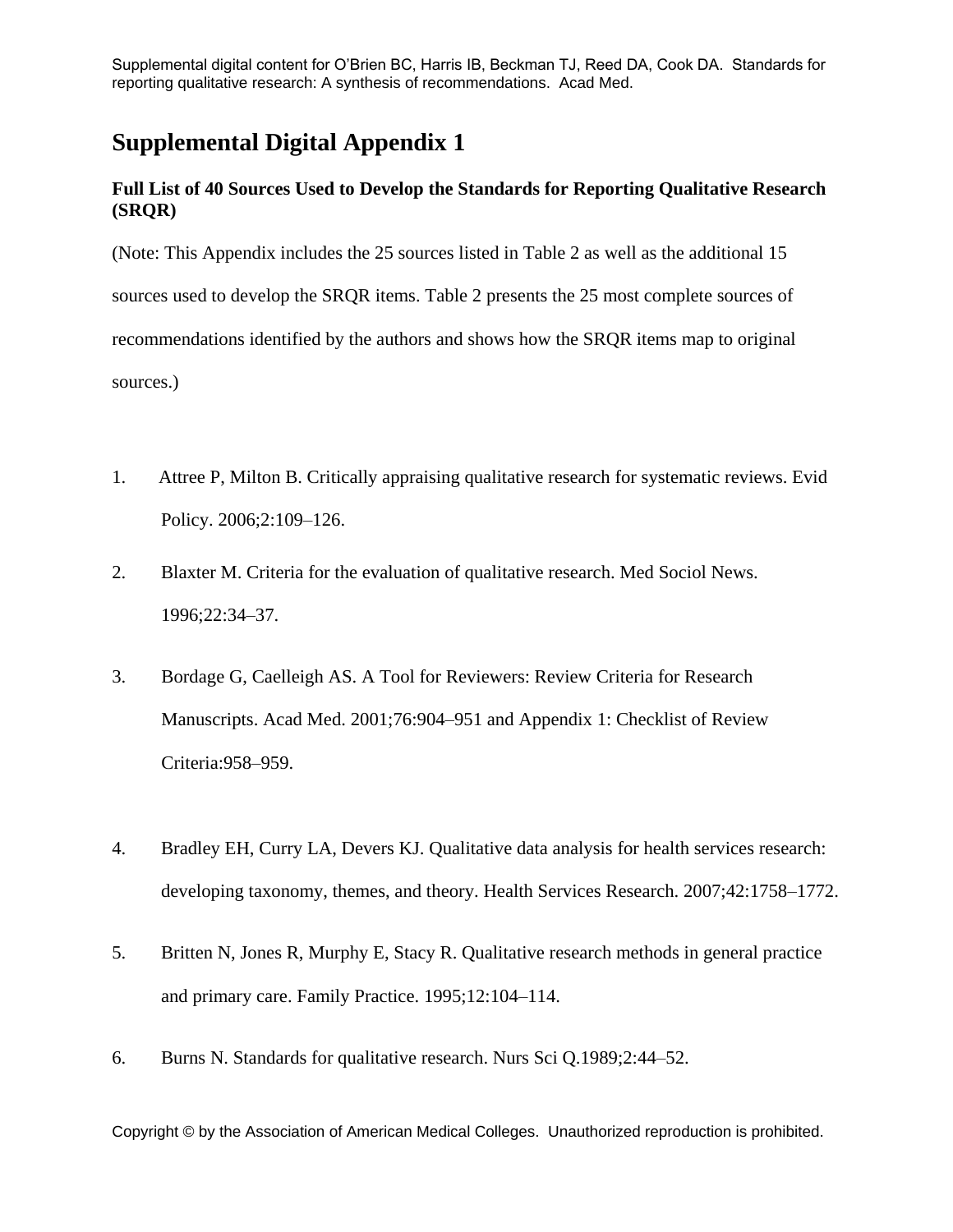- 7. Cohen, D, Crabtree, B. Guidelines for designing, analyzing, and reporting qualitative research. Qualitative Research Guidelines Project, Robert Wood Johnson Foundation; 2006. [http://qualres.org/HomeGuid-3868.html.](http://qualres.org/HomeGuid-3868.html) Accessed April 8, 2014.
- 8. Cohen D, Crabtree B. Evaluative criteria for qualitative research in health care: controversies and recommendations. The Annals of Family Medicine. 2008;6:331–339.
- 9. Côté L, Turgeon J. Appraising qualitative research articles in medicine and medical education. Med Teach. 2005;27:71–75.
- 10. Critical Appraisal Skills Program (CASP). Critical Appraisal Skills Programme (CASP) Qualitative Research Checklist; 2013. [http://www.casp-uk.net/wp](http://www.casp-uk.net/wp-content/uploads/2011/11/CASP-Qualitative-Research-Checklist-31.05.13.pdf)[content/uploads/2011/11/CASP-Qualitative-Research-Checklist-31.05.13.pdf.](http://www.casp-uk.net/wp-content/uploads/2011/11/CASP-Qualitative-Research-Checklist-31.05.13.pdf) Accessed April 8, 2014.
- 11. Devers KJ. How will we know "good" qualitative research when we see it? Beginning the dialogue in health services research. Health Services Research. 1999;34(Pt 2):1153.
- 12. Duran RP, Eisenhart MA, Erickson FD, et al. Standards for reporting on empirical social science research in AERA publications. Educational Researcher. 2006;35:33–40.
- 13. Elder, NC, Miller, WL. Reading and evaluating qualitative research studies. The Journal of Family Practice. 1995;41:279–785.
- Copyright © by the Association of American Medical Colleges. Unauthorized reproduction is prohibited. 14. Elliott R, Fischer CT, Rennie DL. Evolving guidelines for publication of qualitative research studies in psychology and related fields. British Journal of Clinical Psychology.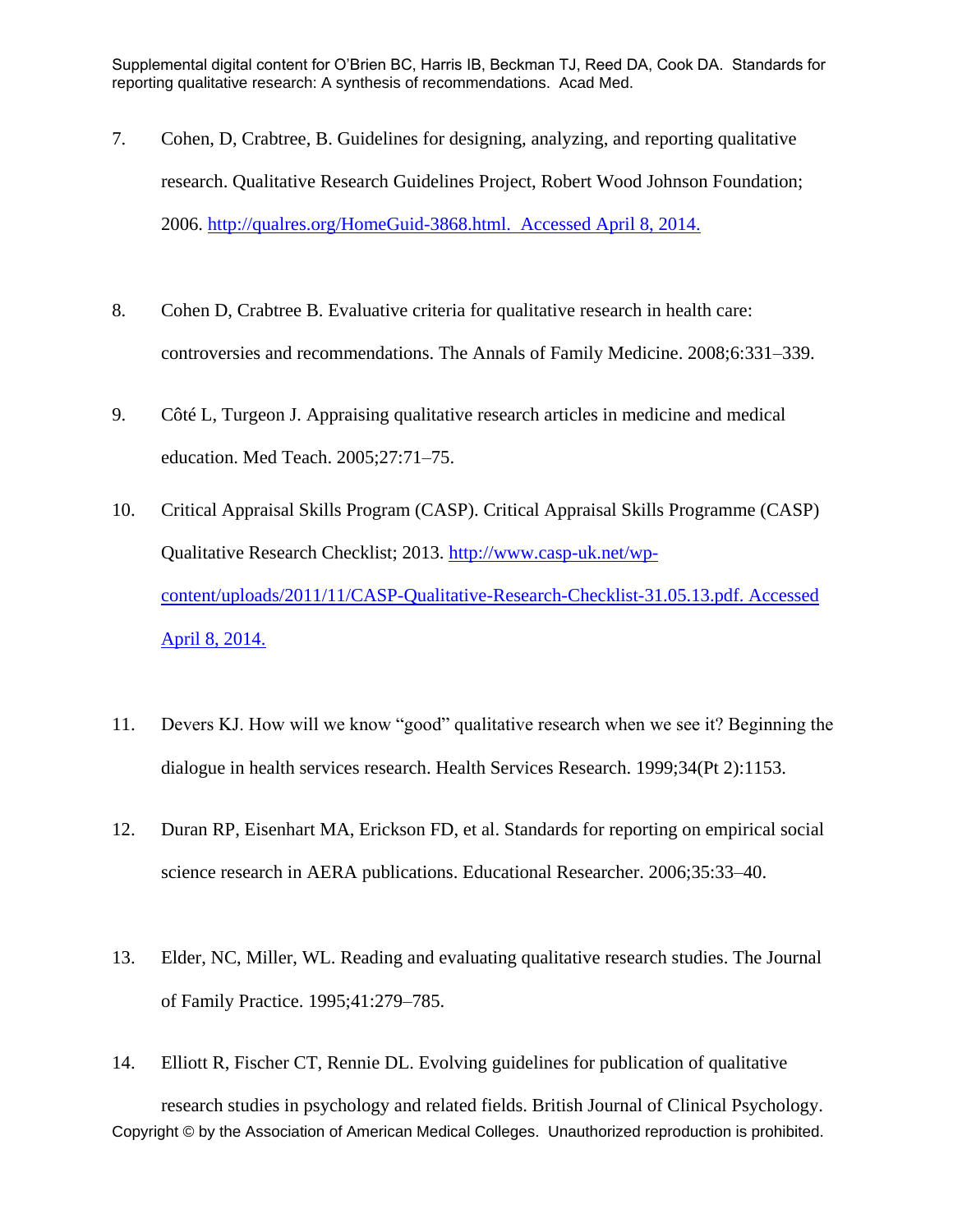1999;38:215–229.

- 15. Fade SA. Communicating and judging the quality of qualitative research: The need for a new language. Journal of Human Nutrition and Dietetics. 2003;16:139–149.
- 16. Fossey E, Harvey C, McDermott F, Davidson L. Understanding and evaluating qualitative research. Australian and New Zealand Journal of Psychiatry. 2002;36:717–732.
- 17. Frambach, JM, van der Vleuten, CPM, Durning, SJ. AM Last Page: Quality criteria in qualitative and quantitative research. Acad Med. 2013; 88:552.
- 18. Giacomini M, Cook, DJ. Users' Guides to the Medical Literature: XXIII. Qualitative Research in Health Care A. Are the Results of the Study Valid? JAMA. 2000; 284:357– 362.
- 19. Giacomini M, Cook, DJ. Users' Guides to the Medical Literature: XXIII. Qualitative Research in Health Care B. What Are the Results and How Do They Help Me Care for My Patients? JAMA. 2000;284:478–482.
- 20. Inui, T, Frankel, R. Evaluating the quality of qualitative research: A proposal pro tem. JGIM. 1991;6:485–486.
- 21. Kitto SC, Chesters J, Grbich C. Quality in qualitative research. Med J Aust. 2008;188:243.
- 22. Knafl, KA, Howard, MJ. Interpreting and reporting qualitative research. Res Nurs Health. 1984;7:17–24.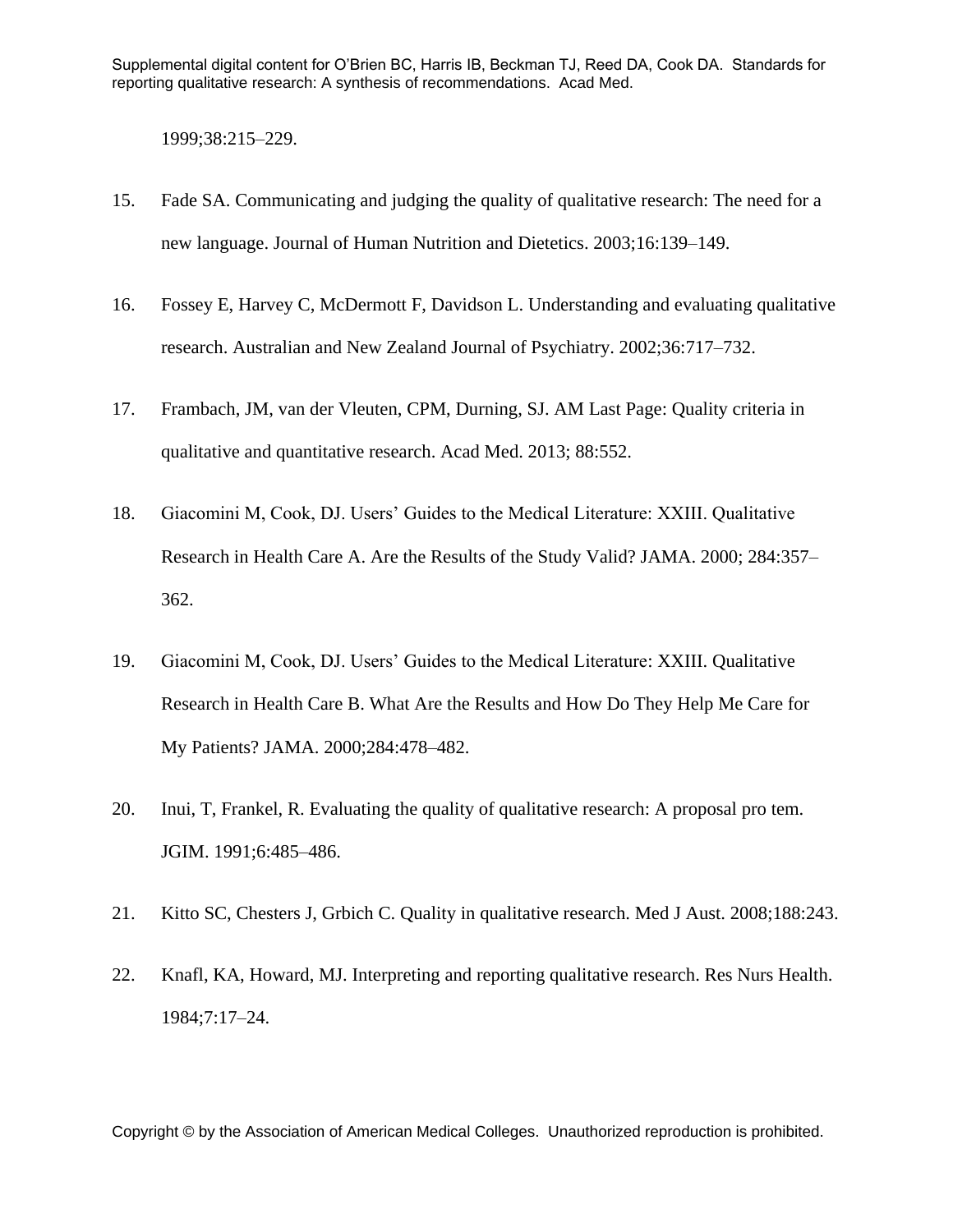- 23. Kuper A, Lingard L, Levinson W. Critically appraising qualitative research. BMJ. 2008;337:687–689.
- 24. Law M, Stewart D, Letts L, Pollock N, Bosch J, Westmorland M. Guidelines for the critical review of qualitative studies. McMaster University Occupational Therapy Evidence-Based Practice Research Group; 1998. http://www.usc.edu/hsc/ebnet/res/Guidelines.pdf. Accessed April 20, 2014.
- 25. Malterud K. Qualitative research: standards, challenges, and guidelines. Lancet. 2001;358:483–487.
- 26. Mays N, Pope C. Qualitative research in health care: assessing quality in qualitative research. BMJ. 2000;320:50.
- 27. Meyrick J. What is good qualitative research? A first step towards a comprehensive approach to judging rigour/quality. Journal of Health Psychology. 2006;11:799–808.
- 28. Morse JM. A review committee's guide for evaluating qualitative proposals. Qual Health Research. 2003;13:833–851.
- 29. Newman M, Elbourne D. Improving the usability of educational research: guidelines for the REPOrting of primary empirical research Studies in Education (The REPOSE Guidelines). Evaluation & Research in Education. 2004;18:201–212.
- 30. Pearson A, Field J, Jordan Z. Appendix 2: Critical Appraisal Tools. Evid.-Based Clin. Pr. Nurs. Heal. Blackwell Publishing Ltd.; 2009:177–182.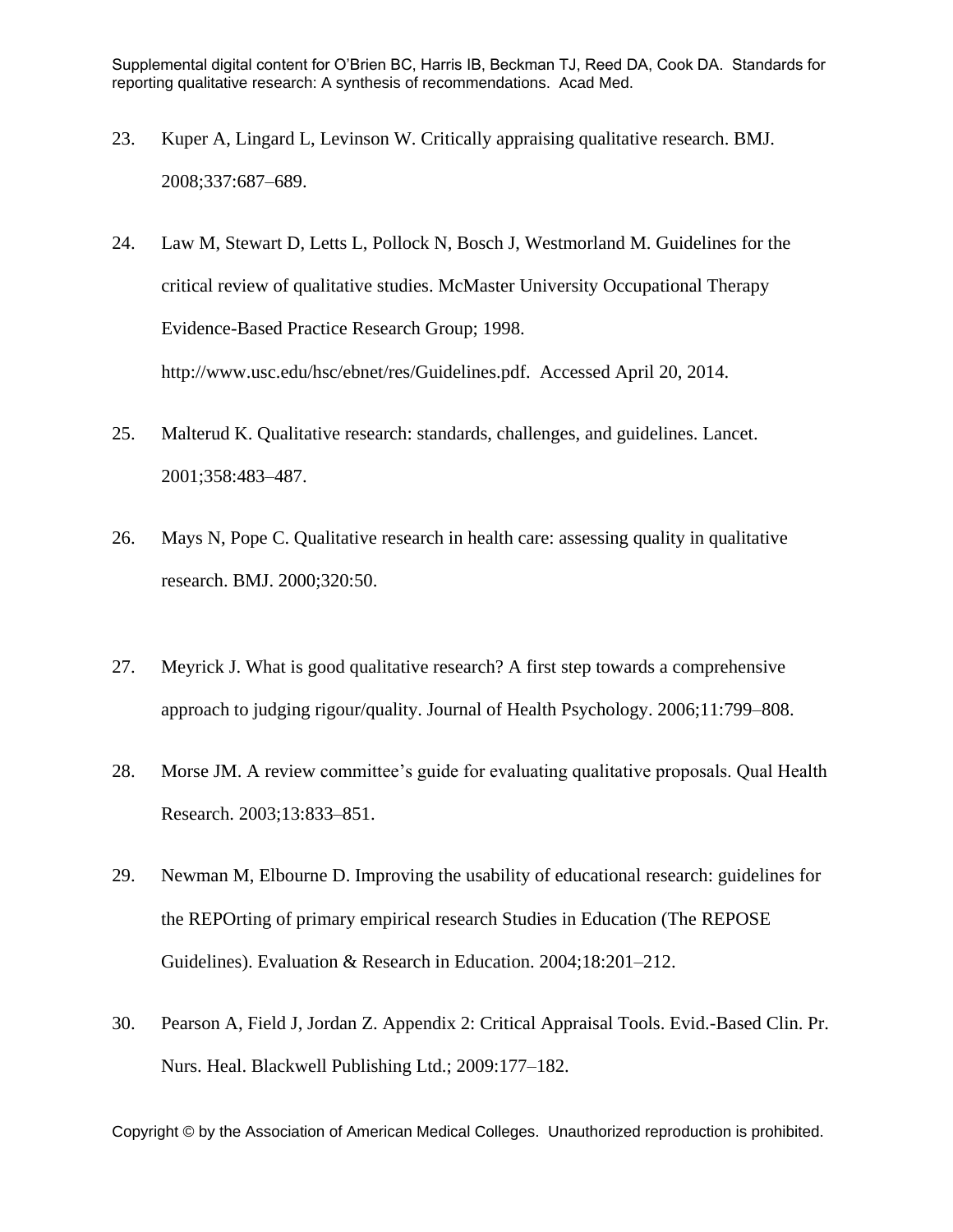[http://onlinelibrary.wiley.com/doi/10.1002/9781444316544.app2/summary.](http://onlinelibrary.wiley.com/doi/10.1002/9781444316544.app2/summary) Accessed April 13, 2014.

- 31. Popay J, Roger A, Williams G. Rationale and standards for the systematic review of qualitative literature in health services research. Qual Health Res. 1998;8:341–351.
- 32. Rowan M, Huston P. Qualitative research articles: information for authors and peer reviewers. Can Med Assoc J. 1997;157:1442–1446.
- 33. Russell CK, Gregory DM. Evaluation of qualitative research studies. Evidence Based Nursing. 2003;6:36–40.
- 34. Ryan GW. What are standards of rigor for qualitative research; 2005. <http://www.wjh.harvard.edu/nsfqual/Ryan%20Paper.pdf> Accessed April 20, 2014.
- 35. Sale JEM. How to assess rigour . . . or not in qualitative papers. J Eval Clin Pract 2008;14:912–913.
- 36. Sandelowski M, Barroso J. Writing the Proposal for a Qualitative Research Methodology Project. Qual Health Res. 2003;13:781–820.
- 37. Stige B, Malterud K, Midtgarden T. Toward an agenda for evaluation of qualitative research. Qual Health Res. 2009;19:1504–1516.
- 38. Stiles WB. Evaluating qualitative research. Evidence Based Mental Health. 1999;2:99– 101.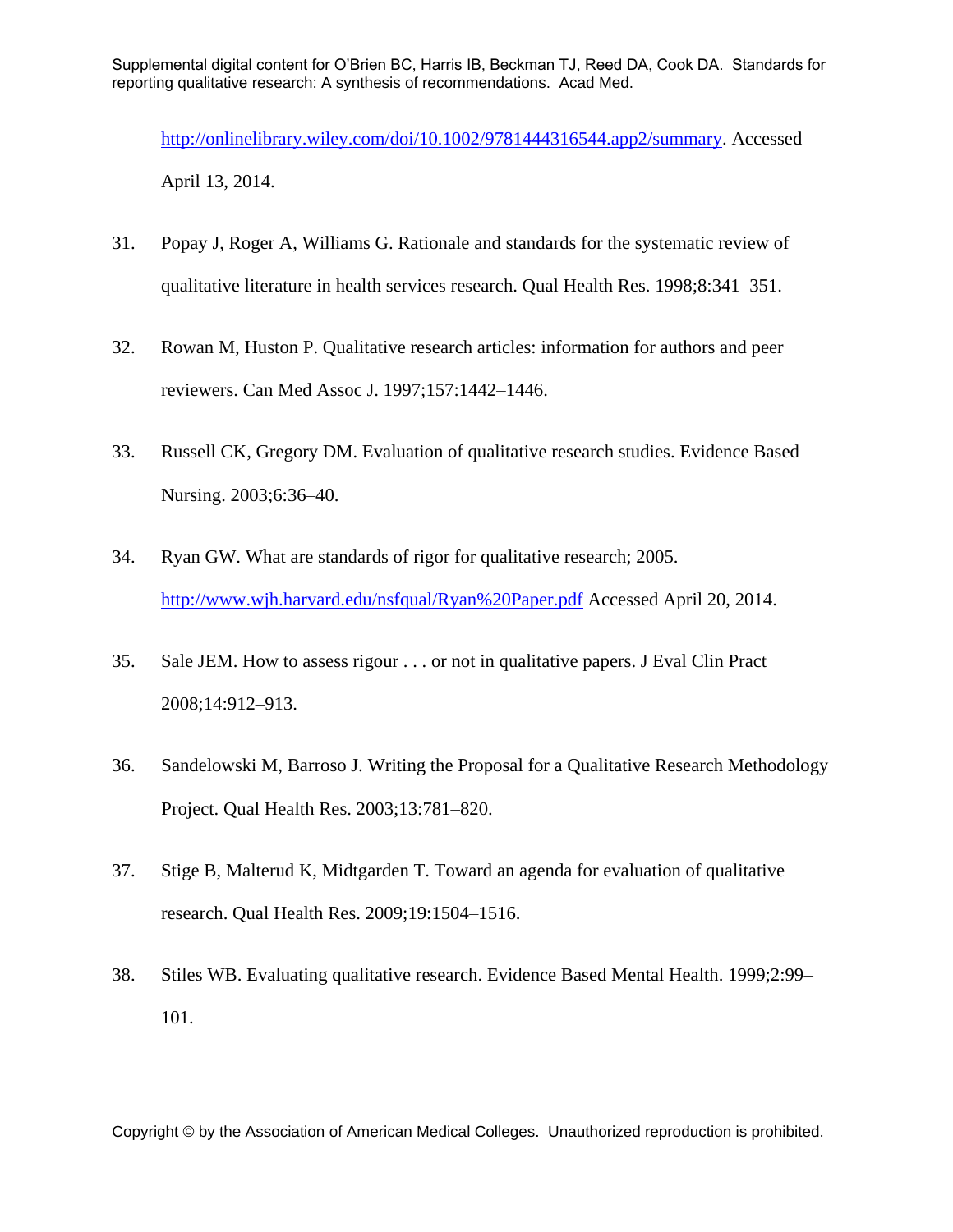- 39. Tong A, Sainsbury P, Craig J. Consolidated criteria for reporting qualitative research (COREQ): a 32-item checklist for interviews and focus groups. Int J Qual Health Care. 2007;19:349–357.
- 40. Webb, C. Editor's note: Introduction to guidelines on reporting qualitative research. Journal of Advanced Nursing. 2003;42:544–545.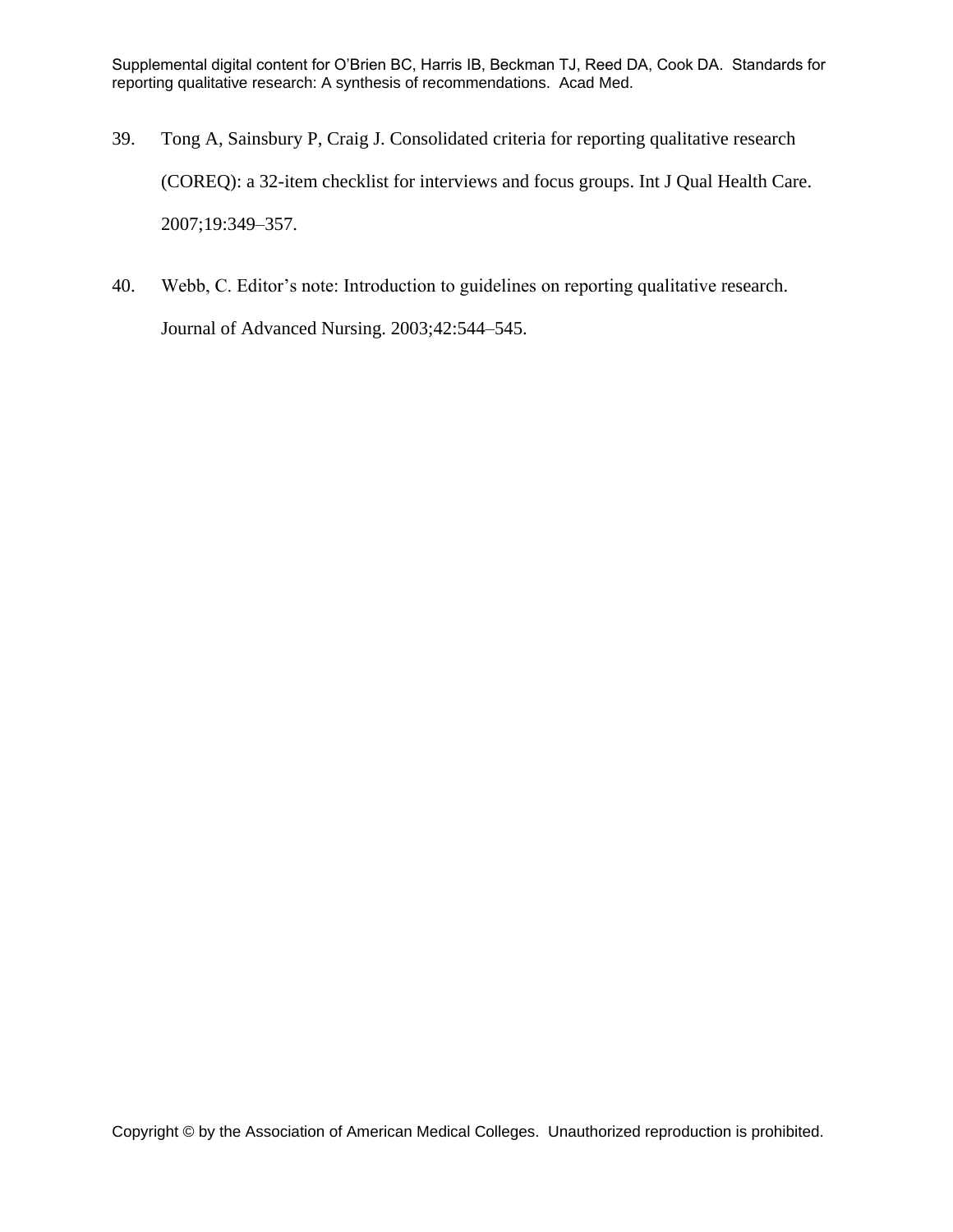# **Supplemental Digital Appendix 2**

# **Explanations and Examples of the 21 Items from the Standards for Reporting Qualitative**

**Research (SRQR) that the Authors Consider Essential for Complete, Transparent** 

## **Reporting of Qualitative Research**

In this Appendix, we provide explanations to accompany the qualitative reporting standards (SRQR) presented in Table 2. We recognize that authors may not be able to report on all recommended elements within each item. Correspondingly, we recommend that authors consider each item and prioritize elements that are most relevant to the given study, findings, context, and readership. We also acknowledge that some publishing traditions, journal requirements, and personal preferences may dictate a different sequence or organization of the information reported.

We identified recent (2011-2013) examples from journals that frequently publish qualitative research in medical education (*Academic Medicine, Advances in Health Sciences Education, Medical Education, Medical Teacher*) to illustrate each standard.

## TITLE AND ABSTRACT

Copyright © by the Association of American Medical Colleges. Unauthorized reproduction is prohibited. Item 1. Title: Concise description of the nature and topic of the study. Identifying the study as qualitative or indicating the approach (e.g., ethnography, grounded theory) or data collection methods (e.g., interview, focus group) is recommended.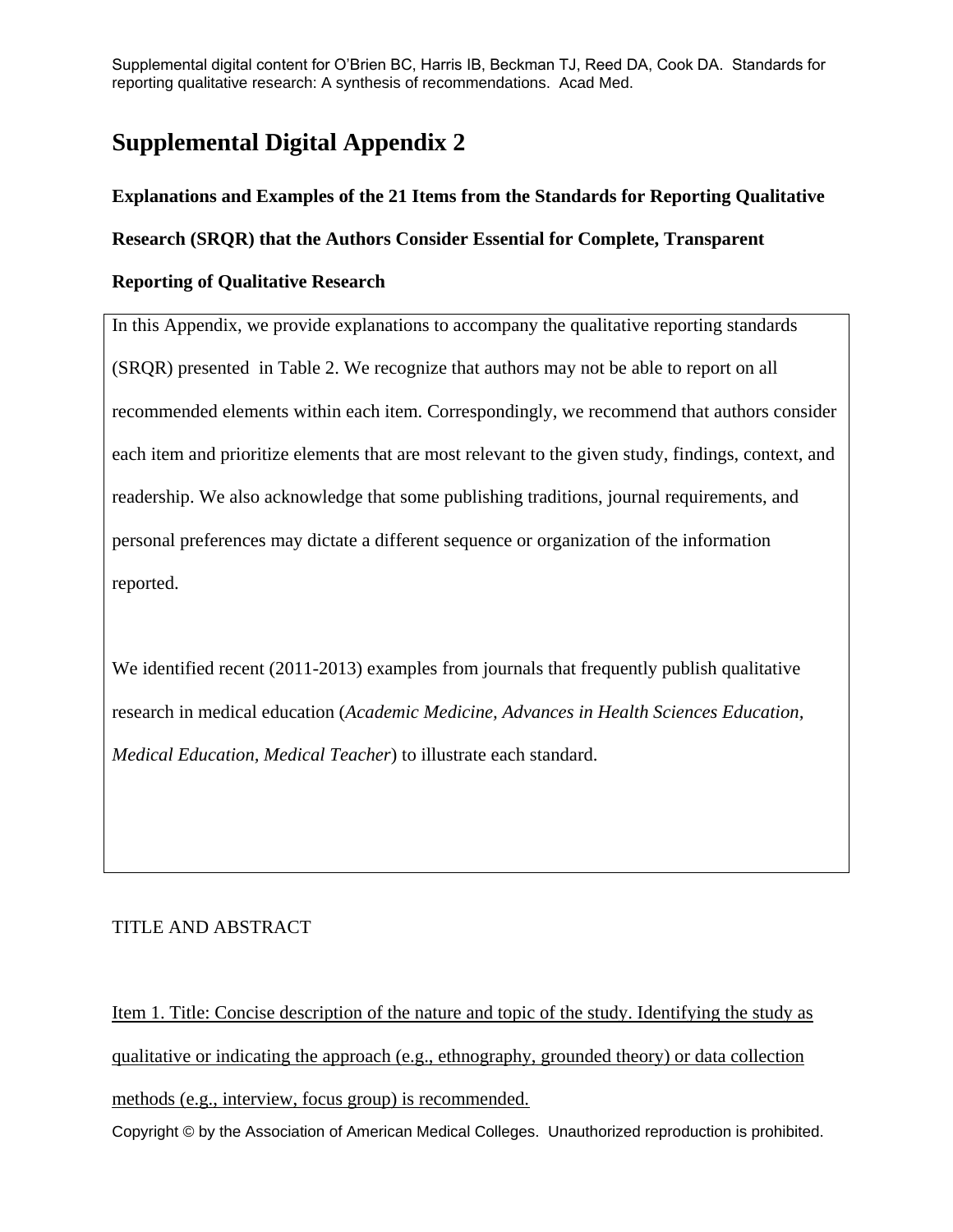#### Explanation:

The authors should provide a title that clearly conveys the topic of the study.<sup>1,2</sup> We suggest that the title indicate that the study is qualitative or include a commonly used term that identifies the approach (e.g., ethnographic study, grounded theory) or data collection methods (e.g., interviews, focus groups, observations). 1,2 This allows readers and reviewers to quickly identify the type of study.

#### Examples:

*Residents learning from a narrative experience with dying patients: a qualitative study.*<sup>3</sup>

*Medical students' perceptions of the factors influencing their academic performance: an exploratory interview study with high-achieving and re-sitting medical students.*<sup>4</sup>

*Undergraduate rural medical education program development: focus group consultation with the NRHA Rural Medical Educators Group*. 5

Item 2. Abstract: Summary of key elements of the study using the abstract format of the intended publication; typically includes background, purpose, methods, results, and conclusions.

Explanation:

A reader should be able to read the abstract independent of the manuscript and get a sense of the background, purpose, methods, main results and implications that will be described in greater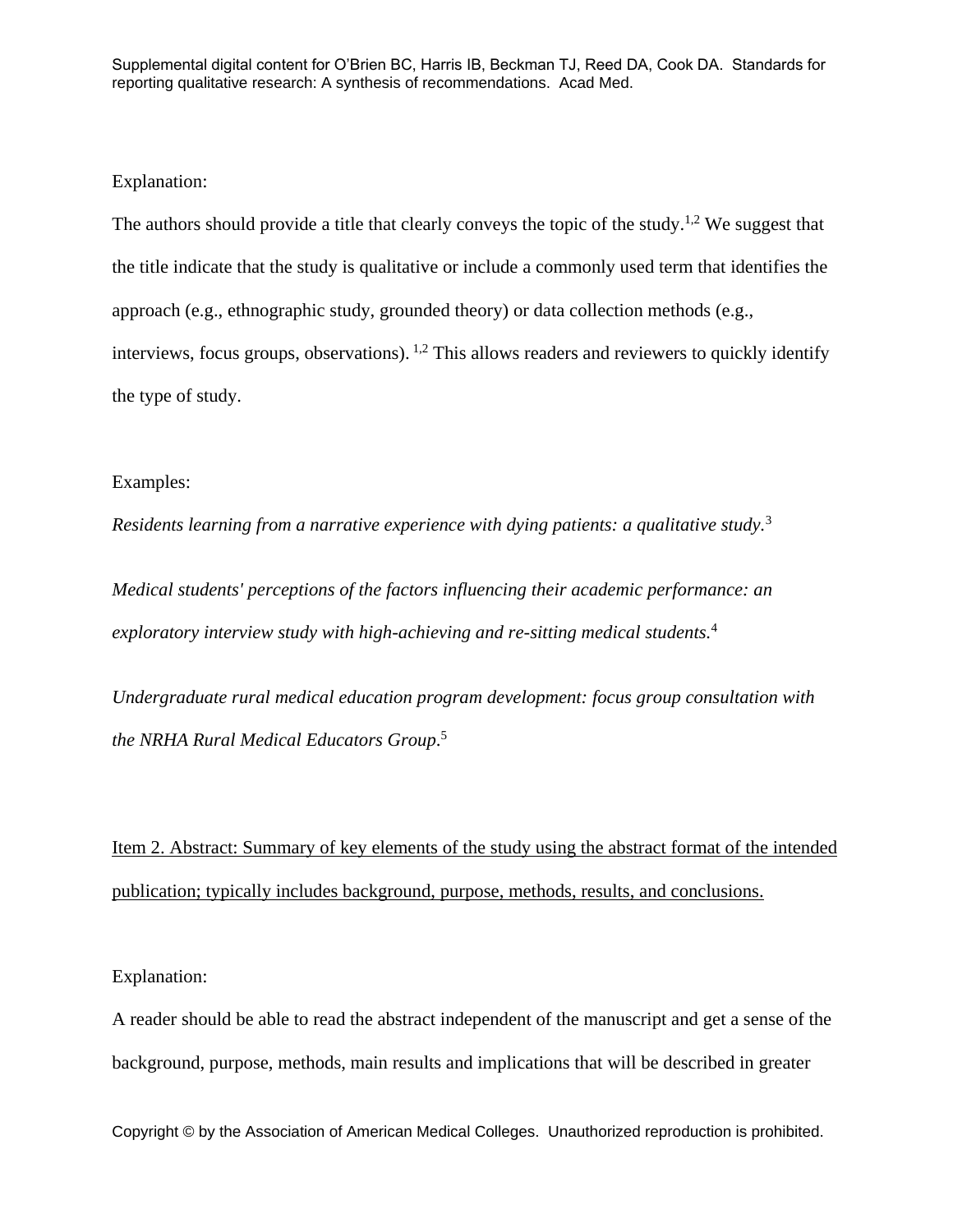detail in the manuscript. The information presented in the abstract should be consistent with the information presented in the full text. $2$ 

The abstract's structure typically needs to conform to journal guidelines, but authors should attempt to include the following:

- Background about the problem or phenomenon of interest
- Description of the study purpose or research question;
- Methods, including the approach or perspective (e.g., general inductive, grounded theory), context (setting, time period), sample (number and key characteristics of participants, events, documents), data collection strategies (e.g., observation, interview, focus group) and data analysis techniques
- Description of main findings (e.g., themes or inferences) related to the study purpose and/or research question
- Study implications  $1,2$

In some cases the journal's structured abstract format aligns more with positivist paradigms and quantitative approaches than with qualitative traditions, so translation may be necessary. For example, what might be labeled "findings" in many qualitative research traditions could be reported as "results" in the abstract.<sup>6</sup>

#### Example:

*Purpose: Although academic centers rely on assessments from medical trainees regarding the effectiveness of their faculty as teachers, little is known about how trainees conceptualize and approach their role as assessors of their clinical supervisors.*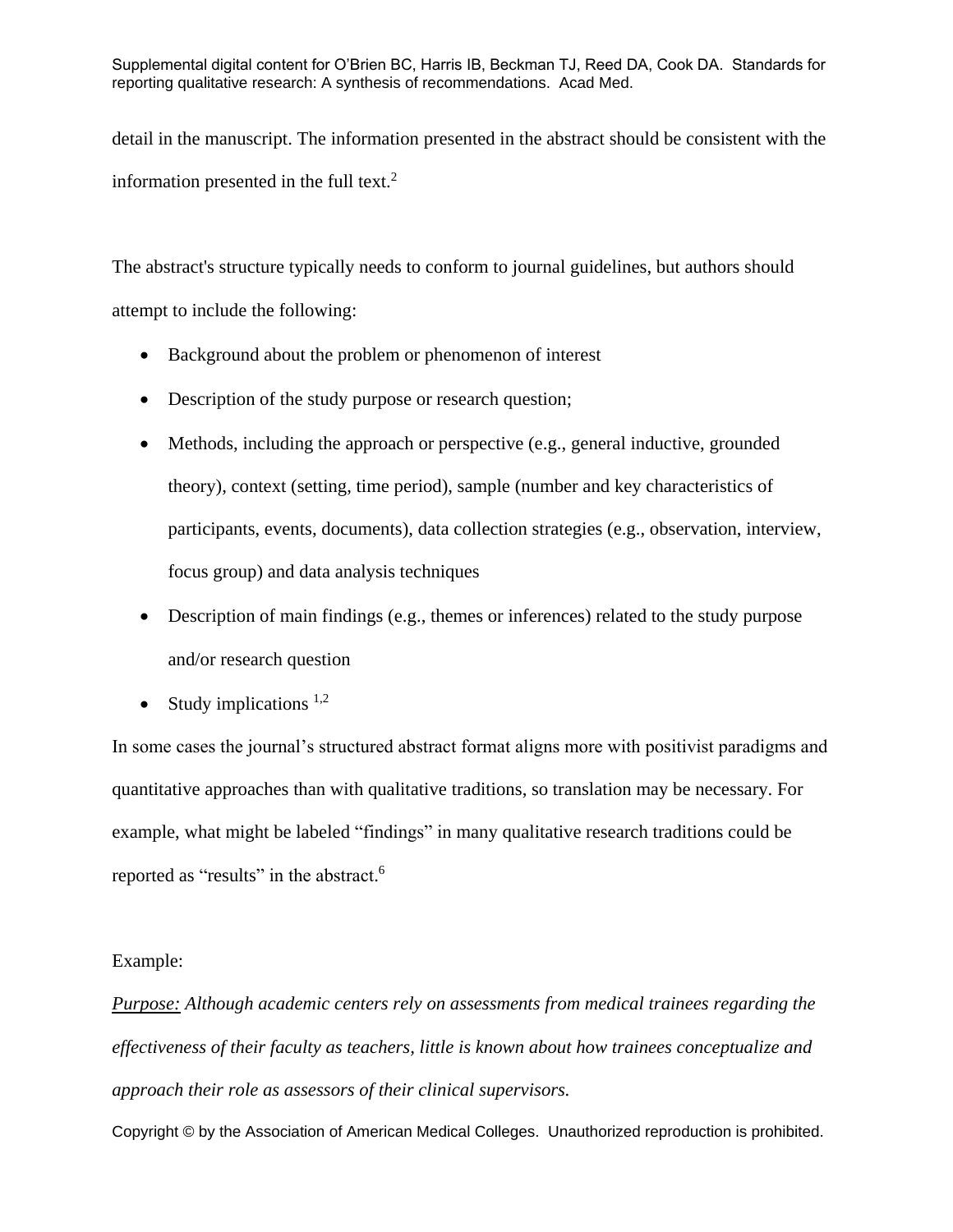*[Method:](http://ovidsp.tx.ovid.com/sp-3.10.0b/ovidweb.cgi?&S=HLLHFPMJIKDDFFICNCNKGFOBNOLMAA00&Link+Set=S.sh.22.24%7c23%7csl_10#21) In 2010, using a constructivist grounded theory approach, five focus group interviews were conducted with 19 residents from an internal medicine residency program. A constant comparative analysis of emergent themes was conducted.*

*[Results:](http://ovidsp.tx.ovid.com/sp-3.10.0b/ovidweb.cgi?&S=HLLHFPMJIKDDFFICNCNKGFOBNOLMAA00&Link+Set=S.sh.22.24%7c23%7csl_10#24) Residents viewed clinical teaching assessment (CTA) as a time-consuming task with little reward. They reported struggling throughout the academic year to meet their CTA obligations and described several shortcut strategies they used to reduce their burden. Rather than conceptualizing their assessments as a conduit for both formative and summative feedback, residents perceived CTA as useful for the surveillance of clinical supervisors at the extremes of the spectrum of teaching effectiveness. They put the most effort, including the crafting of written comments, into the CTAs of these outliers. Trainees desired greater transparency in the CTA process and were skeptical regarding the anonymity and perceived validity of their faculty appraisals.*

*[Conclusions:](http://ovidsp.tx.ovid.com/sp-3.10.0b/ovidweb.cgi?&S=HLLHFPMJIKDDFFICNCNKGFOBNOLMAA00&Link+Set=S.sh.22.24%7c23%7csl_10#64) Individual and system-based factors conspire to influence postgraduate medical trainees' motivation for generating high-quality appraisals of clinical teaching. Academic centers need to address these factors if they want to maximize the usefulness of these assessments.* <sup>7</sup>

#### INTRODUCTION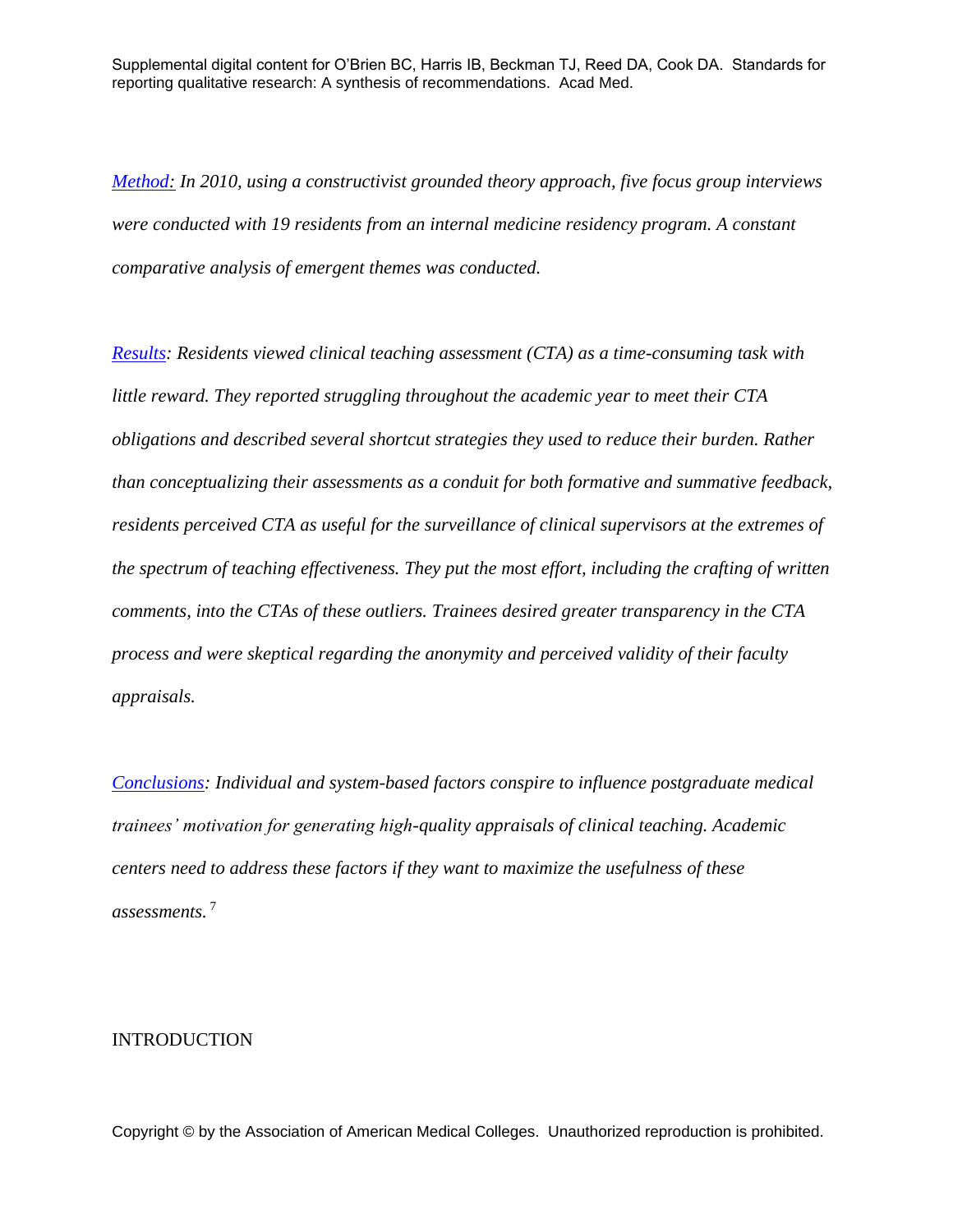Item 3. Problem Formulation: Description and significance of the problem/phenomenon studied; review of relevant theory and empirical work; problem statement.

#### Explanation:

The problem formulation typically appears in the introduction and describes the theoretical and/or practical issues or concerns that make the study necessary. It should provide an overview of what is known about the problem, highlight gaps in current knowledge (the problem statement), and define the scope of the research problem or phenomena addressed in the study (what will and will not be included).<sup>8</sup> It should include a review of theoretical and/or empirical work directly relevant to the problem or phenomena studied.<sup>1,9</sup> The problem formulation should be described in a way that suggests the need for a qualitative approach (e.g., to elucidate poorly defined or previously unexplored constructs, to generate theories or to develop causal explanations connecting processes and outcomes, to understand phenomena as they naturally occur and the role of context, to explore problems involving high complexity, to gain insight into participants' perspectives when such insight is lacking).<sup>10–12</sup>

#### Example:

Copyright © by the Association of American Medical Colleges. Unauthorized reproduction is prohibited. *Regulatory focus theory may therefore offer insight into the variability in responses to feedback, but how well do these experimental findings translate to real clinical situations in which the reality of responsiveness to feedback seems frustratingly complex? …. In order to better elaborate a theory to account for this variability in learner response to feedback, the present study was undertaken. We aimed, in this study, to determine how readily clinical learning events could be classified as activating a promotion or a prevention focus, and to explore, through a*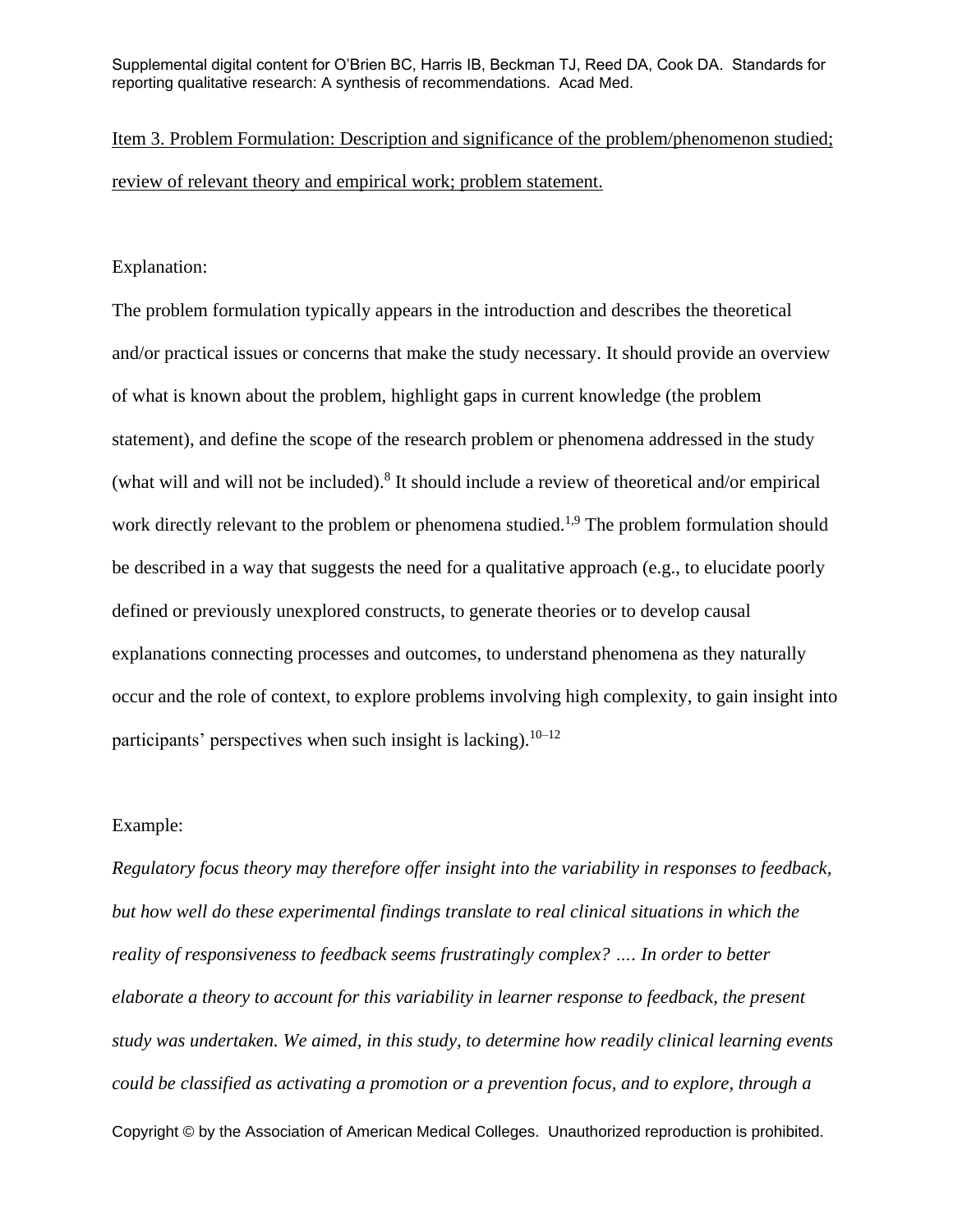*careful analysis of doctors' descriptions of their feedback experiences, the predictive value of regulatory focus theory in the context of real clinical learning situations.*<sup>13</sup>

#### Item 4. Purpose or research question: Purpose of the study and specific objectives or questions.

### Explanation:

In qualitative research, as in all types of research, the authors should include a statement of study intent. This statement can be framed as one or more research questions, purposes, goals, or objectives. Qualitative studies often explore "how" and "why" questions related to a social or human problems or phenomenon, and they are designed to enhance readers' understanding of a problem or phenomenon.<sup>8,10,12,14</sup> By clearly stating the purpose of the study, authors set readers' expectations for the methods, findings and discussion sections of the manuscript.<sup>11</sup>

#### Example:

*The purposes of this study were to investigate how medical students recognize, respond to and utilise feedback, and to determine whether there are maturational differences in understandings of the role of feedback across academic years in medical school.*<sup>15</sup>

#### **METHODS**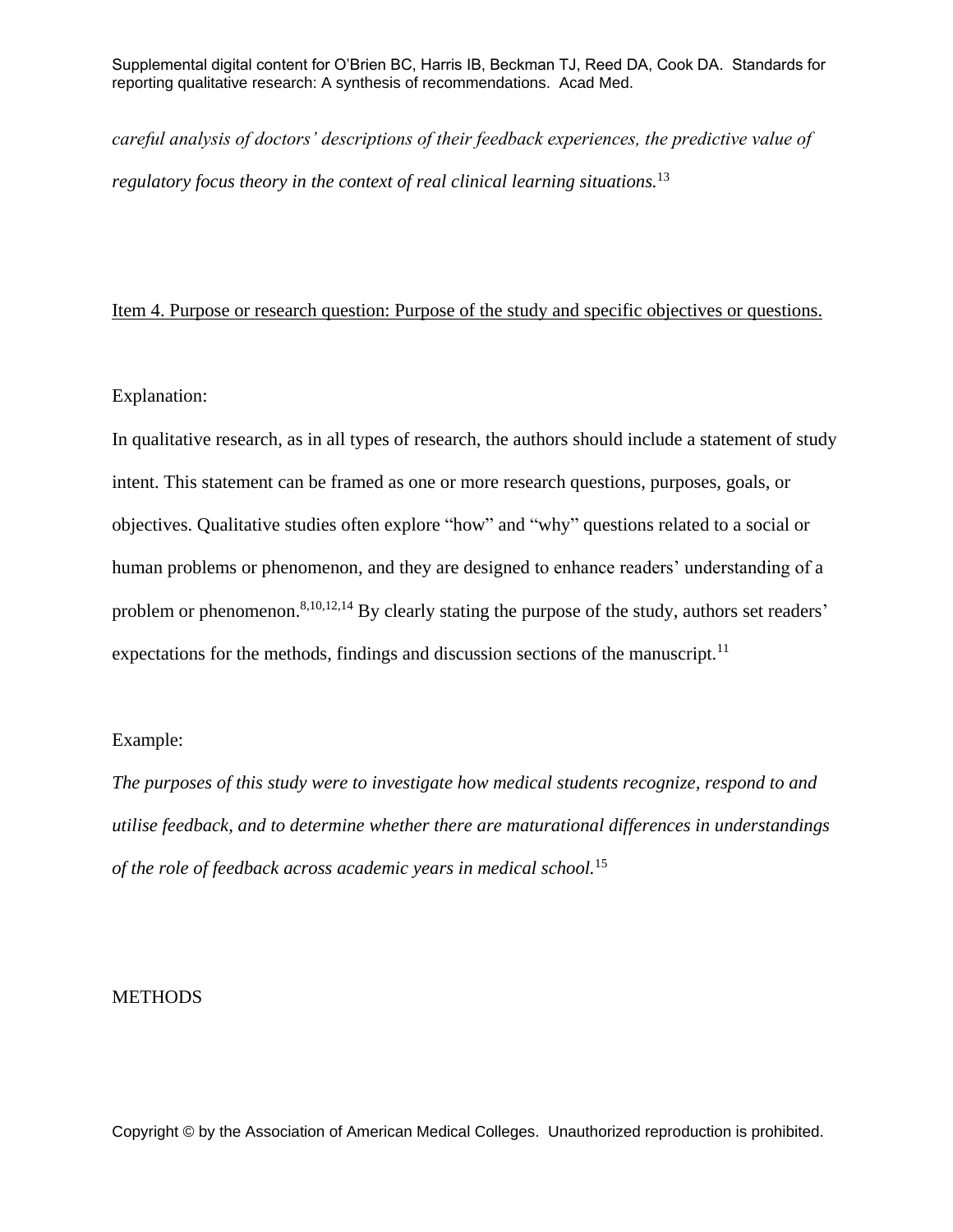Item 5. Qualitative approach and research paradigm: Qualitative approach (e.g., ethnography, grounded theory, case study, phenomenology, narrative research) and guiding theory if appropriate; identifying the research paradigm (e.g., post-positivist, constructivist/interpretivist) is also recommended; rationale.

#### Explanation:

The research paradigm is the set of beliefs and assumptions that guide the research process. These commonly include positivist, post-positivist, constructivist or interpretivist, and critical theory.<sup>16</sup> Qualitative research generally draws from a post-positivist or constructivist/interpretivist paradigm.<sup>17,18</sup> We recommend identifying the research paradigm so that readers understand whether the researcher assumes that there is a single, objective reality (positivist or post-positivist) and has thus designed the study to describe this reality or whether the researcher assumes multiple, subjective realities and designed the study to describe these multiple realities, with no attempt to merge or reconcile these realities (constructivist/interpretivist). The paradigm has implications for the study design, approach, methods, and techniques to ensure rigor and trustworthiness.<sup>16</sup>

Copyright © by the Association of American Medical Colleges. Unauthorized reproduction is prohibited. Qualitative research includes an array of approaches and methodologies, both general (e.g., qualitative content analysis,  $19,20$  general inductive approach<sup>21</sup>) and specific (e.g., ethnography,  $22,23$ ) grounded theory,  $24.25$  phenomenography  $26.27$ ). Since the research paradigm does not necessarily dictate particular approaches or methods, $17$  the approach should also be clearly defined. Stating the approach provides readers the opportunity to evaluate the fidelity of the research approach to the research question(s) and consider the rationale for modifications and deviations from the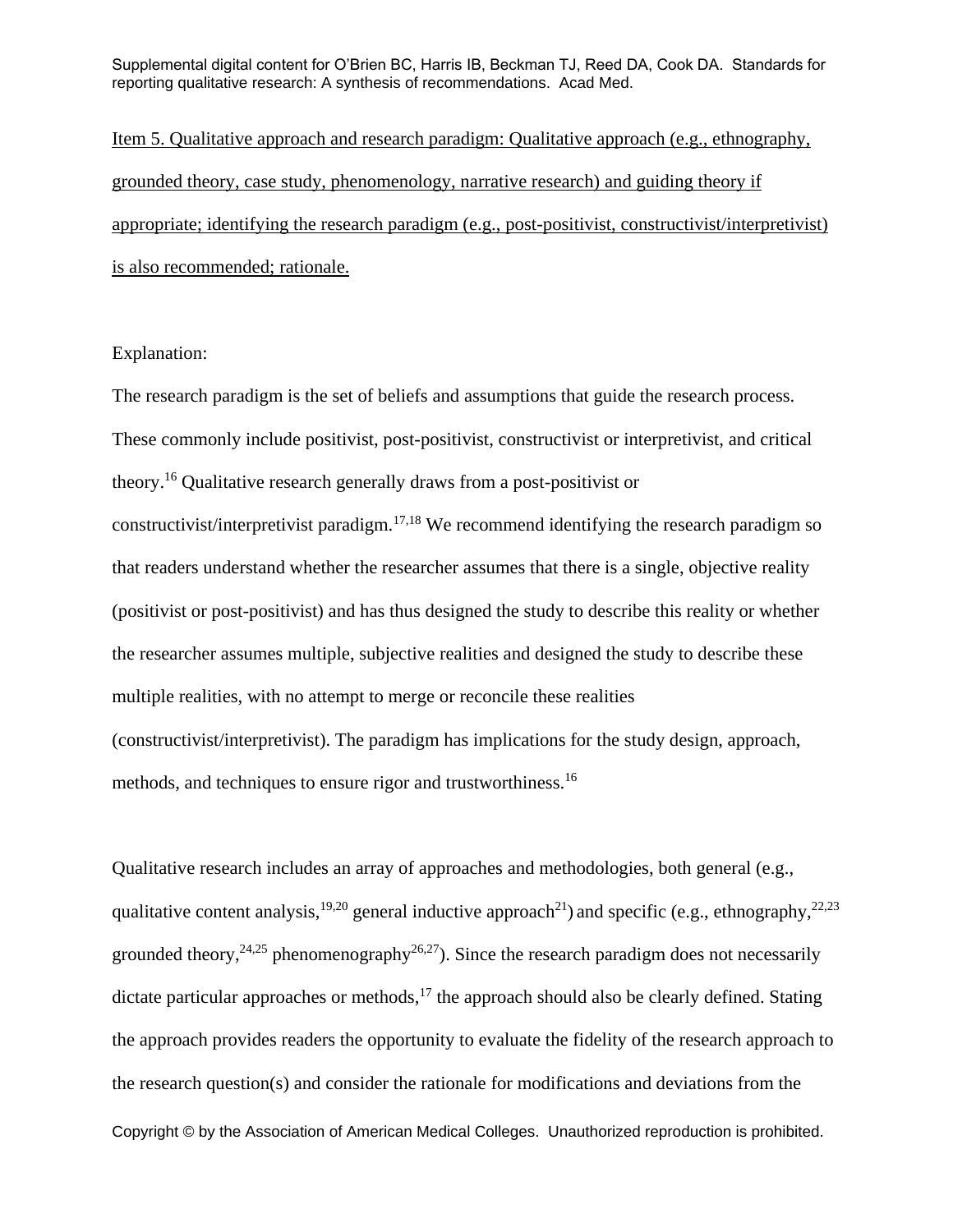selected approach. Qualitative research also includes an array of methods that can be used across paradigms and approaches. (See also Item 10) The researcher should explain why the selected approach is appropriate for the research question, and provide references to theories or traditions that guide the use of the approach as needed. $1,28$ 

#### Examples:

*The study was performed from a constructivist point of view using an interpretative phenomenological epistemology.*[\[REFs\]](http://onlinelibrary.wiley.com/doi/10.1111/j.1365-2923.2011.04175.x/full#b26) *Based on the notion that social phenomena are constructed by the communal making of meaning about the underlying phenomena, we aimed to construct insightful accounts of lead consultants' approaches to educational change, rather than to identify the 'true' nature of these approaches. Because the management of change by lead consultants is an under-researched area, we conducted an exploratory qualitative study…*<sup>29</sup>

*Given the relative dearth of explanatory theories about factors affecting medical students' emotional reactions, we chose to develop one by applying methods associated with grounded theory, specifically constant comparative analysis,* [REF] *to qualitative data obtained from learning logs and interviews. Our approach was constructivist,* [REF] *deliberately using researchers' own experiences and acquired knowledge to enhance theoretical sensitivity and enrich theory development.<sup>30</sup>*

Copyright © by the Association of American Medical Colleges. Unauthorized reproduction is prohibited. Item 6. Researcher characteristics and reflexivity: Researchers' characteristics that may influence the research, including personal attributes, qualifications/experience, relationship with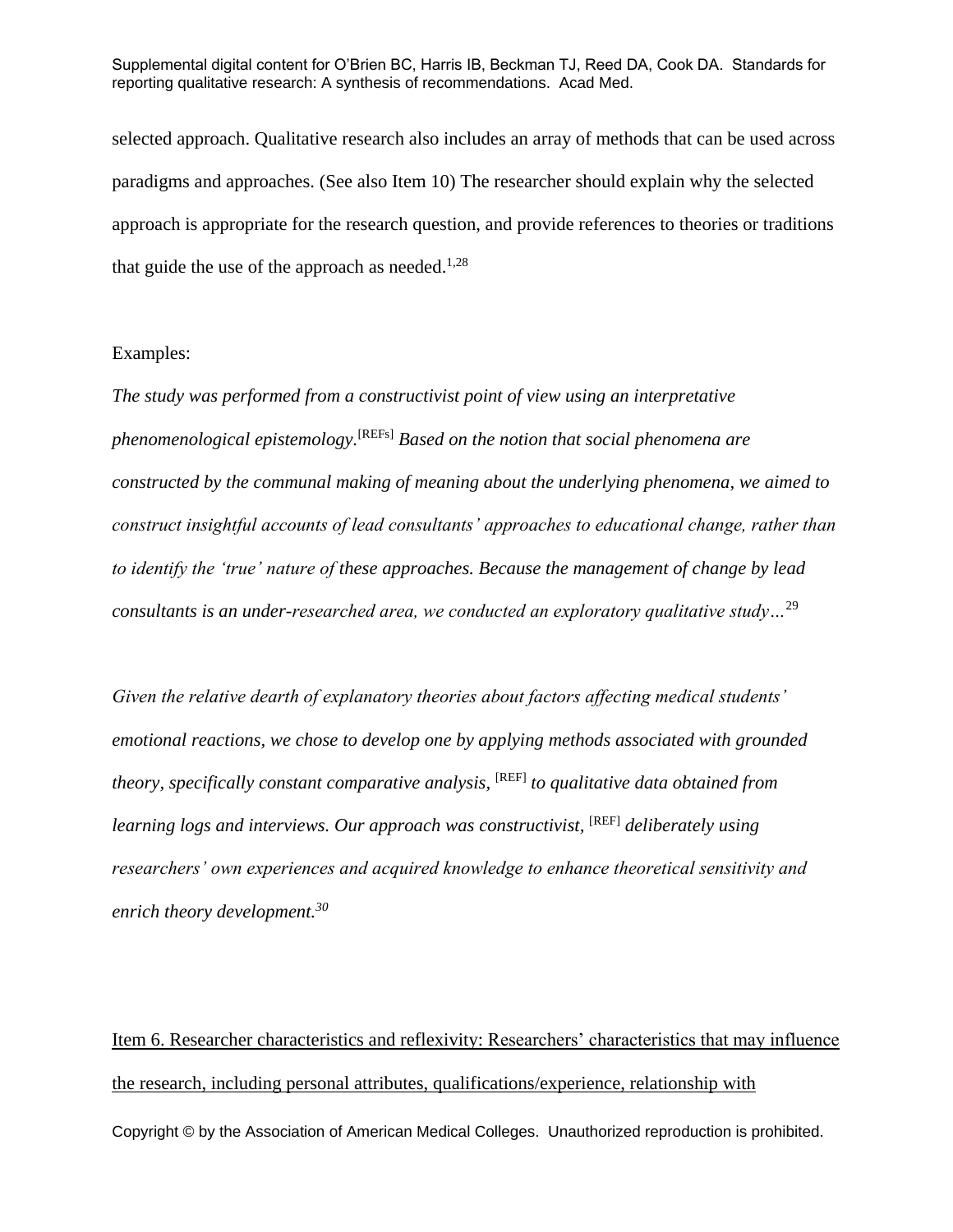participants, assumptions, and/or presuppositions; potential or actual interaction between researchers' characteristics and the research questions, approach, methods, results and/or transferability.

#### Explanation:

Reflexivity refers to intentional, systematic consideration of the potential or actual effects of the researcher(s) on all aspects of the study process.<sup>31,32</sup> In positivist and post-positivist paradigms, personal characteristics and perspectives of researchers might be viewed as biases that limit the credibility of study findings, while in constructivist or interpretivist paradigms the characteristics and perspectives of the researchers are important contextual factors that are an accepted part of the study design, data collection, and data analysis. These characteristics and perspectives may explain how the researcher(s) obtained access to the site or participants included in the study or may add valuable insight during data analysis.

To demonstrate reflexivity, authors should describe important personal characteristics and perspectives of members of the research team that may influence design, data collection, and data analysis. Relevant personal characteristics might include cultural background, occupation, experience, training, position/ power dynamics, gender, race/ethnicity, and sponsoring institution. Authors should also describe the perspectives, assumptions, prior knowledge, preliminary hypotheses, and/or motives (the "stance") of the members of the research team.<sup>33</sup>

Copyright © by the Association of American Medical Colleges. Unauthorized reproduction is prohibited. Authors also should describe the researchers' relationships to participants in the study and what decisions were made in light of these relationships. <sup>8,10,33,34</sup> For example, were any members of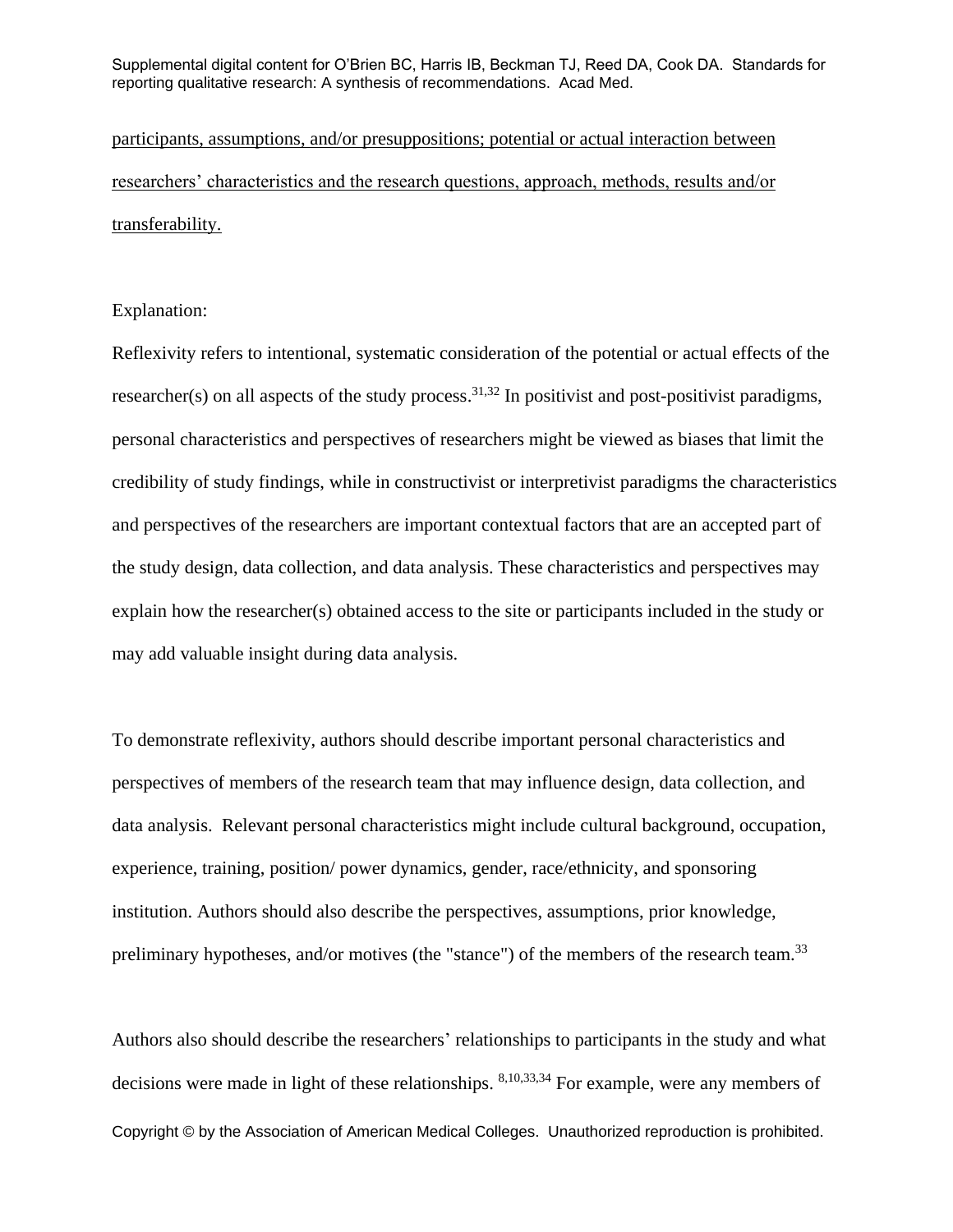the research team part of the sample of potential participants in the study? Do any members of the team teach, supervise, or have any authority over participants in the study? If so, how do these characteristics influence choices about their roles in data collection and analysis? For observational research (e.g., ethnography), it is also important to identify the role of the researcher along a spectrum from passive observer (no involvement in the activity studied) to participant-observer (ranging from some limited involvement in the activity to full involvement). $6,17,33$ 

There is no expectation that the study could be precisely replicated; these characteristics and perspectives of the researcher should not be mentioned in the limitation section.<sup>35</sup> (See also Item 14.)

#### Example:

*Reflexivity was maintained by the research team through the analysis and writing by recording, discussing and challenging established assumptions. In addition both EH and SV kept reflexive diaries.*<sup>36</sup>

Copyright © by the Association of American Medical Colleges. Unauthorized reproduction is prohibited. *The first author conducted all interviews and discussion groups. Her own medical undergraduate training took place between 1995 and 2000. She was not known to the participants of this research prior to undertaking the study and deliberately did not undertake any clinical or teaching activities locally alongside this research. Whilst it was useful to 'know' (from her own background) what the students were talking about medically (and in terms of detecting items of significance), as a researcher she made conscious efforts not to accept*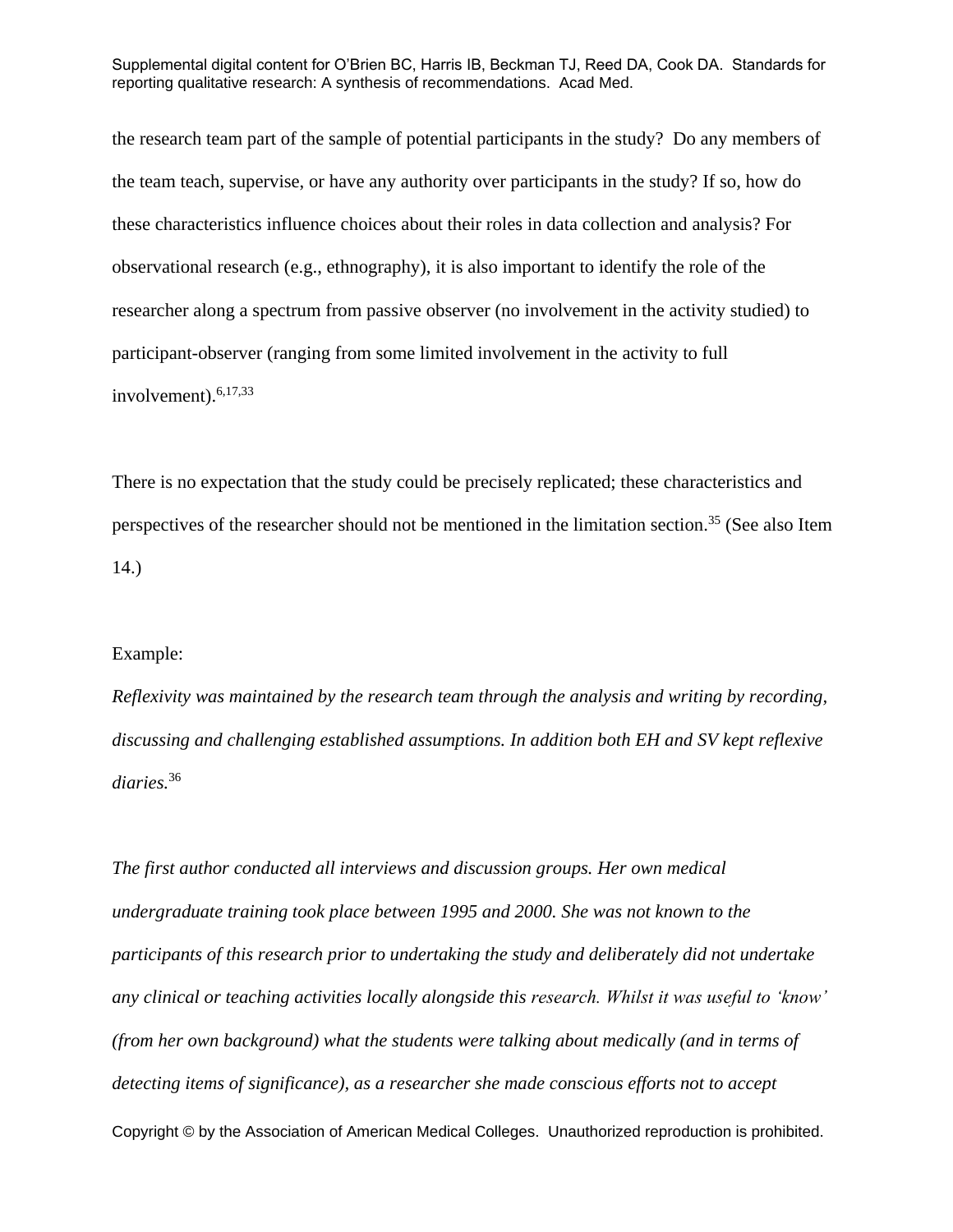*potentially common assumptions at face value.*<sup>37</sup>

#### Item 7. Context: Setting/site and salient contextual factors; rationale.

Explanation:

The authors should describe the setting/site(s) in which the study was conducted, the reason(s) why the setting/site(s) was selected, and the salient cultural, political, historical, economic and/or other external factors that influence the study. This information helps readers interpret the meaning and significance of the study findings by situating them in social, cultural, temporal and other relevant contexts.6,8,10,33 Additional context may be reported with findings (i.e., the Results section) to add evidence for interpretations and to enhance discussion of transferability.<sup>34,38,39</sup>

#### Example:

*We conducted the study among hospital-based clinical teachers of students in years 4 to 6 of a six-year undergraduate medical program at Maastricht University Medical School. Years 4 to 6 are devoted to clerkships in the academic hospital and affiliated regional hospitals. Rotations differ in duration depending on the type of rotation and the discipline, and the sequence of rotations differs among students. During rotations, students spend time in the wards, the outpatient clinics, and the accident and emergency department. Clerkships in years 4 and 5 last between 4 and 10 weeks ("regular clerkship"), whereas students in year 6 undertake an 18-week "senior clerkship" in a discipline of their choice.*<sup>40</sup>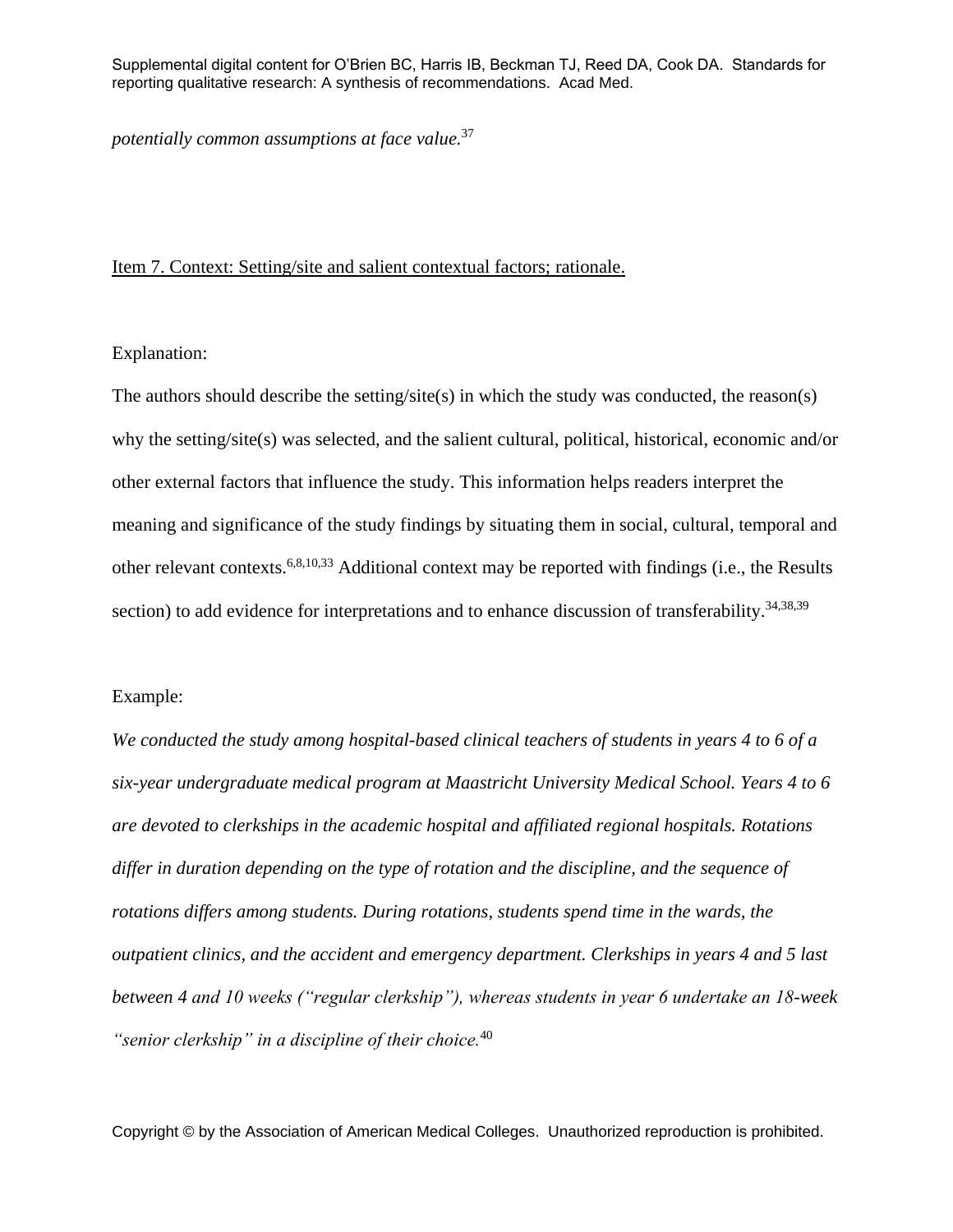Item 8. Sampling strategy: How and why research participants, documents, or events were selected; criteria for deciding when no further sampling was necessary (e.g., sampling saturation); rationale.

#### Explanation:

The authors should describe how and why research participants, documents, and/or events were selected for inclusion in (and, if appropriate, exclusion from) the study, along with a justification for this strategy.6,8,28,33,39 We recommend that authors *describe* the sampling strategy rather than simply labeling the strategy (e.g., "purposive" or "snowball"), since such labels do not have a universally accepted definition and, more importantly, since procedures tend to be studyspecific.<sup>28,41,42</sup> Several sampling strategies are commonly used in qualitative research, although most fall under the umbrella of purposeful (or purposive) sampling. Purposeful sampling means that participants, documents, or events are selected for their relevance to the research question, based on guiding theory or experiences and assumptions of the researchers. 32,33,43 Over the course of the research process, researchers may determine that additional or different participants, documents, or events should be included to address the research question. Other sampling techniques, such as theoretical sampling (seeking examples of theoretical constructs), snowball sampling (using study participants to identify additional participants who meet study criteria), and convenience sampling (including any volunteers with no or minimal criteria for inclusion) may be appropriate depending on the question and approach, so long as the authors provide explanation and justification.32,43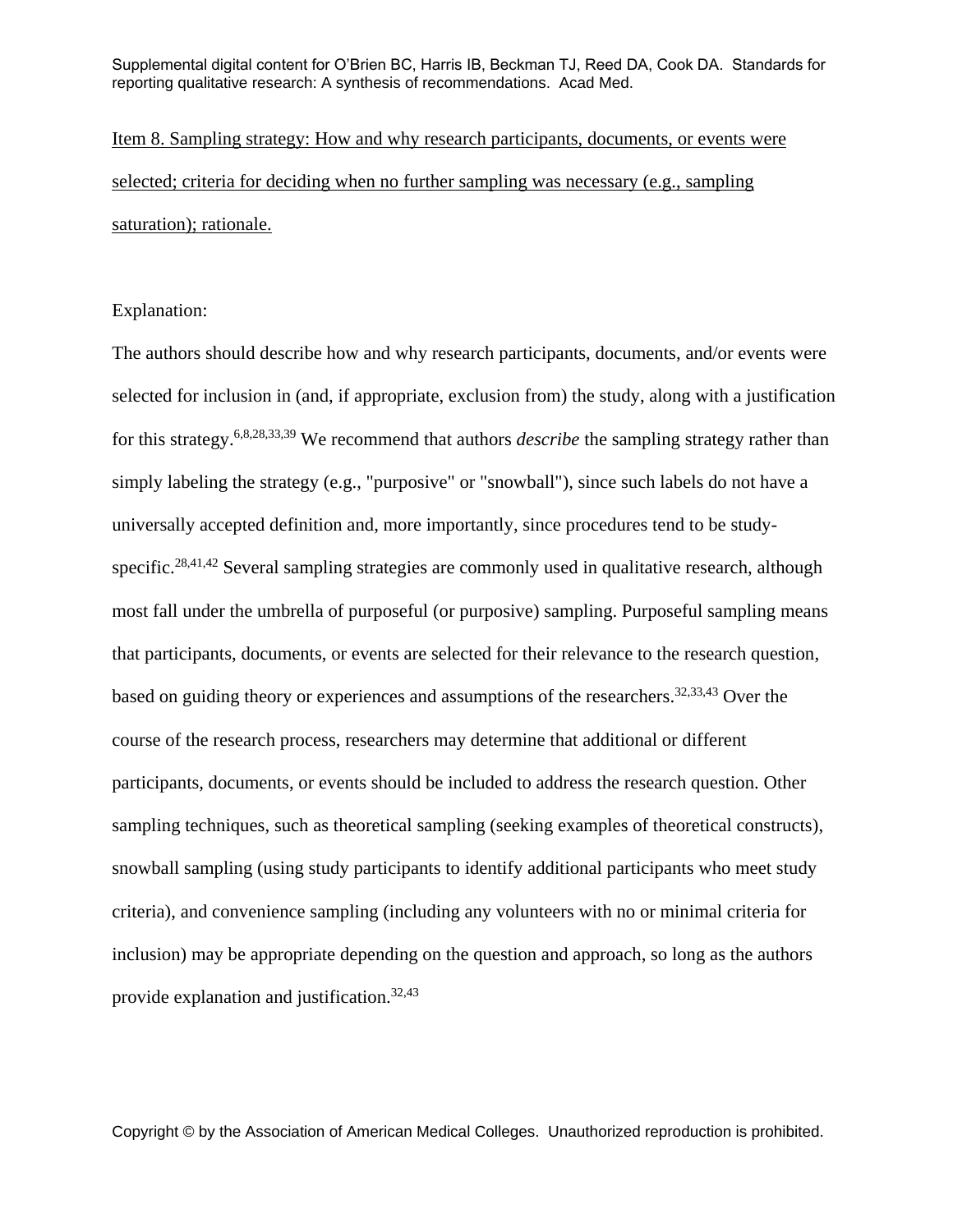Although investigators often do not determine sample size a priori in qualitative research, they should nonetheless describe how they established the final sample size. When appropriate (e.g., when a flexible sampling strategy was used), they should explain the criteria used to decide when no further sampling was necessary.<sup>6,39,41,44</sup> If data collection ends at the point when the researchers determine that "saturation" has been reached, then the specific criteria used to define saturation should be described.<sup>1,17,33,44</sup>

Procedures used to recruit participants should also be described, including who was involved in recruitment, what their relationship was to participants, how and when recruitment occurred, and why these procedures were selected.<sup>6,8,28</sup> (See also Item 6)

#### Examples:

*As students' perceptions were previously shown to be related to gender, age, prior experience and place of attachment,*[REF] *we purposely selected respondents with different backgrounds. This sampling strategy led to the diversity of gender, age, prior patient experience and place of attachment shown in Table 1.*<sup>45</sup>

*Purposive sampling was directed towards achieving maximum variation in age and specialty, using a snowball approach ('a non-probabilistic form of sampling in which persons initially chosen for the sample are used as informants to locate other persons having necessary characteristics making them eligible for the sample').* [REF ] 46

Copyright © by the Association of American Medical Colleges. Unauthorized reproduction is prohibited. *Potential participants were all medical students in Years 1 and 2 at the University of*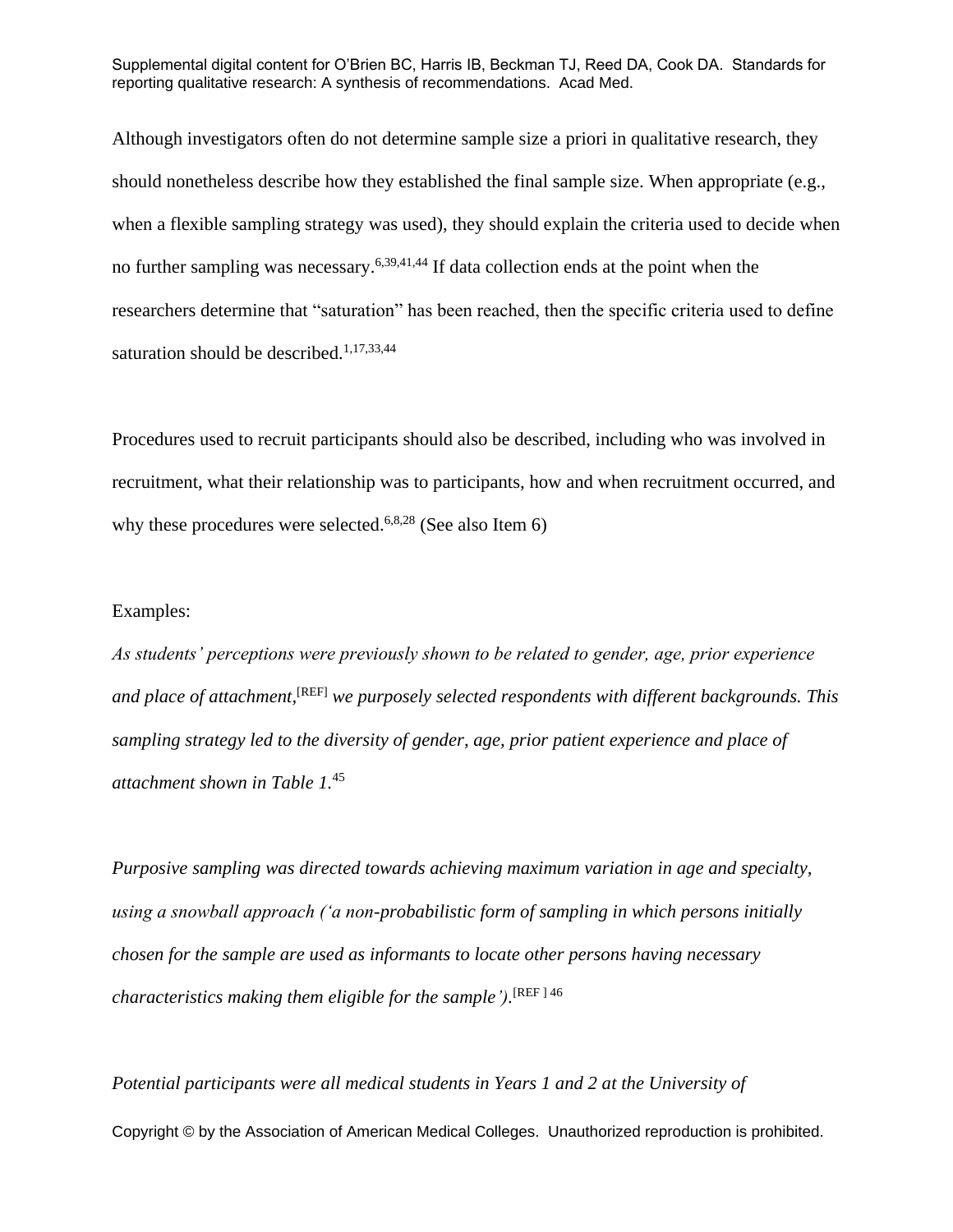*Toronto in 2004. Following research ethics board approval, recruitment was conducted via email to class listservs. Participant responses were sent directly to the research assistant, who was unknown to participants, so that the principal investigators did not know who did or did not participate. This process was engaged to protect participants' anonymity and to avoid any impression of coercion because the lead researcher (SG) was involved in the administration of the undergraduate curriculum at the time. Sample size was estimated to be sufficient based on the principle of theoretical saturation* [REF] *and our previous experience with this methodology (i.e., with a relatively homogeneous population, we expected to reach saturation with approximately 15 interviews per group). There were no exclusion criteria and we accepted the first 15 students from each class who volunteered.*<sup>47</sup>

Item 9. Ethical issues pertaining to human subjects: Documentation of approval by an appropriate ethics review board and participant consent, or explanation for lack thereof; other confidentiality and data security issues.

#### Explanation:

Qualitative research often involves interaction between researchers and research participants. Correspondingly, researchers should ensure that participants are fully aware of their participation in a research study, the risks and benefits associated with the study, the steps and precautions the researchers will take to minimize risks, such as loss of privacy and confidentiality, and how the researchers plan to use the data.<sup>8,28</sup> Authors should report approval for the study from an appropriate institutional review board for research associated with human subjects.<sup>28</sup> They should describe procedures used to protect participants, including data collection (e.g.,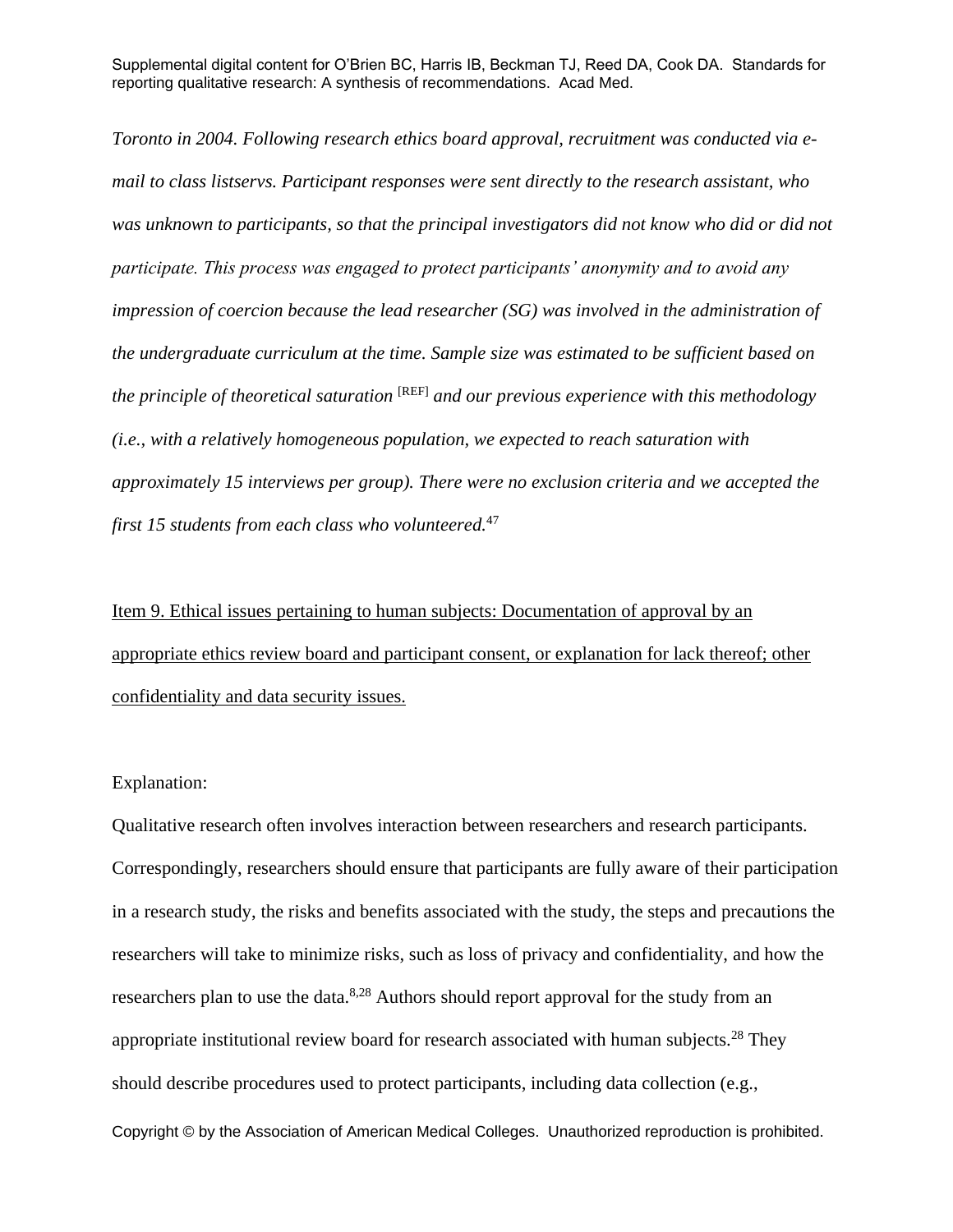recruitment and informed consent),<sup>44</sup> analysis (e.g., data security and integrity),<sup>44</sup> and reporting of findings (e.g., anonymization of excerpts).<sup>48</sup> If researchers provided compensation or offered incentives to facilitate participation, this should be reported.<sup>1</sup>

#### Example:

*Ethical approval was granted by the University of Otago and student participants were invited to attend each focus group discussion by the university representatives of New Zealand Medical Students Association (NZMSA). Usually, a key concern when collecting data from students is that students may feel vulnerable when sharing their experiences with academic staff during a focus group discussion. However, this potential harm was removed as each group discussion was facilitated by a fellow student, the discussions were transcribed by a professional transcribing service, and only the primary researchers [Names]had access to the raw data.*<sup>49</sup> (See also reference #47 under Item 8.)

Item 10. Data collection methods: Types of data collected; details of data collection procedures including (as appropriate) start and stop dates of data collection and analysis, iterative process, triangulation of sources/methods, and modification of procedures in response to evolving study findings; rationale.

#### Explanation:

Copyright © by the Association of American Medical Colleges. Unauthorized reproduction is prohibited. Qualitative research encompasses an array of data collection methods appropriate for various paradigms and approaches, including (but not limited to) interviews, focus groups, observations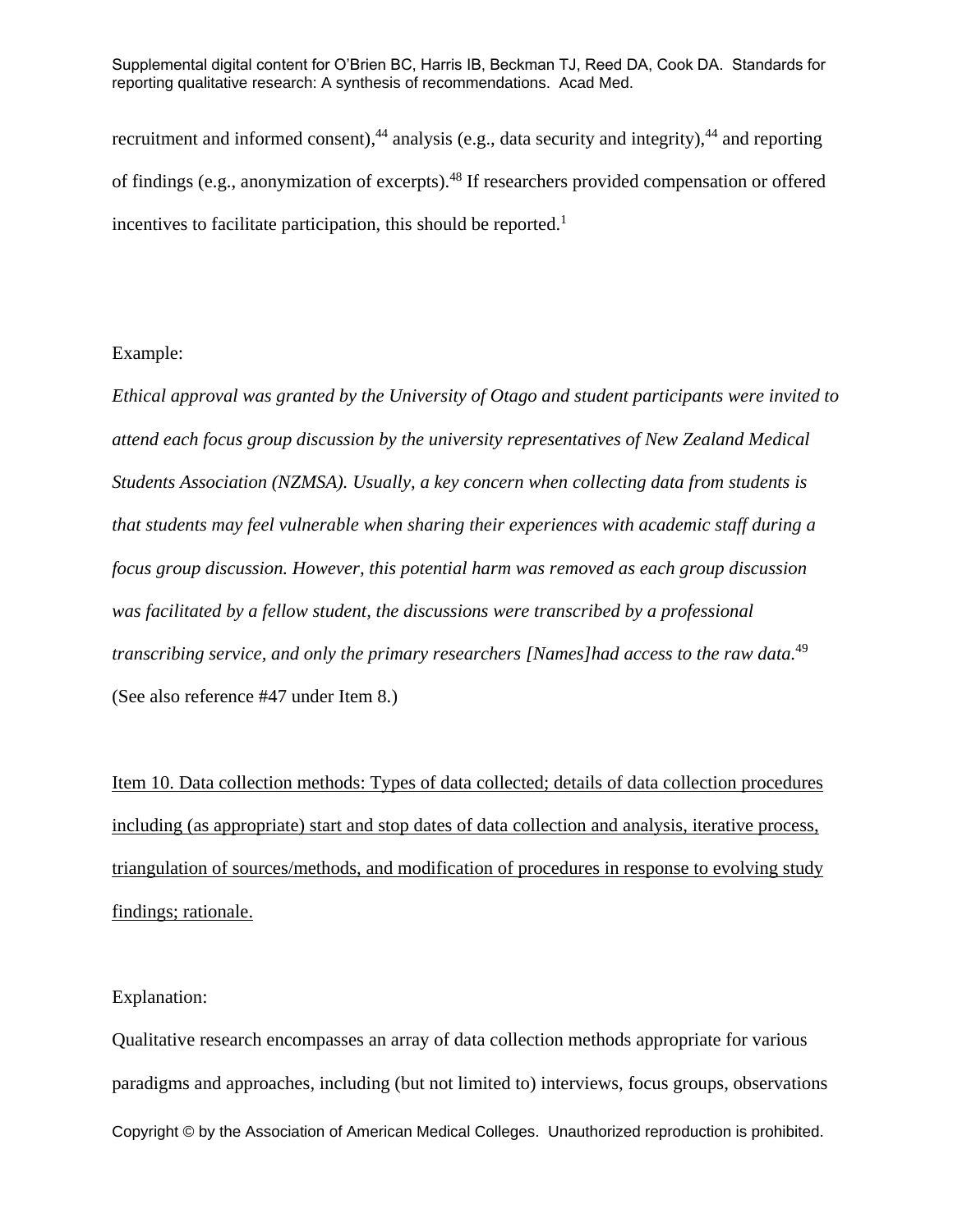(direct or indirect via video), and review of written text, photographs, and other documents or materials. Researchers may choose to use information from multiple sources, contexts, and/or time points depending on their approach and research question(s).<sup>33,38</sup> (See Item 11 for triangulation.) Given this diversity of methods, authors should describe in detail their data collection design and method(s) and justify them in relation to the research question(s), paradigm, approach, and other methods.<sup>1,28,39</sup> Methods used to decide when to end data collection should also be described (see Item 8).

Qualitative research often occurs as an iterative process, meaning that researchers begin data analysis before they complete data collection.<sup>1,38</sup> The data collection and analysis process may occur in phases or stages, and thus authors must clearly describe the iterative process of data collection and analysis.<sup>11,41</sup> As part of an iterative collection-analysis process, researchers will often alter their data collection methods to explore their preliminary impressions in greater depth and/or actively pursue confirming and disconfirming perspectives. If such changes occur during the research process, authors should describe how and why study procedures changed in response to evolving study findings.<sup>1,11,39,48</sup>

The study period (start and end dates for data collection and analysis) should be identified so that readers can place the study in temporal context and identify factors not mentioned by the authors that might affect findings, interpretation, and implications.<sup>1,33</sup> (See Item 8 for ending data collection.)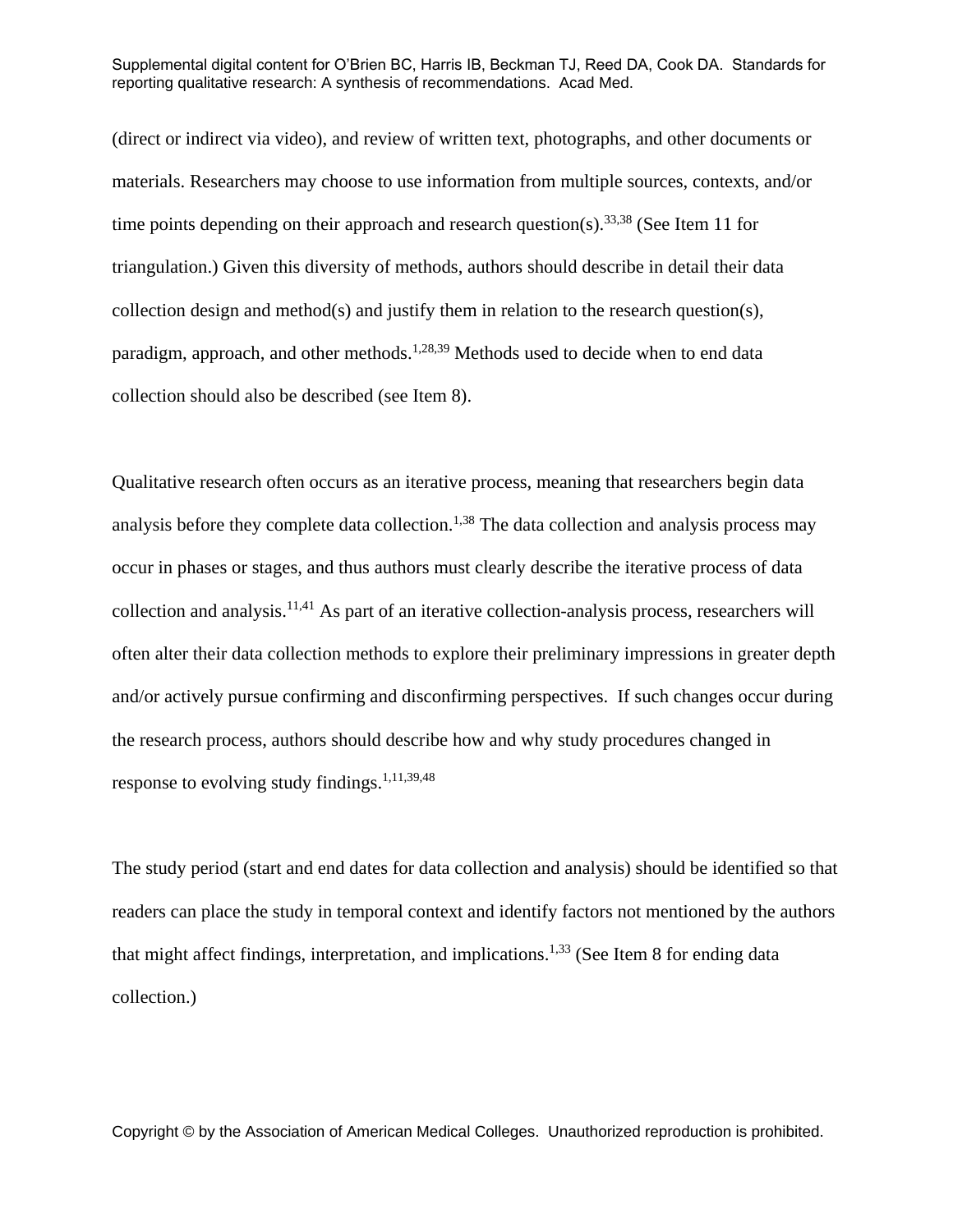Authors should describe important characteristics of the individuals conducting interviews, observations or focus groups, and methods used to train these individuals.<sup>8,44</sup> This information clarifies the relationship between the individuals involved in data collection and the participants in the research and also explains what efforts were made to ensure consistency in the data collection process  $8,11$  (See Items 6 and 15.)

#### Example(s):

*Further, it was decided that group interviews, also known as focus group discussions would be the best means of data collection. This is a method of data collection that enables group members to feed off each other's ideas and an effective moderator will maintain group focus whilst at the same time permitting flexibility in the direction those aspects of the discussion might take.* [REF] 49

*Adjustments to the interview protocol were made according to early experience and information participants had provided (i.e. redundant questions were eliminated; questions were reworded to improve flow and clarity; additional probes were included).*<sup>50</sup>

*Faculty staff were then interviewed individually by a trained study investigator in a 15-minute, semi-structured interview. This sequence was repeated with other video encounters. [Table](http://onlinelibrary.wiley.com/doi/10.1111/j.1365-2923.2011.04137.x/full#t2) 2 presents examples of interview questions. Each faculty member was interviewed by at least three interviewers over their various interviews. Interviewers were chosen based on their experience in interviewing. All were trained during a half-day meeting to interpret and deliver the interview guide in the same manner in order to elicit information of a consistent type.*<sup>50</sup>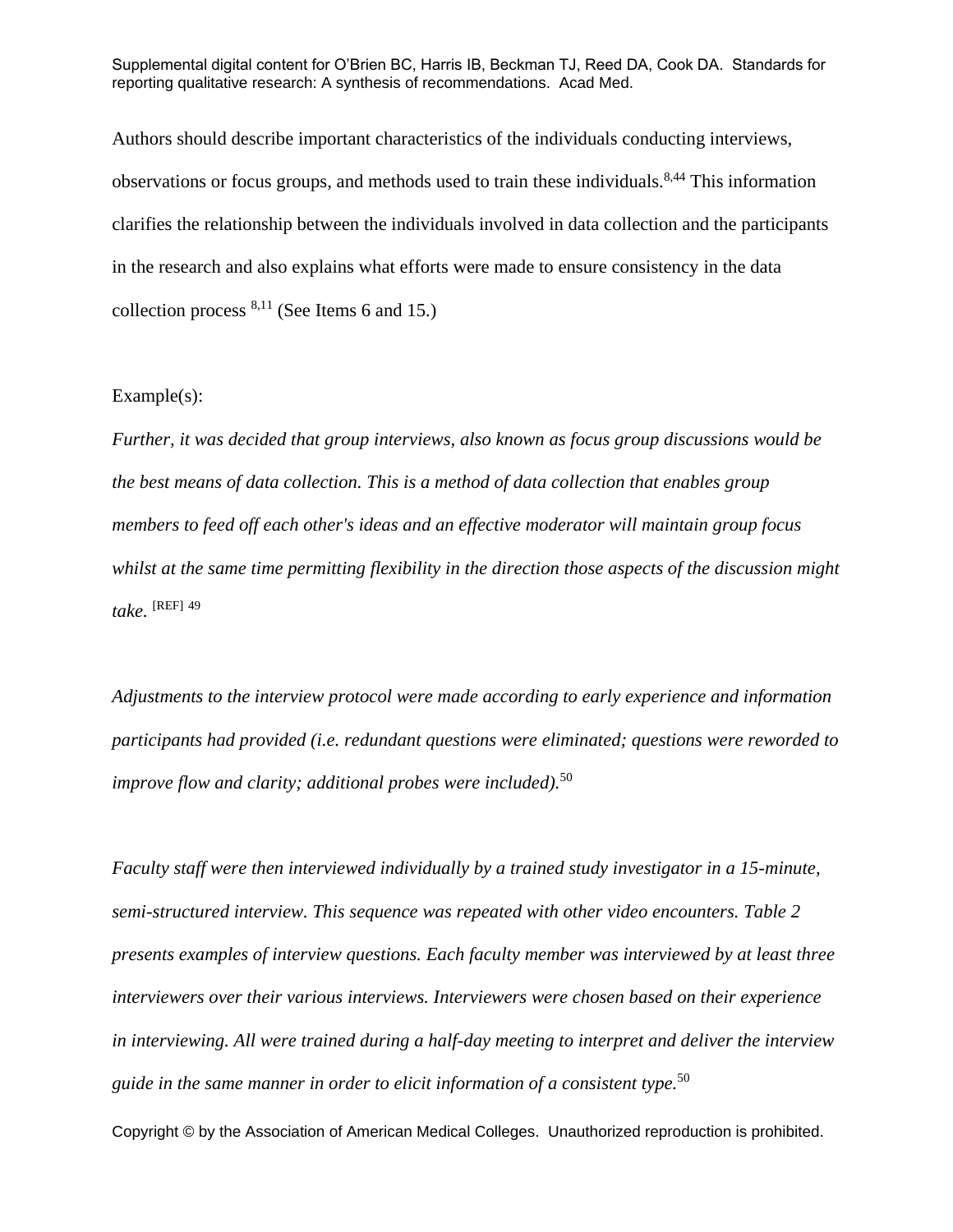Item 11. Data collection instruments and technologies: Description of instruments (e.g., interview guides, questionnaires) and devices (e.g., audio recorders) used for data collection; if/how the instrument(s) changed over the course of the study.

#### Explanation:

Data collection for qualitative research draws upon a variety of instruments or tools, including (but not limited to) interview or focus group guides, observational protocols and prompts for field notes, and data extraction or coding protocols for selection and analysis of documents, photographs, videos, or other artifacts.<sup>33</sup> The authors should describe all such instruments, guides, and protocols, including their development and cite relevant literatures, theories or conceptual frameworks as appropriate.<sup>1</sup> It is often helpful for authors to provide access to the data collection instrument(s) or a detailed description of them.

The authors should also describe the use of equipment for audio or video recording, reproduction of paper documents or computer files, or other processes in data collection. This is relevant so readers understand the full context in which data collection occurred and how this context might have affected data collection (e.g., the influence of recording devices on participants' behaviors; the nature of inferences drawn from live vs. recorded events). $33$ 

#### Examples: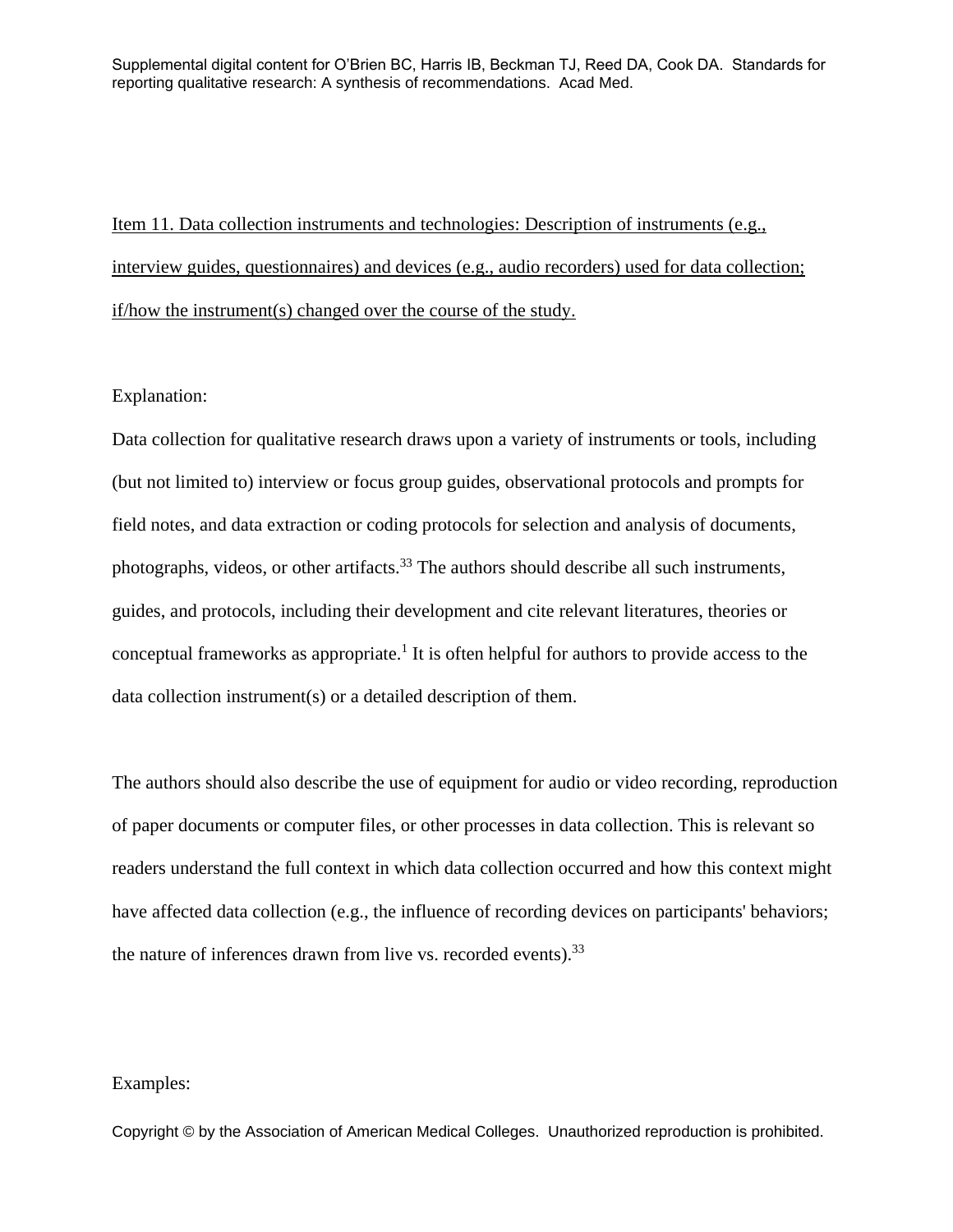*To facilitate the discussion and to maintain consistency over different sets of discussions, key trigger questions were devised prior to the discussion. The opening trigger question was: 'Thinking back to some of your best clinical learning placements in 4th and 5th year. What was it about those clinical placements that provided good opportunities for learning?'* <sup>49</sup>

*Interviews included discussion of the expectations, processes and consequences of AEE [authentic early experiences]. The interview schedule was derived following identification of questions that could not be fully answered in a systematic review of previous empirical or theoretical literature. It comprised a sequence of topic areas including experiences in action, and areas of frustration in Medical Education such as the learning of content knowledge, achieving functional knowledge, and transfer of knowledge<sup>[REF]</sup> … Interested readers can request a copy of the schedules from the corresponding author. Interviews lasted between 20 and 90 min. and discussion groups between 60 and 90 min. All interviews and discussion groups were conducted in private rooms at the participant's workplace—the medical school for students and faculty, and individual places of work for workplace supervisors (except for one who chose to be interviewed at the medical school). All data were audio-recorded, and transcribed verbatim.*<sup>37</sup>

# Item 12. Units of study: Number and relevant characteristics of participants, documents, or events included in the study; level of participation.

Explanation: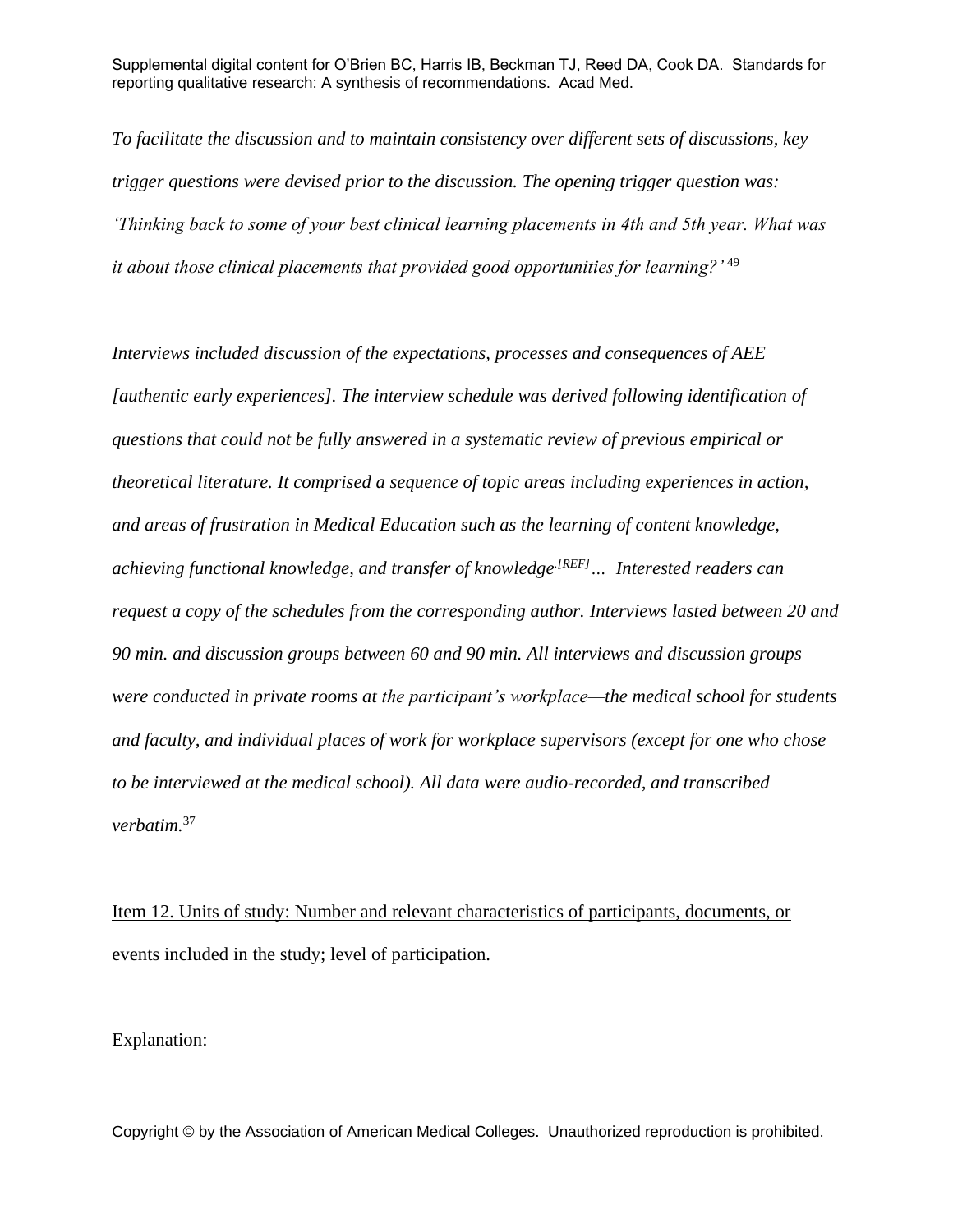Authors should describe the participants, documents, or events included in the study (the units of study). 1,33 The sampling item (Item 8) describes the *target or ideal* participants, documents, or events selected for the study. By contrast, Item 12 focuses on description of the *actual* participants, documents or events included in the study. Authors should describe how the actual participants, documents, or events differ from the targeted sample, why these differences may have occurred, and how this might affect the findings.

Authors should describe characteristics of the participants, documents or events that are relevant to the study purpose and research question(s).<sup>1</sup> For participants, this might include age, gender, profession, institution, year of training, or relationship to the researcher and/or other participants in the study.<sup>33</sup> For documents, this might include the source, intended audience, date, or type of document. For events, this might include the location, date(s), length, characteristics of attendees or participants in the event, or mood or emotional climate. If the degree of participation varied among individuals (e.g., multiple occasions; interviews and observations), the authors should describe different levels of participation.<sup>33,44</sup> For example, if some participants were observed and interviewed and others only interviewed, or if some participants completed multiple interviews and others completed a single interview, these variations should be explained. Authors should also explain the reasons for these differences (i.e., the researchers' choice or the participants' preferences) and how these different levels of participation were taken into account in the analysis. Authors should also include the dates or timeframe for participation.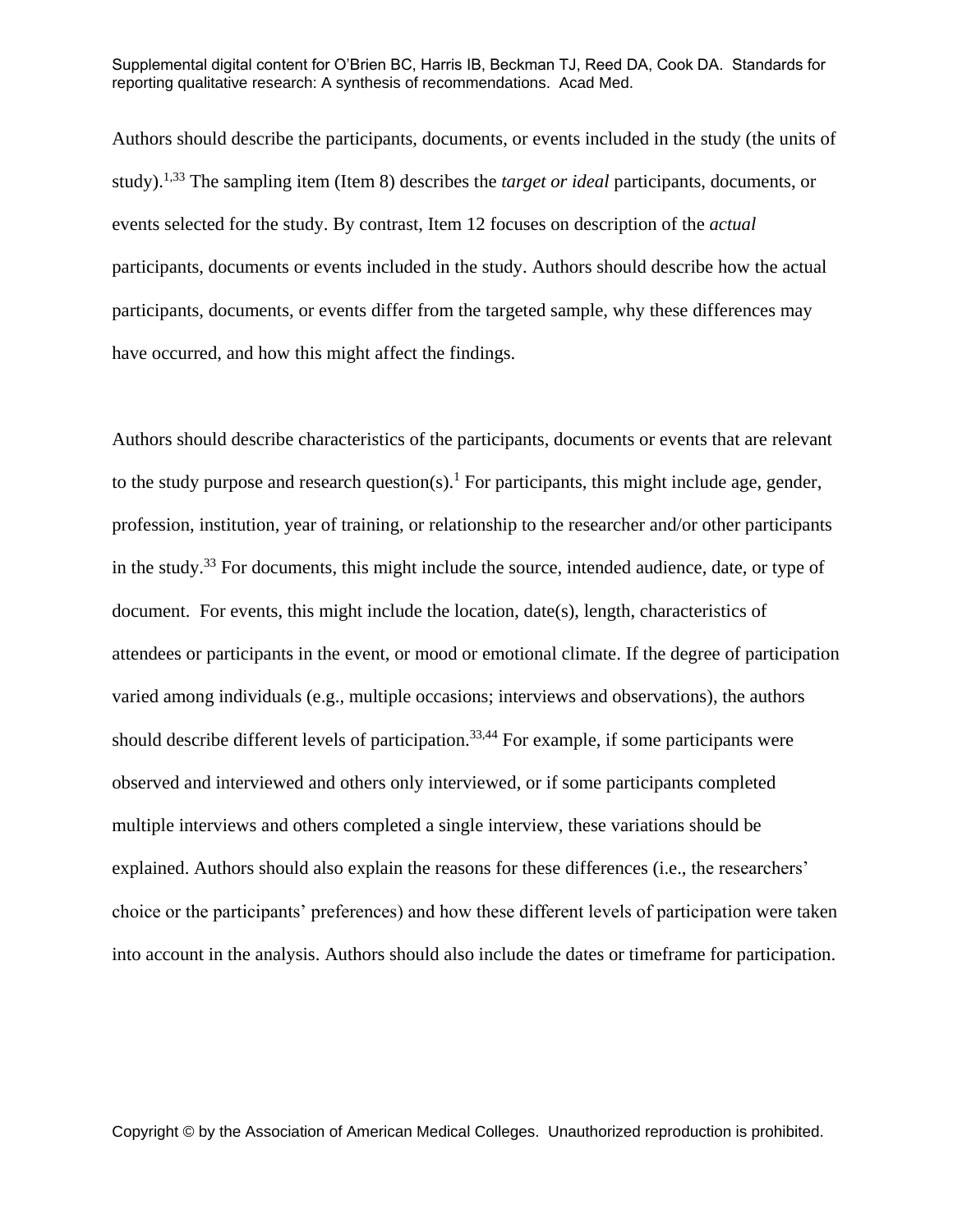This information about participants could appear in the Methods section as part of the description of the sample, or at the beginning of the Results section to provide context for the findings presented.

#### Example:

*Of the 70 Mindful Communication program participants, 46 met the eligibility requirements to participate in the in-depth interviews. We randomly chose and then contacted 22 participants, of whom 20 agreed to be interviewed within six months of completing the program: 15 in person and 5 by telephone. Two declined for lack of time. On reaching saturation after 20 interviews, no further attempts to contact the remaining 24 participants were made.*<sup>51</sup>

*There were 31 nursing handovers covering 137 patients, and 21 resident handovers covering 101 patients included in this study.*<sup>52</sup>

Item 13. Data processing: Methods for processing data prior to and during analysis, including transcription, data entry, data management and security, verification of data integrity, data coding and anonymization / de-identification of excerpts.

Explanation:

Copyright © by the Association of American Medical Colleges. Unauthorized reproduction is prohibited. Authors should describe the ways in which data are prepared for analysis and managed throughout the analysis process.<sup>28</sup> These activities might include transcription, coding, data entry, and organization of data. When processing audio or video recordings, relevant details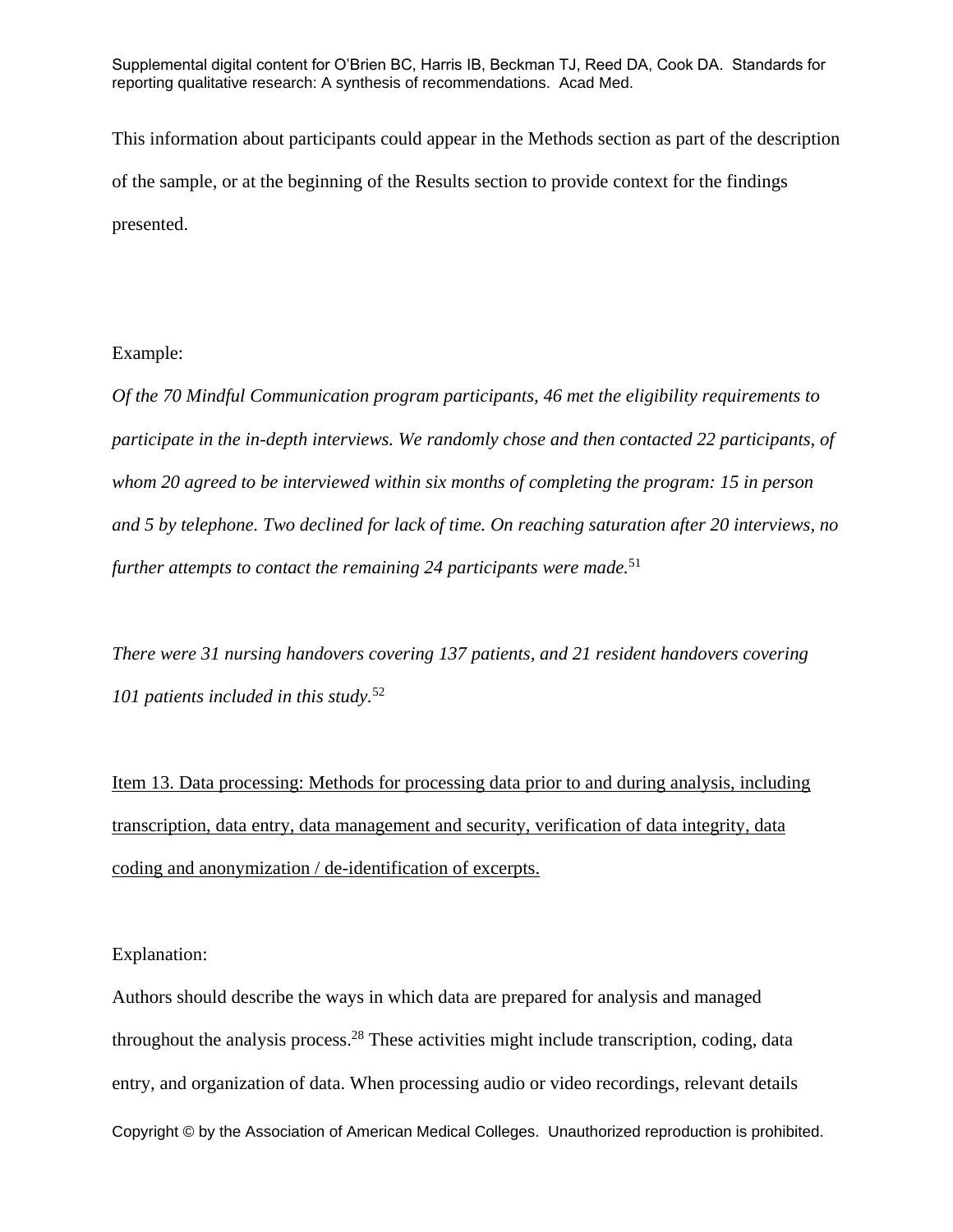might include indication of verbatim transcription of dialogue, additional notes to capture nonverbal information (especially for group interviews or focus groups), and annotations to indicate vocal inflections and utterances, as appropriate for the analytic approach.<sup>1,39</sup> Authors should also describe procedures used to check transcripts for accuracy.

Authors should describe the processes used to organize, compile, and categorize data (e.g., field notes, transcripts, documents, photographs, artifacts) for analysis.

Authors should describe procedures used to maintain data security and protect the privacy of participants, as specified in the human subjects protocols.<sup>48</sup> For example, if data are anonymized, the authors should explain how and at what point in the process this occurred. Authors may choose to use anonymous labels or identifiers to represent quotes or excerpts from unique participants, documents or events, in order to reflect the variety of sources from which such data were derived.

#### Examples:

*Interviews were anonymised and each participant was given a code number.*<sup>46</sup>

*The interviewers and another member of the research team (H.B.) reviewed transcripts for accuracy.*<sup>51</sup>

Copyright © by the Association of American Medical Colleges. Unauthorized reproduction is prohibited. *We collected data throughout the admission process through direct observation, audiorecording, and chart extraction. We audio-recorded, transcribed, and anonymized both the*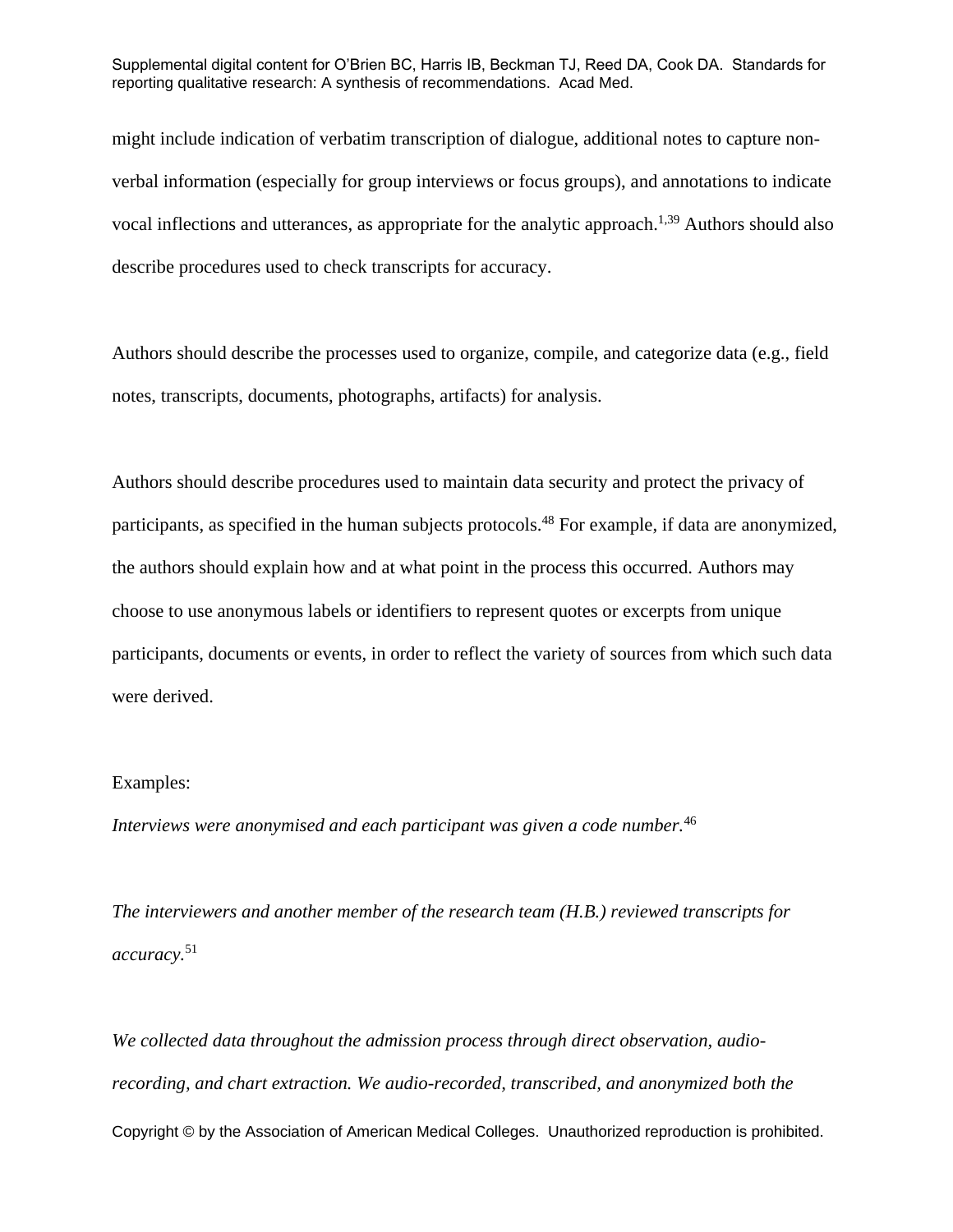*overnight and morning case review discussions. We also observed the morning case review discussions in person and collected field notes. For each case review discussion, we copied the admission notes from the patient's record and de-identified all data.*<sup>53</sup>

Item 14. Data analysis: Process by which inferences, themes, etc. were identified and developed, including the researchers involved in data analysis; usually references a specific paradigm or approach; rationale.

#### Explanation:

Techniques used for data analysis will depend on the paradigm, approach, and/or data collection methods selected by the researchers. Correspondingly, authors should be as transparent as possible about the analytic process so that readers can follow the logic of inquiry from the research question(s) to the analysis and findings. For example, this description may involve characterizing the processes and decisions made for initial classification or segmentation of data, pattern identification and description, and/or development of in-depth interpretations.<sup>1</sup> If the researchers used an approach that has a well-defined process for data analysis (e.g., grounded theory, discourse analysis, phenomenography), the authors should cite the guiding literature and describe their processes in sufficient detail so readers can judge the extent to which the processes align with the guiding approach. If modification to or deviations from the guiding approach occurred, the authors should explain and justify these modifications.

Copyright © by the Association of American Medical Colleges. Unauthorized reproduction is prohibited. Authors should specify the unit of analysis.<sup>1</sup> In qualitative research, the unit of analysis is not necessarily the same as the unit of sampling (e.g., individual participants or events). Instead,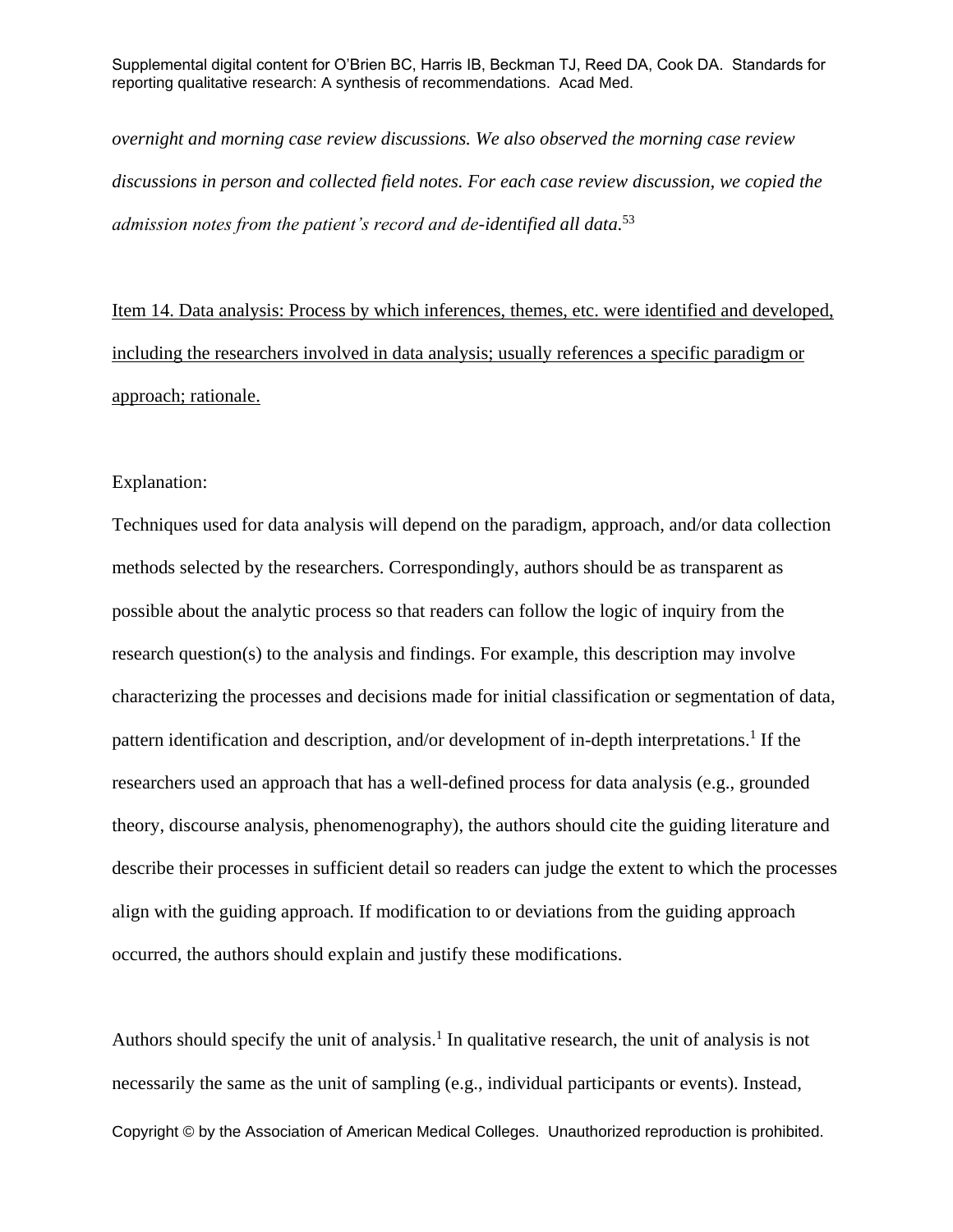some approaches use specific events as the unit of analysis, such as mentions of a particular topic or experience, or observations of a particular behavior or phenomenon, while others use groups rather than individual group participants. This specification has implications for how the data are organized and analyzed as well as the inferences drawn from the data.<sup>39</sup>

Authors should explain the rationale underlying different decisions made throughout the data analysis process to provide as much transparency as possible. In some approaches researchers use memoing or bracketing to make their reflections, interpretations, and links among passages explicit and more transparent to others.<sup>33,54</sup> In some types of analysis, participants' perspectives or observations that contrast or deviate from the concepts or themes identified by the researchers are an important part of the analysis. In such cases, the authors must describe how these discrepancies were handled during the analysis.10,28,32,34,55

During the analysis process, researchers may draw upon a theoretical perspective or framework, which may have been identified early in the conception of the study or may be identified by the researchers after reviewing some or all of their data.<sup>31,54</sup> Either way, the authors should describe theoretical or other influences on their analysis scheme or categories if they exist.<sup>31</sup> Sometimes these are referred to as "sensitizing concepts" to acknowledge that the approach is inductive, but with influence from relevant theory, models, or organizational schemes.<sup>56,57</sup> Alternatively, themes may be developed from the data with no external influences.<sup>58</sup>

Copyright © by the Association of American Medical Colleges. Unauthorized reproduction is prohibited. Authors should describe which members of the research team are involved in data analysis and what perspective(s) they bring to the analysis. Authors should also indicate if any software was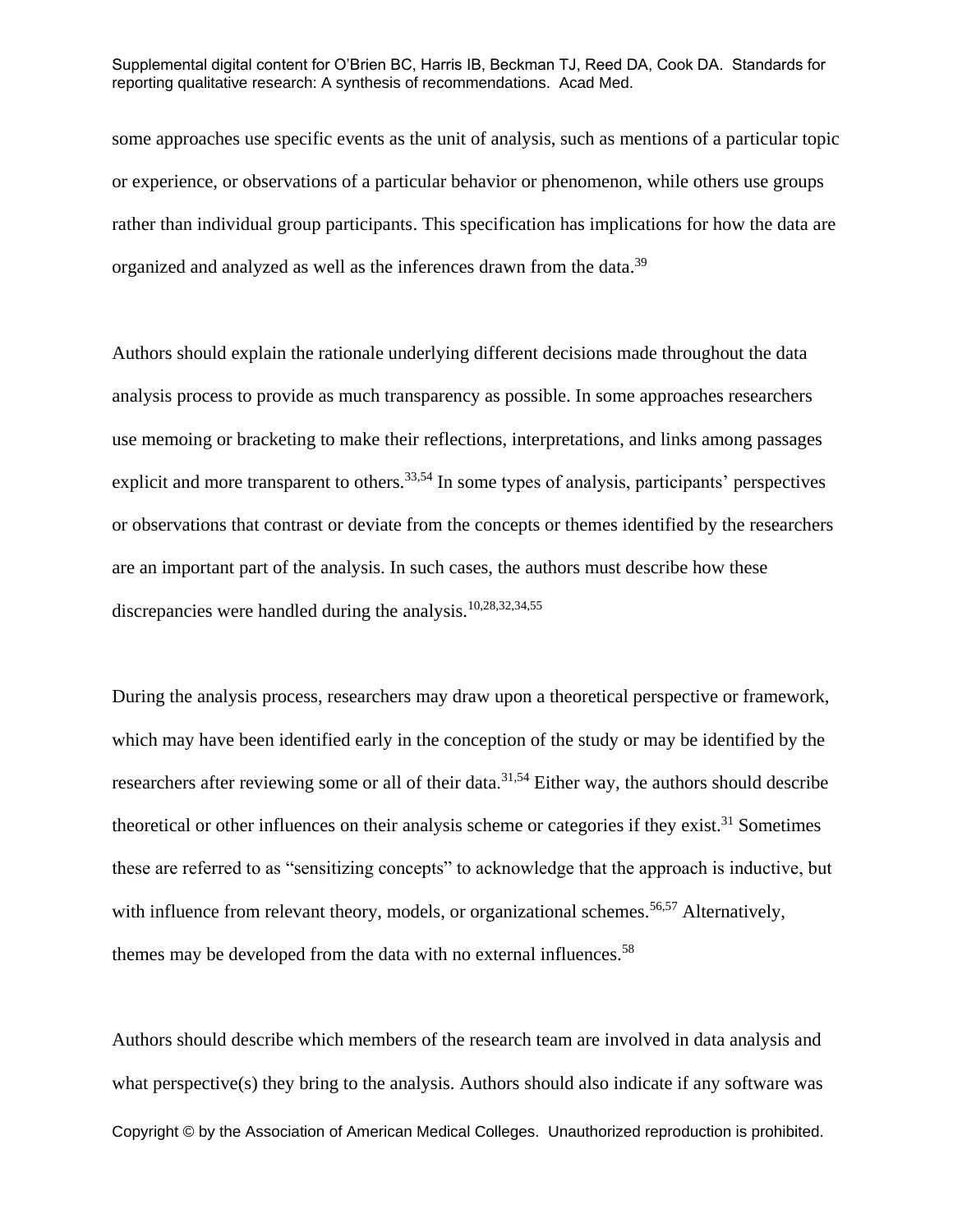used to assist with data analysis and how it was used (e.g., used to apply codes after the final coding scheme was developed; to extract coded passages for further synthesis and identification of themes; or to identify passages with key words).<sup>6,33</sup> Simply stating that software was used is insufficient.31,39,54

#### Example:

*…we brought sensitizing concepts to the analysis while we conducted an open, inductive analysis.*[REF]*In this case the sensitizing concepts arose, a priori to analysis, from a framework derived from the literature* [REF] *(as described above), in which participants' motivations to act are based on principles of professionalism, internal affect, or potential implications of their actions.* [REF] <sup>59</sup>

*Through an iterative process of listening, discussing, and relistening, the team identified and consensually validated emerging themes*[REF] *and appended segments of dialogue supporting the proposed themes. Recruitment stopped when saturation was reached (no new themes were identified). The team systematically reviewed the themes and sorted them into content domains. The team used an analytic matrix to identify patterns and connections amongst the domains. Two of us not involved in the qualitative coding process (R.E., M.K.) audited the analytic matrix, choice of quotes, and thematic analysis.*<sup>51</sup>

Copyright © by the Association of American Medical Colleges. Unauthorized reproduction is prohibited. *The analysis started after the first interview. All data were analyzed with the aid of the audiocoding facility of the NVivo 8: QSR International Pty Ltd, Doncaster, Vic, Australia programme. First, [name] and [name] coded independently from one another, making sure to stay*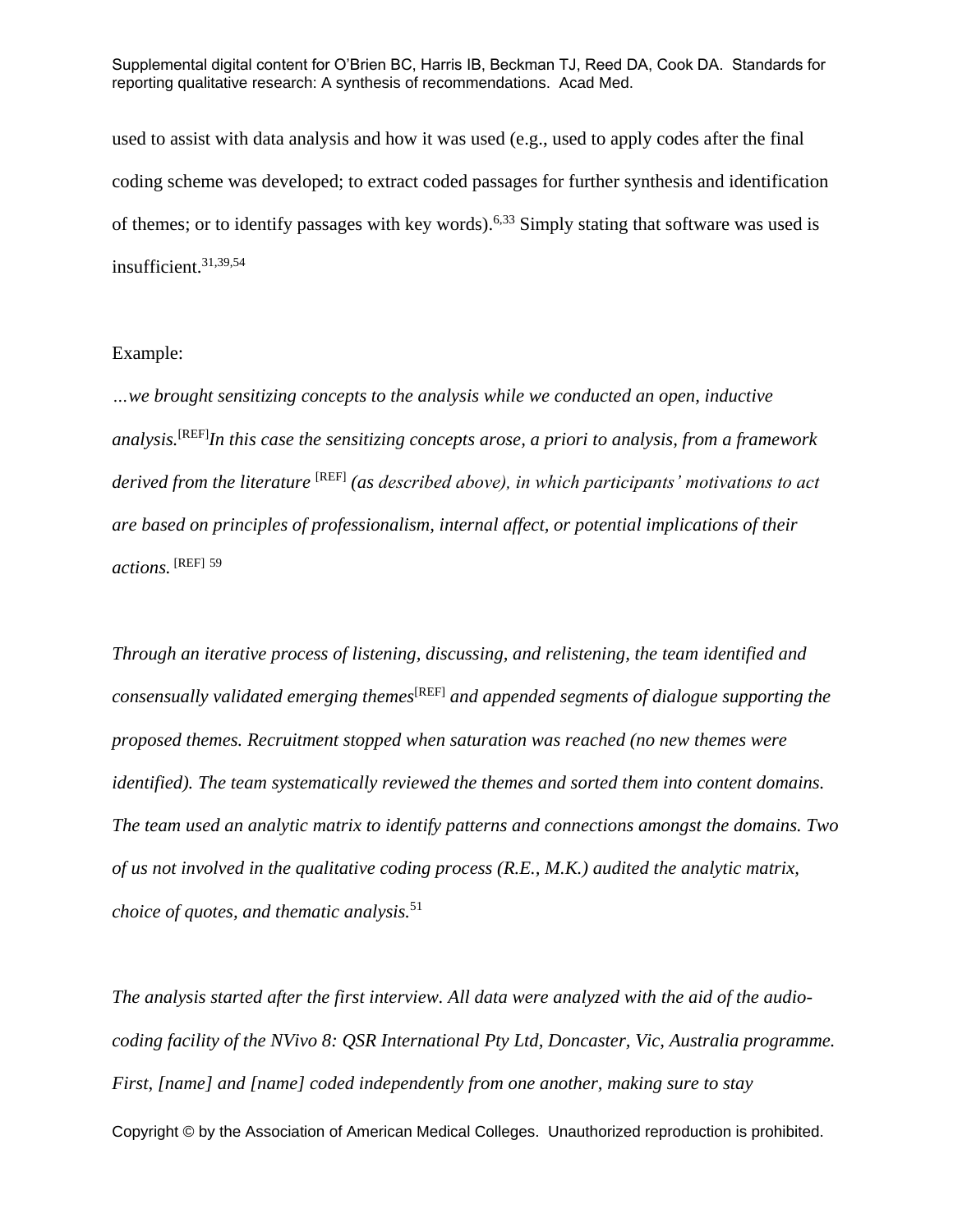*semantically close to the participants' wording. Then we discussed these open codes and defined axial codes.*[REF] *New insights about the impact of CST were written down in memos.*<sup>60</sup>

*Videotapes were analysed using immersion/crystallisation methods of qualitative data analysis.*[REF] *With no pre-existing framework developed in advance for analysis, an inductive approach was used to discover patterns of NVB in the data. A team of six researchers met weekly for 18 months to view videos together. Using a consensus-building approach based on a combination of field notes, 'opportunistic' interviews with the participants, and repeated viewing of the same material, sometimes many months apart, we eventually achieved consensus on verbal, non-verbal, and physical themes and patterns observed in the data. Finally, as a test of 'goodness-of-fit,' we carefully reviewed the videotapes for any 'deviant' cases that did not fit the categories we had developed.*<sup>52</sup>

*All transcripts were coded thematically by four of the five authors, who met regularly to identify areas of convergence until full agreement was reached. One of the interviewers (P.M.) maintained an audit trail to track the team's developing thinking. A process of dialectical empiricism*[REF] *was used to categorise the emergent themes into more abstract concepts...* 46

Item 15. Techniques to enhance trustworthiness: Techniques to enhance trustworthiness and credibility of data analysis,(e.g., member checking, triangulation, audit trail); rationale.

Explanation: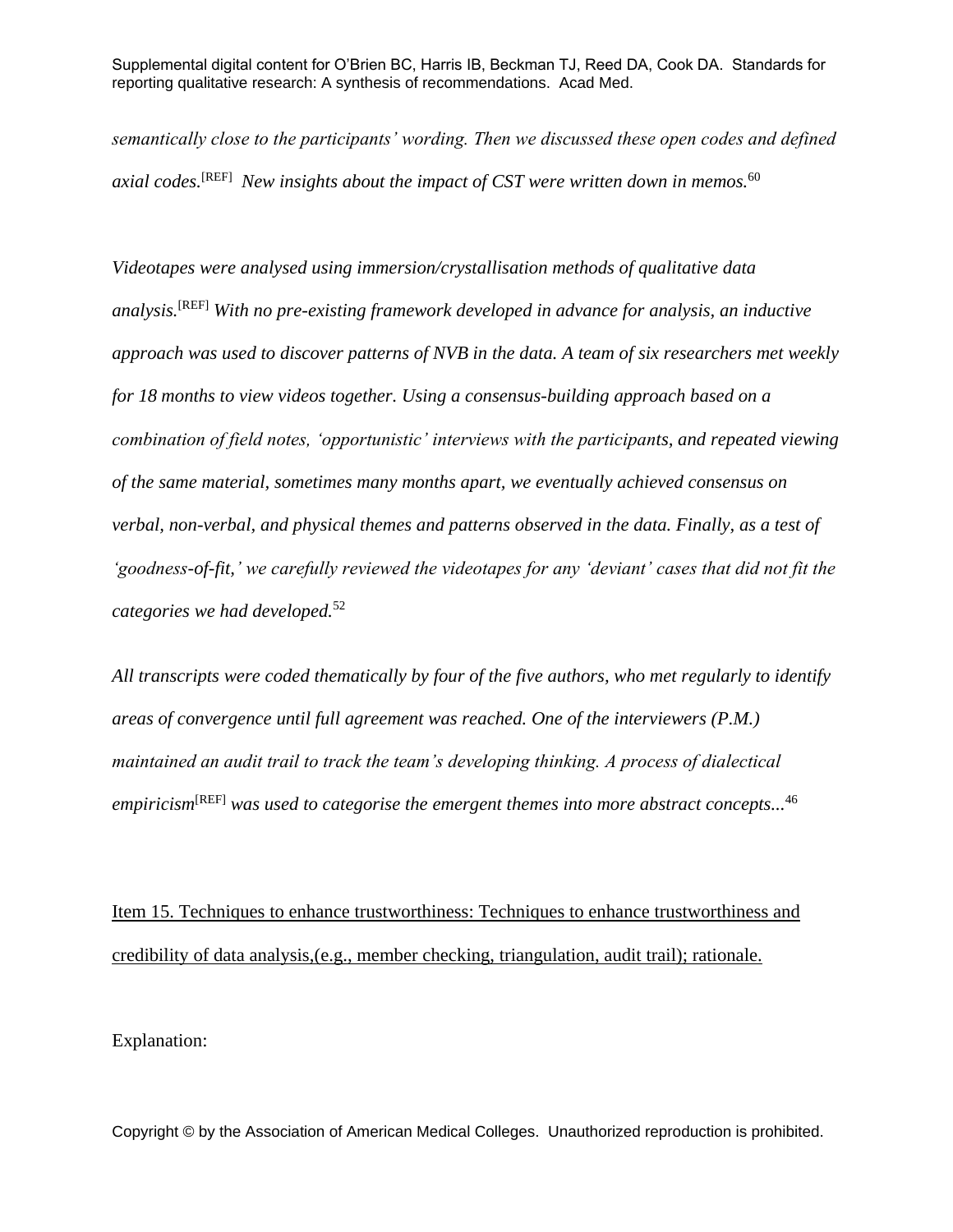Authors should describe methods used to ensure trustworthiness and credibility throughout the data collection and analysis process. Such methods will depend on the paradigm, approach, and/or methods used. Correspondingly, the authors should explain their choice of techniques and why these are appropriate for the particular study.<sup>31,61,62</sup>

Commonly used techniques to enhance trustworthiness include: member checking; triangulation of data sources, methods, and/or researchers; creation of an explicit audit trail; and immersion in the site of data collection for an extended period of time (especially for research in which an observer's presence is likely to disrupt the phenomenon under investigation). 10,28,32,43,63 Member checking involves sharing findings, such as descriptions of key phenomena, themes, or an explanatory model, with participants and asking them to verify the accuracy or resonance with their perspectives.6,8,33 Triangulation involves using more than one data source, method, or researcher to add diverse perspectives on the findings of the study and, in some approaches, to test the transferability or generalizability of a model.<sup>6,28,39</sup> An audit trail involves careful documentation of all decisions made throughout the study, from initial conceptualization to study design, sampling, analysis, and reporting, to provide transparency and to enable an external researcher to review all the steps involved in the study.<sup>32,34,43</sup>

#### Examples:

#### Member checking

*Member checks* <sup>[REF]</sup> with an external TBL expert (R.L.) supported the validity of these *analyses.*<sup>64</sup>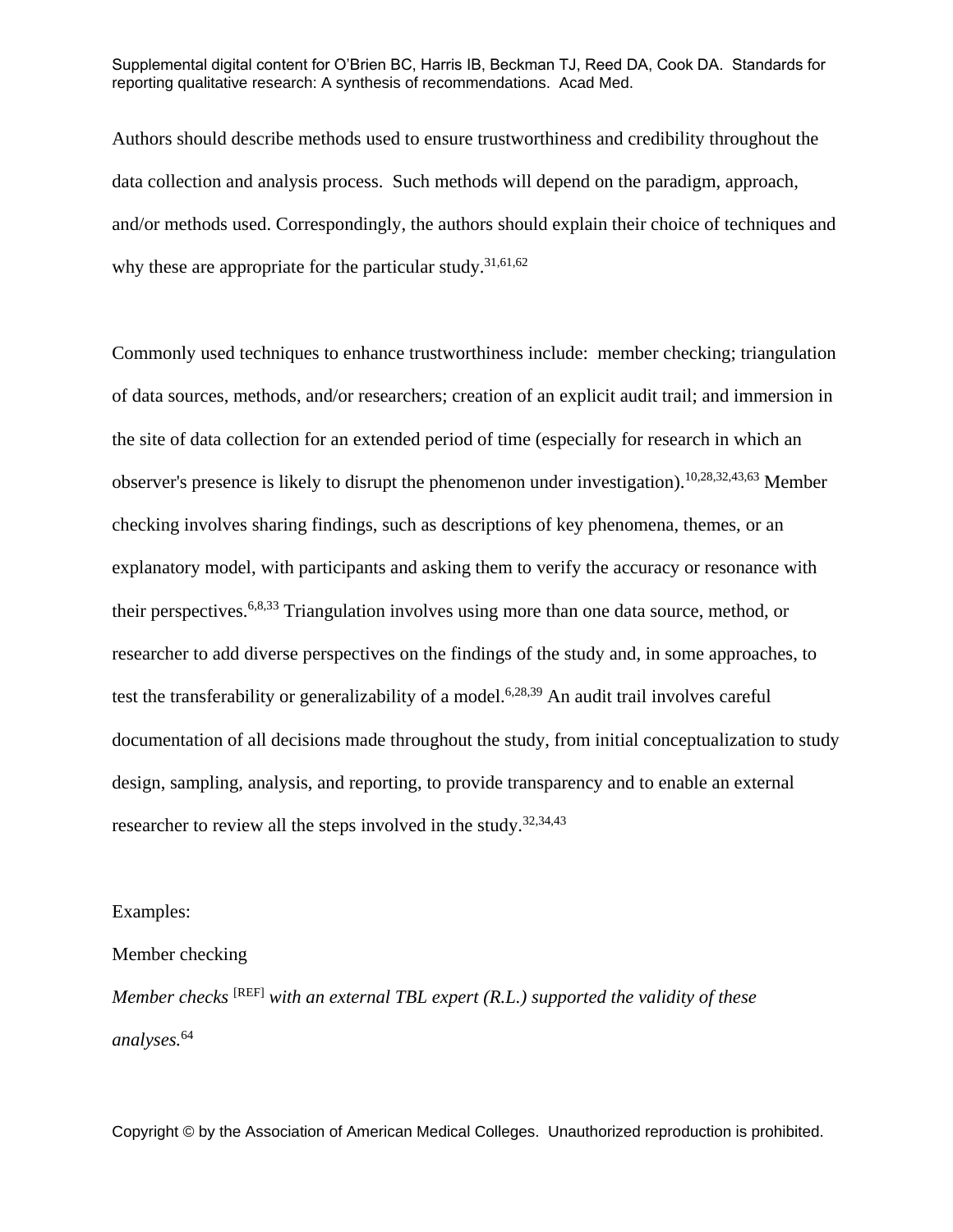#### Triangulation of data types and data sources

*The interview data were triangulated with the data of 11 student and supervisor focus groups of a previous study, and more specifically, with those data that concern in particular the influence of CST [Communication Skills Training] on the development of patient-centredness.… Triangulation with the focus group data allowed us to broaden the in-depth information from the interviews in the analysis and to 'share and compare' this with information from students and doctors with varying levels of CST (no, limited, full programme) and from two universities (Universities of Antwerp and Ghent). Moreover, this enabled us to better explore the evolution over time, given that the focus groups included participants at different stages of their study: before clerkships (year 4, undergraduate), during clerkships (year 6, undergraduate), after clerkships (year 7, undergraduate) and postgraduate (general practice trainees, and supervising specialists and GPs; [Table 1\)](http://informahealthcare.com/action/showPopup?citid=citart1&id=T0001&doi=10.3109/0142159X.2012.670320).* 60

*Finally, as a test of 'goodness-of-fit', we carefully reviewed the videotapes for any 'deviant' cases that did not fit the categories we had developed.*<sup>52</sup>

#### Triangulation of Researchers + Audit trail

*To ensure rigor and increase authenticity in our methodology, we used two kinds of triangulation—investigator triangulation and data triangulation.*[REF] *We sought analytical rigor using an audit trail and multiple coders; our coding team included an experienced clinician (M.G.) as well as a nonclinician with expertise in medical communication and team dynamics*   $(L.L.).$ <sup>53</sup>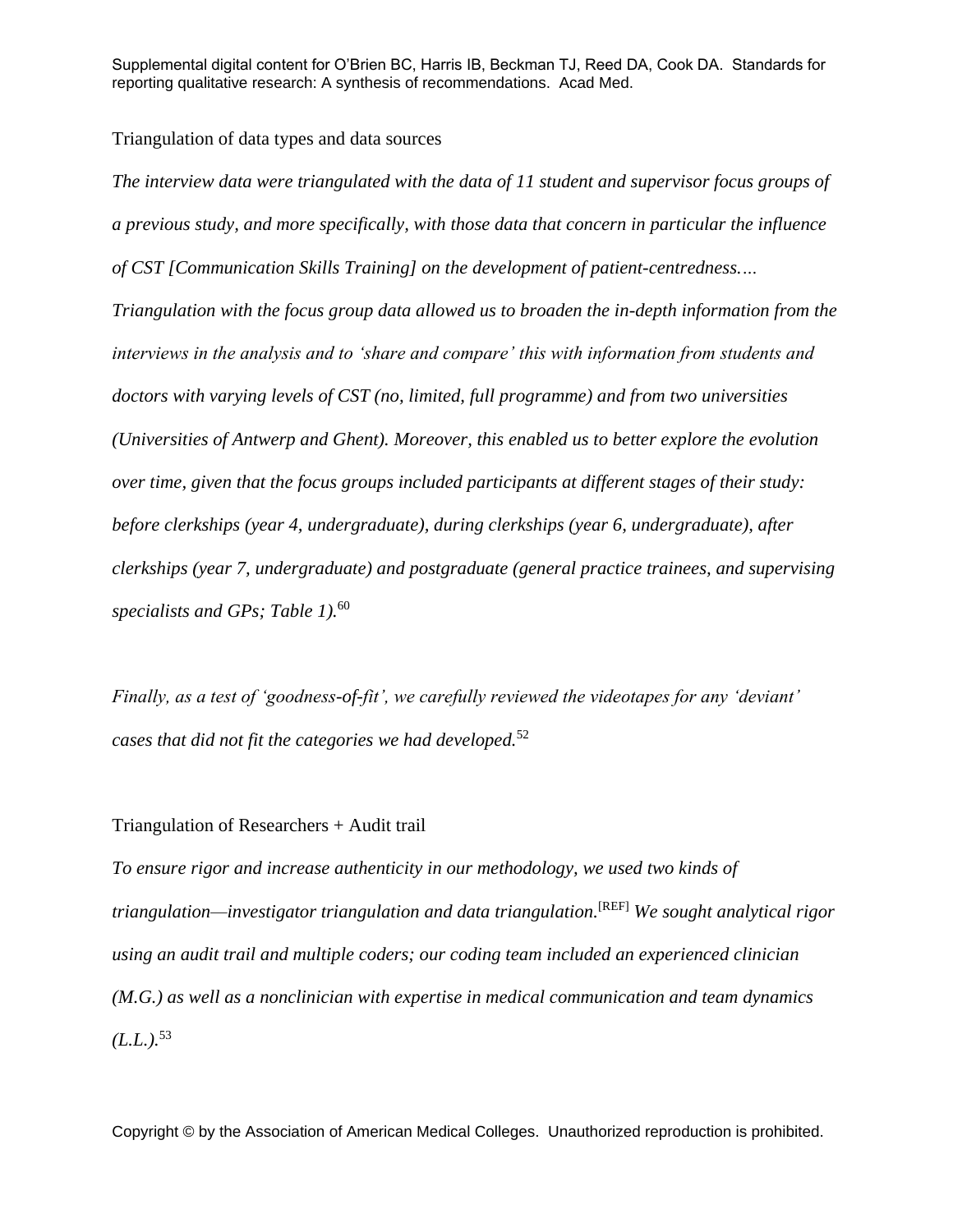#### RESULTS / FINDINGS

Item 16. Synthesis and interpretation: Main findings (e.g., interpretations, inferences, and themes); might include development of a theory or model, or integration with prior research or theory.

#### Explanation:

In qualitative research the distinction between results and discussion tends to blur because analysis often involves interpretation, inference, and synthesis.<sup>11,39,54</sup> Although most journals require separate sections for Results and Discussion, many elements of Items 16-19 could reasonably be reported in either section. As such, we defer to authors and editors to determine where to report these essential elements.

Authors should identify the main analytic findings (e.g., interpretations, inferences, narratives, themes, models).<sup>1,6,8</sup> The nature of these findings and how they are reported will depend on the approach and methodology selected and thus should be in alignment with the approach and methods. 11

In most cases, the authors should report a synthesis of their data along with specific quotes, examples, or illustrations derived from their data.<sup>11</sup> Authors might also report frequency, variety, representativeness, counter-examples, concrete details, contextualization, conditions, and qualifications related to their findings. Frequency counts (e.g., the frequency of specific themes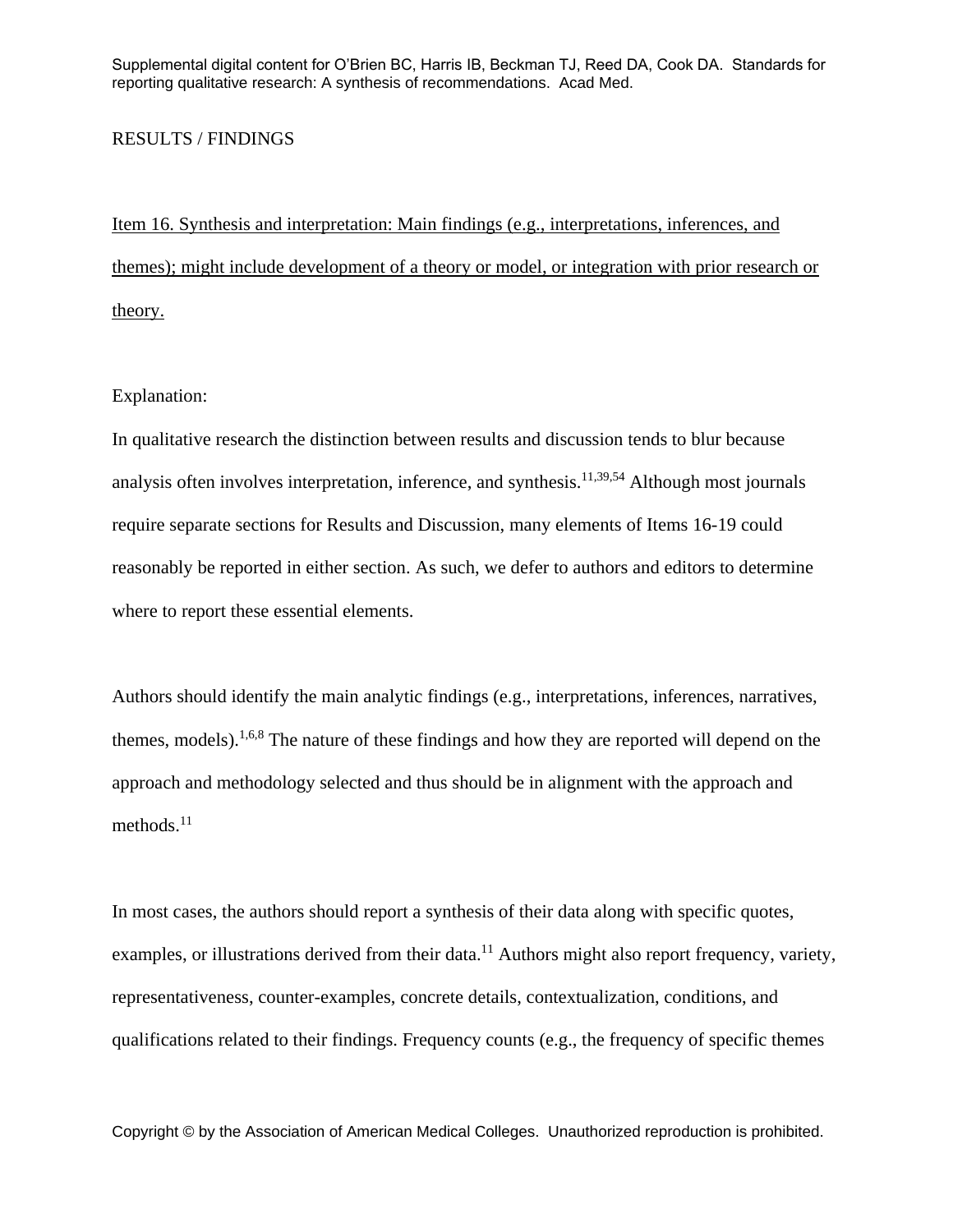or codes) play a limited role in qualitative research, and need not be reported unless they play a meaningful role in interpretation of the data.31,65

Findings might also include integration with prior literature or theory and/or the development of a theory, model or meta-narrative.<sup>11,54,66</sup> Judicious use of tables and figures can help communicate such findings.

#### Example:

*We identified four patterns of NVB (non-verbal behavior) that relate to handover quality and have dubbed them: (1) joint focus of attention; (2) 'the poker hand'; (3) parallel play; and (4) kerbside consultation. Each pattern constitutes a 'transfix,' or systematic way of participating non-verbally in the care transfer process. And, although there are variations in each pattern, we have been able to code virtually every handover we have observed in nursing, medicine and surgery into one of these four categories.*<sup>52</sup>

*Because our participants came from similar educational backgrounds, had studied medicine as their tertiary course, were embedded in the culture of medicine, and were associated in meaningful ways with a single medical school, we approached their transcripts with the assumption that they belonged to a loosely formed discourse community. Although their graduation dates ranged over a period of 50 years and their collective sphere of practice included 10 different specialty areas, there were many similarities in their experiences of enculturation during and after medical school.*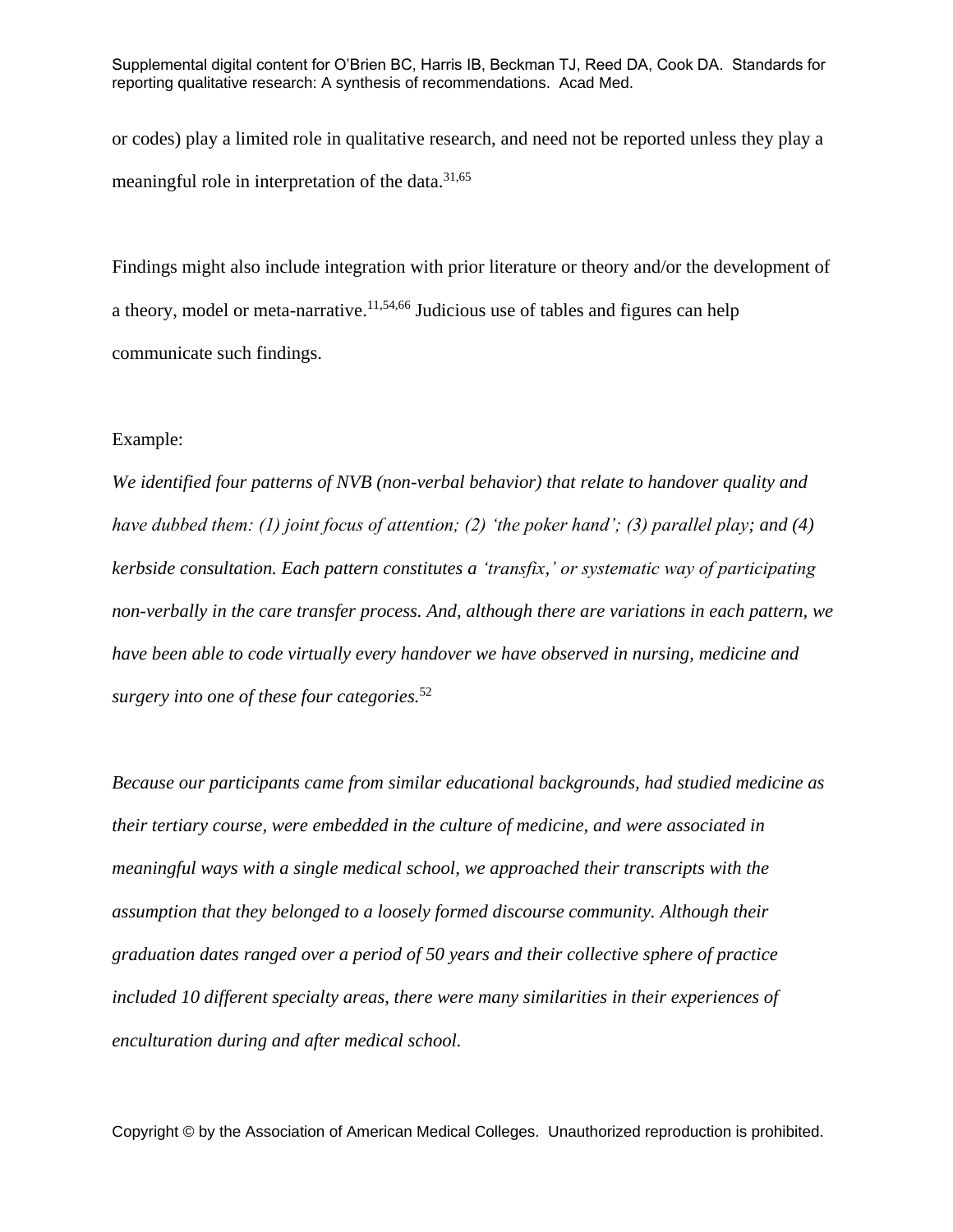*Their three major (often overlapping) areas of concern were epistemic (acquiring knowledge and skill), interpersonal (relating to patients, families, colleagues and administrators) and personal (achieving work–life balance). In each of these areas, medical enculturation was achieved by two overlapping processes, 'absorption' and 'assimilation', each of which may have distinct implications for postgraduate medical education.*<sup>46</sup>

Item 17. Links to empirical data: Evidence (e.g., quotes, field notes, text excerpts, photographs) to substantiate analytic findings.

Explanation:

The authors should provide evidence (e.g., quotes, field notes, text excerpts, photographs) to substantiate the more general and abstract concepts or inferences they present as findings.<sup>1,8,11,63,67</sup> Such evidence is typically de-identified to protect the privacy of study participants, settings, and/or institutions. The evidence may be presented in a variety of ways such as in a table or figure, incorporated into a narrative description of findings, as a stand-alone narrative, or in text blocks embedded in the manuscript text. If word limits or media limitations (e.g.. video) limit the authors' ability to provide sufficient representation of supporting data, an appendix, supplemental material, or web-based repository could be used to provide access to additional data.<sup>34</sup>

Examples:

See Frankel et al.<sup>52</sup> for an excellent example of how to use photographs (or snapshots from video) to illustrate and provide supporting evidence for patterns of behavior identified in the analysis. *[http://qualitysafety.bmj.com/content/21/Suppl\\_1/i121](http://qualitysafety.bmj.com/content/21/Suppl_1/i121)*.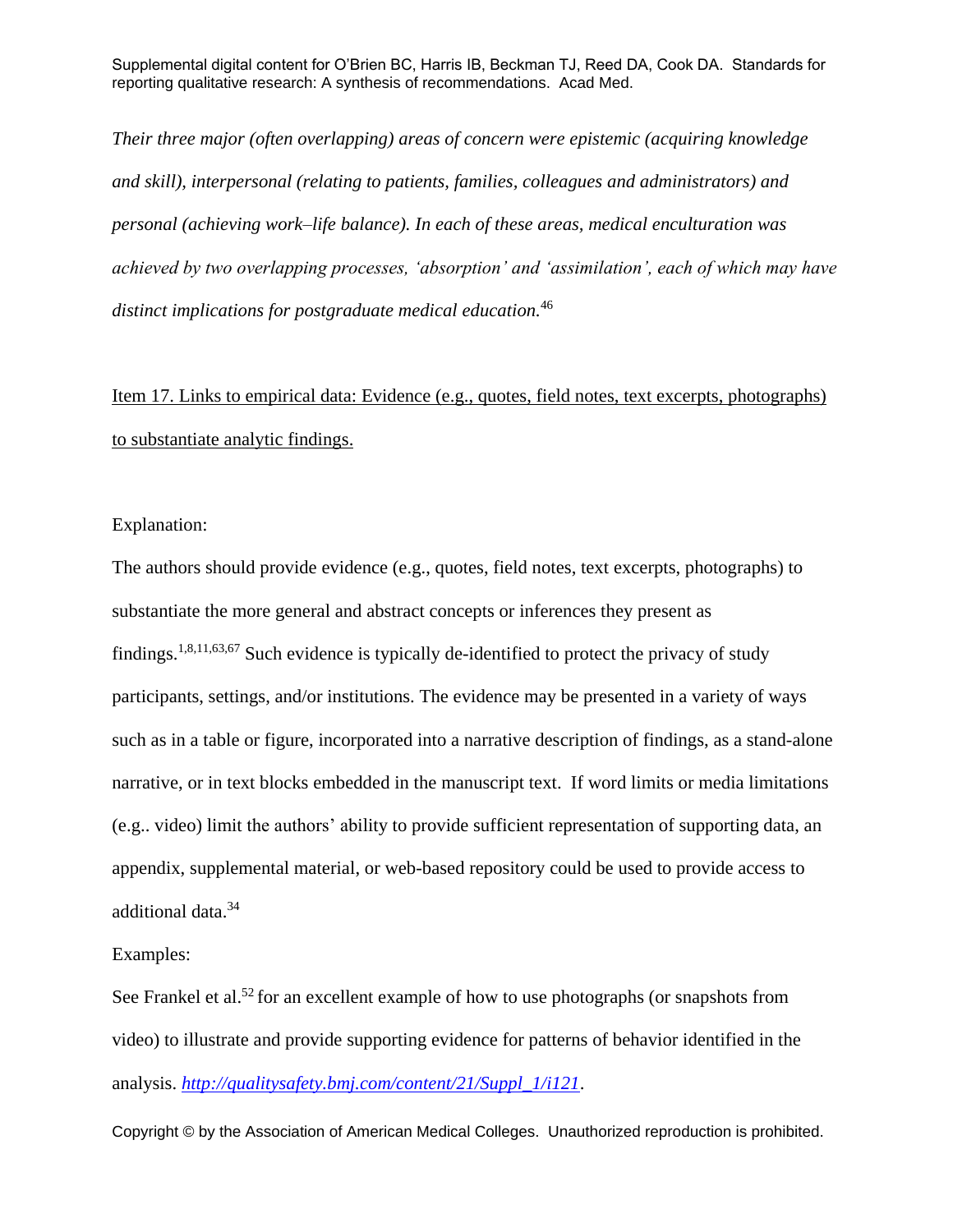*We identified five interruption types: (1) probing for further data, (2) prompting for expected sequence, (3) teaching around the case, (4) thinking out loud, and (5) providing direction (see [Table 1\)](http://ovidsp.tx.ovid.com/sp-3.8.1a/ovidweb.cgi?QS2=434f4e1a73d37e8c6dbab9f901264ada286e57c5b0d841007626acf8830ce887b8b9280f452053768ef3142d37a4418debcd747d63e106effef663cb8b8de5406871d3f2a7dfcaa6e561036d2129e15feec17e6638a9b1675979c35355f9c4e7034d55acb5d301d409d821112e660d6cd50baa7e5f8416fafbecaa18a4b1afff99c75e49c09ffa11be45de82c73336d129b084980d95ee1bf3c963990b8d3cac15915851dd4c3f0d3637747efae98e119cc8fcdc0059627c52271c783c38d541092eff7801630cea1eb0ac04bed1c7ce76de5fe2fedae409d8958b3b11402cc49eaab4f7ade404055ea26bd59b74bdd5c875a69b6199fc33161b990baf150feda07b45dfb7a0ad64636c5a1a73c03490191e9a33138f32f0363e0eec0076da29063f403306056895007440ed4e0464aa5359bd7ee6074c98bf2b5d06103b41200c754db3dea5e7a65e16e3b24b0b6c74f46d7d95c83b9038426283f77f6205363d161f65dfcc89688bdc4917948d0d016ac37b0ebfa03e1be735185e379fb9647c321a9a0059ba20#TT2). Several interruption types served both goals of the case review discussions—teaching and patient care. For example, when thinking out loud, supervisors reasoned through problems and taught the team: "So that's the big question, did she have a mechanical fall, or did she have a medicine-related fall?" (Case 2). Supervisors prompted for expected sequence, preventing presenters from skipping over information while simultaneously allowing the supervisor to instruct the team on presentation style: "So now you can tell me what the rest of his test results are because I haven't heard those" (Case 16).*<sup>53</sup>

#### DISCUSSION

Item 18. Integration with prior work, implications, transferability, and contribution(s) to the field: Short summary of main findings, explanation of how findings and conclusions connect to, support, elaborate on, or challenge conclusions of earlier scholarship; discussion of scope of application/generalizability; identification of unique contribution(s) to scholarship in a discipline or field.

Explanation: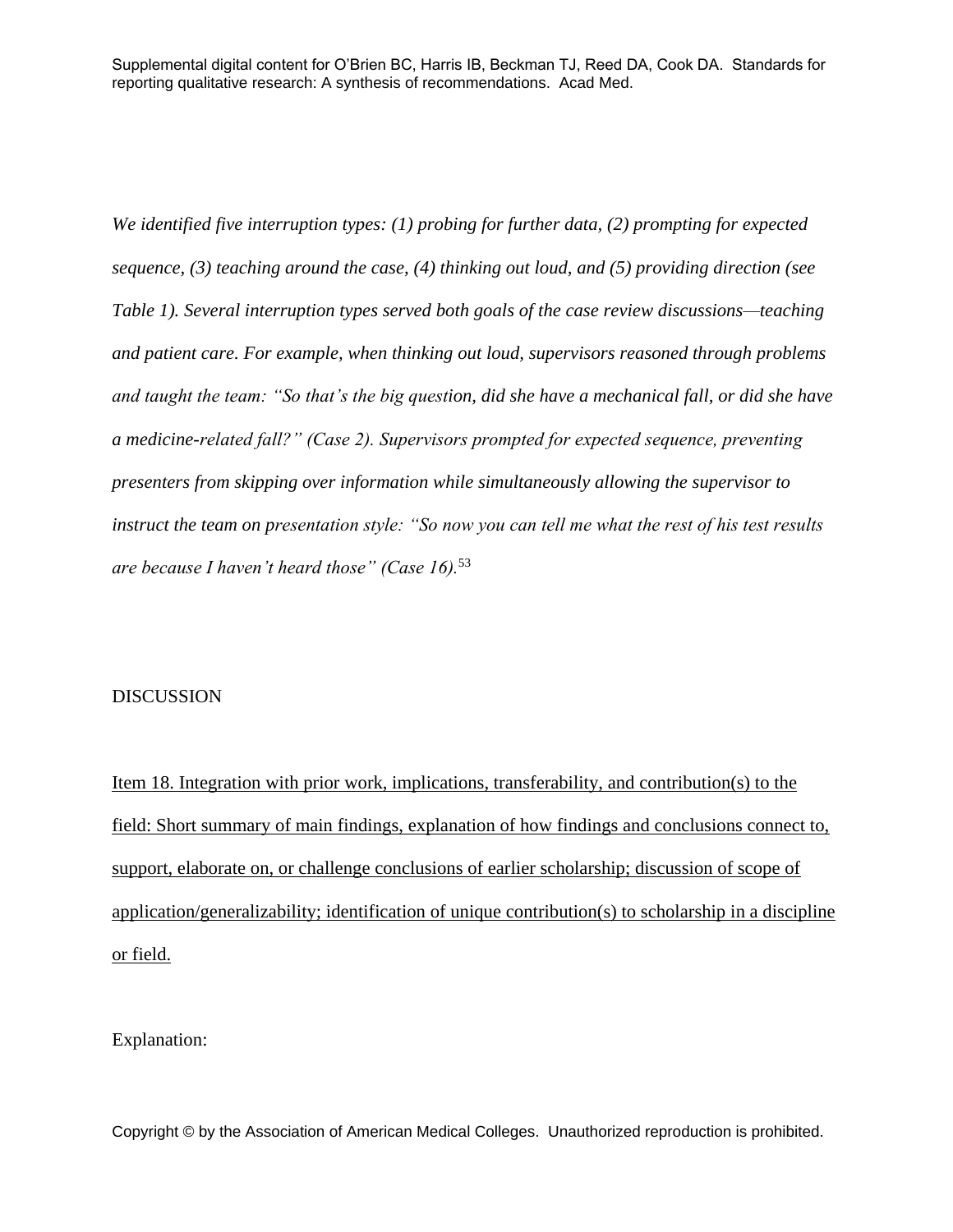The authors should begin the Discussion with a short summary of the main findings. The short summary reminds readers of the main findings and may help them assess whether the subsequent interpretation and implications formulated by the authors are supported by the findings.<sup>6,39,68</sup>

The authors' description of their findings or results should include some interpretation of the data in the context of previous findings, experiences, theory, or a guiding paradigm or approach. The discussion provides authors an opportunity to elaborate on their findings in relation to their research question(s) and study purpose(s); connect their findings to prior empirical work, theories, and/or frameworks; and discuss implications. $11,41$  The authors should explicitly describe how their findings contribute to or advance the field. Implications may include transferability, or specifying the appropriate scope for generalization of the findings beyond the study (e.g., to other settings, populations, time periods, circumstances).<sup>1,41,69</sup>

#### Examples:

*This study contributes to the understanding and discussion of the complexity of involving patients in healthcare education. It shows that integrating patient-led teaching into initiatives that are partly faculty-led influences the way in which students perceive learning from and with PIs. What is not known, however, is whether perceptions are also affected by type of health profession and the students' different orientation towards logics of care and science, and issues of authority and power relations.*<sup>70</sup>

For complete examples of Discussions, see:

Henriksen & Ringsted, 2013; [http://www.ncbi.nlm.nih.gov/pubmed/23591973.](http://www.ncbi.nlm.nih.gov/pubmed/23591973)<sup>70</sup>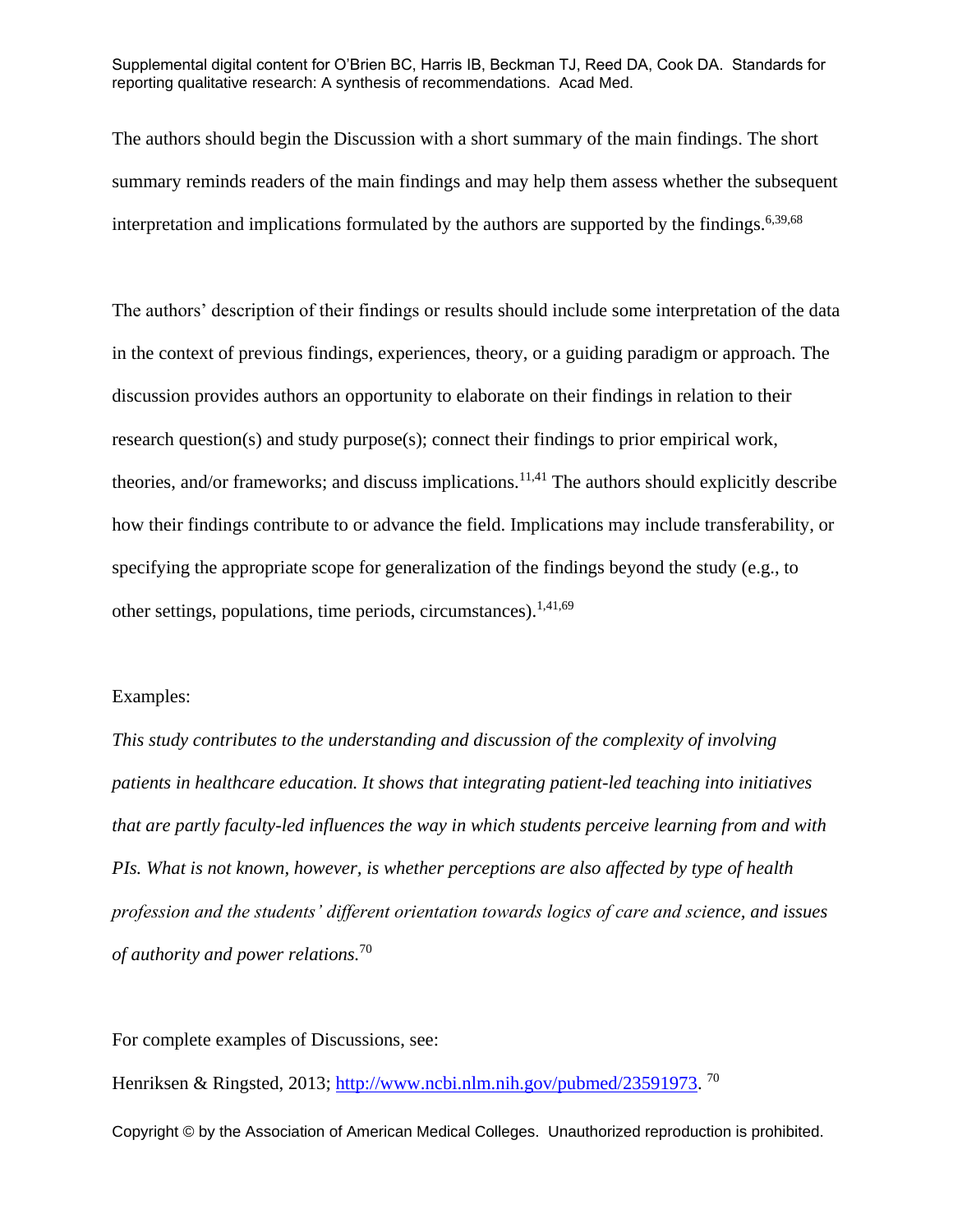Westerman et al., 2013; [http://www.ncbi.nlm.nih.gov/pubmed/23488760.](http://www.ncbi.nlm.nih.gov/pubmed/23488760)<sup>71</sup>

#### Item 19. Limitations: Trustworthiness and limitations of findings

Explanation:

Authors should describe techniques used to ensure trustworthiness in the Methods section of the manuscript. In the Discussion, authors should identify problems or gaps in their efforts to ensure trustworthiness and the potential implications. For example, if researchers intended to interview individuals with certain characteristics, or who might offer different perspectives, but were unsuccessful in recruiting any willing participants, they should explain this issue and describe possible consequences for transferability.<sup>6,31,69</sup> (See also Item 18.)

All research paradigms and approaches have strengths and weaknesses, and authors should explicitly discuss how the paradigm, approach, and methods they used will influence the situations to which their findings may reasonably apply. (See also Item 18.) In addition, they should explain how specific decisions or events in the conduct of the study strengthen or weaken the rigor of their findings.

#### Example:

Copyright © by the Association of American Medical Colleges. Unauthorized reproduction is prohibited. *The study has several limitations. One is that the focus group interview method reveals students' perceptions rather than their actual behaviors. Observations of the patient-led teaching encounter may have illuminated an understanding of the relationship between patient instructors*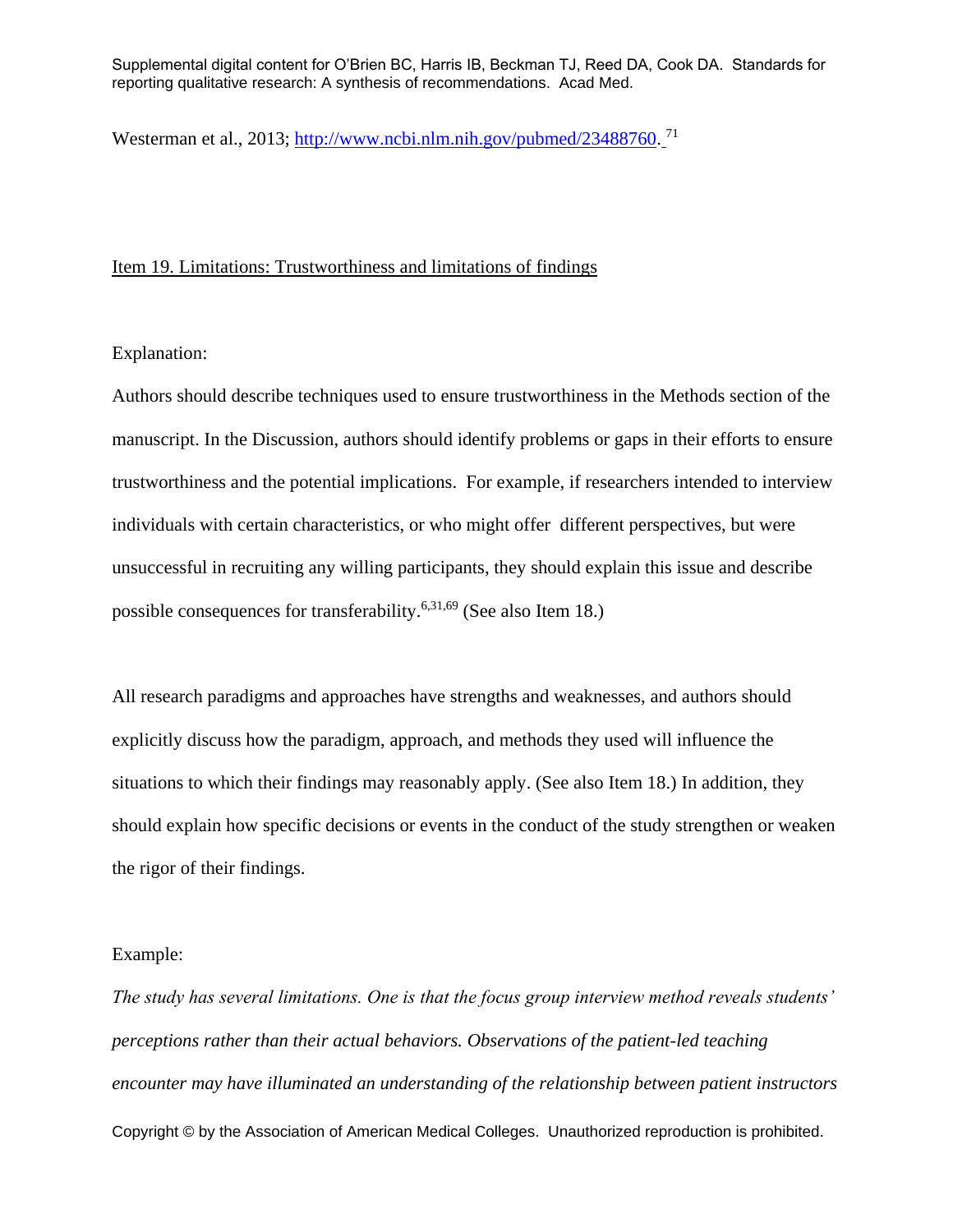*and medical students. Another limitation is that the PI-led teaching is optional rather than mandatory, which may have influenced students' attitudes in a positive direction. Moreover, students who are eager to take on extra-curricular activities may not be representative of the whole population. That only 23 out of 39 students signed up for this study might also have influenced results if the missing group of students represented other perceptions than those present in the focus groups. However the received data from the focus groups were rich in information and diverse perceptions were present. Another limitation is the overrepresentation of women over men in our sample. Even though women are also overrepresented in medical school this might potentially have influenced results, but gender differences in perceptions were nevertheless not identified in the data*. 70

#### OTHER

Item 20. Conflicts of interest: Potential sources of influence or perceived influence on study conduct and conclusions; how these were managed.

#### Explanation:

Authors should identify any real or potential conflicts of interest that might have influenced or could appear to have influenced the research. Authors should also explain how these conflicts were managed in the conduct of the study, and describe the potential impact on study findings and/or conclusions.<sup>1,72</sup> Some aspects may be mentioned as part of reflexivity (see Item 6).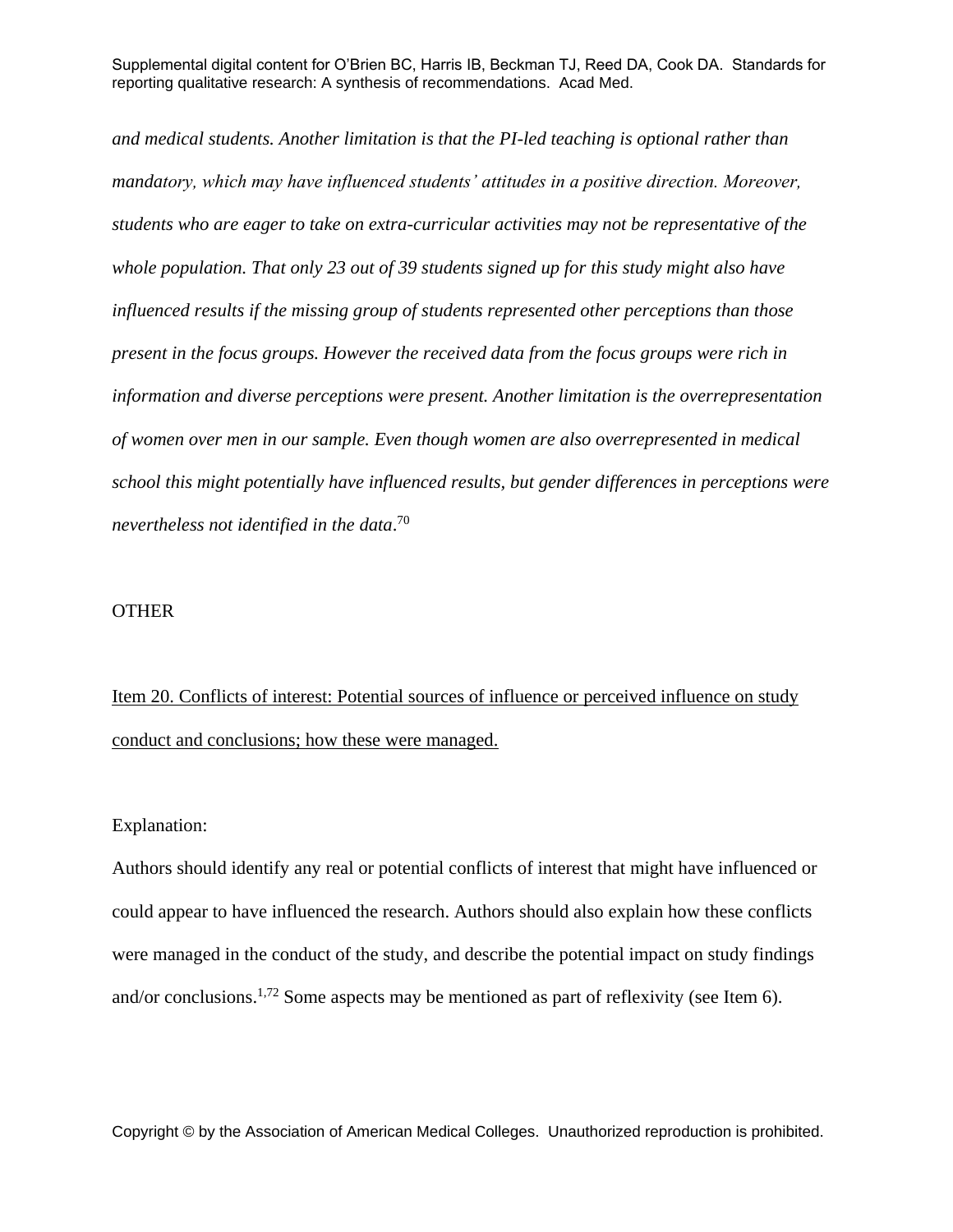## Item 21. Funding: Sources of funding and other support; role of funders in data collection,

interpretation, and reporting.

#### Explanation:

The authors should describe any sources of funding and other support for the study and the role

of funders in data collection, data analysis, and reporting if applicable. 1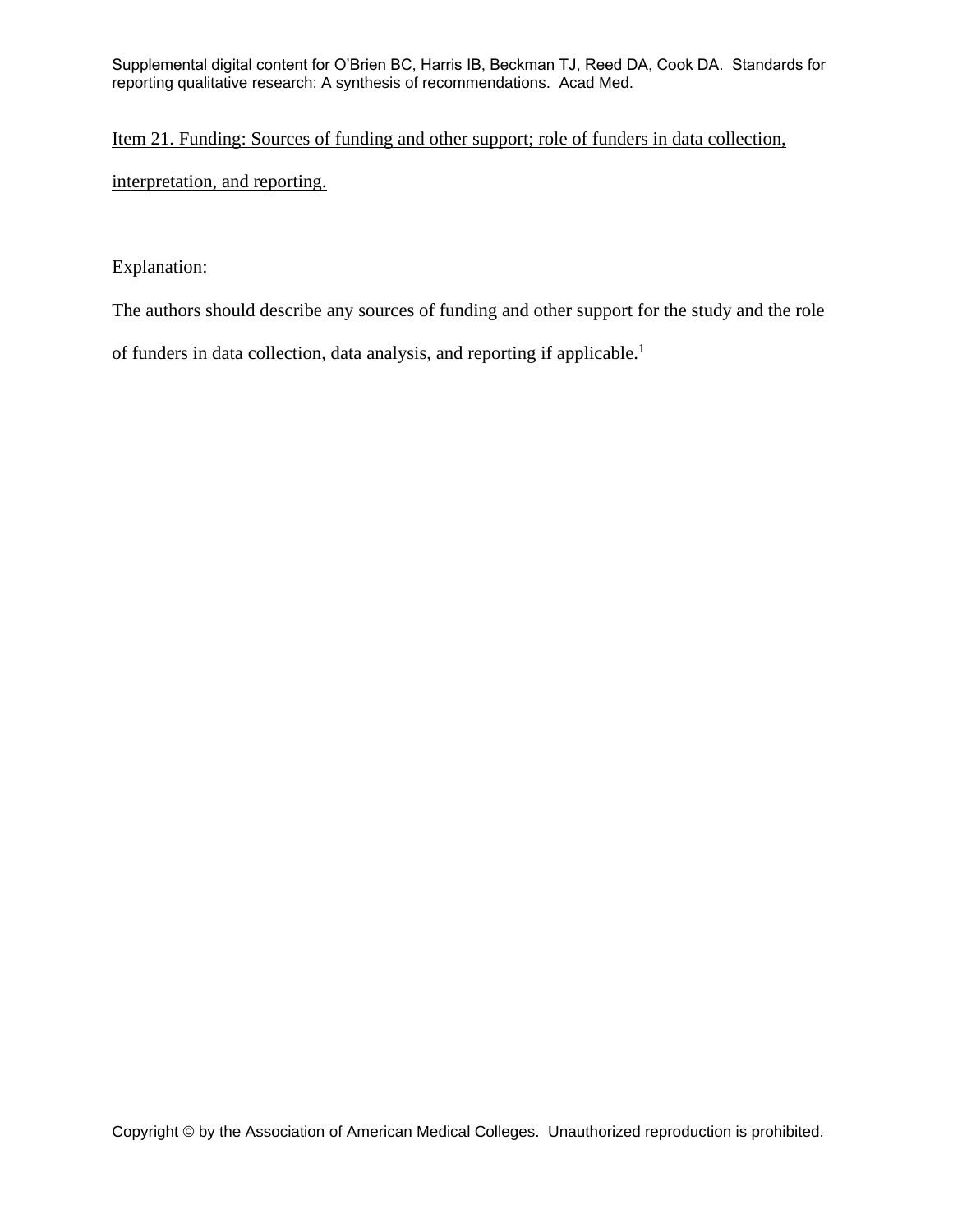#### **References**

The numbering of the references in this Appendix does not match that of the references in the report, nor are all the references here the same ones as in the report. The superscripts used in this Appendix refer to the references in this Appendix only.

- 1. Duran RP, Eisenhart MA, Erickson FD, Grant CA, Green JL, Hedges LV, et al. Standards for reporting on empirical social science research in AERA publications. Educational Researcher. 2006;35:33–40.
- 2. Bordage, G, McGaghie, WC. Title, Authors, and Abstract. Acad Med. 2001;76:945–947.
- 3. Tait GR, Hodges BD. Residents learning from a narrative experience with dying patients: A qualitative study. Adv Health Sci Educ Theory Pract. 2013;18: 727-743.
- 4. Todres M, Tsimtsiou Z, Sidhu K, Stephenson A, Jones R. Medical students' perceptions of the factors influencing their academic performance: An exploratory interview study with high-achieving and re-sitting medical students. Med Teach. 2012;34:e325–331.
- 5. Downey LH, Wheat JR, Leeper JD, Florence JA, Boulger JG, Hunsaker ML. Undergraduate rural medical education program development: Focus group consultation with the NRHA Rural Medical Educators Group. J Rural Health. 2011;27:230–238.
- 6. Rowan M, Huston P. Qualitative research articles: Information for authors and peer reviewers. Canadian Medical Association Journal. 1997;157:1442–1446.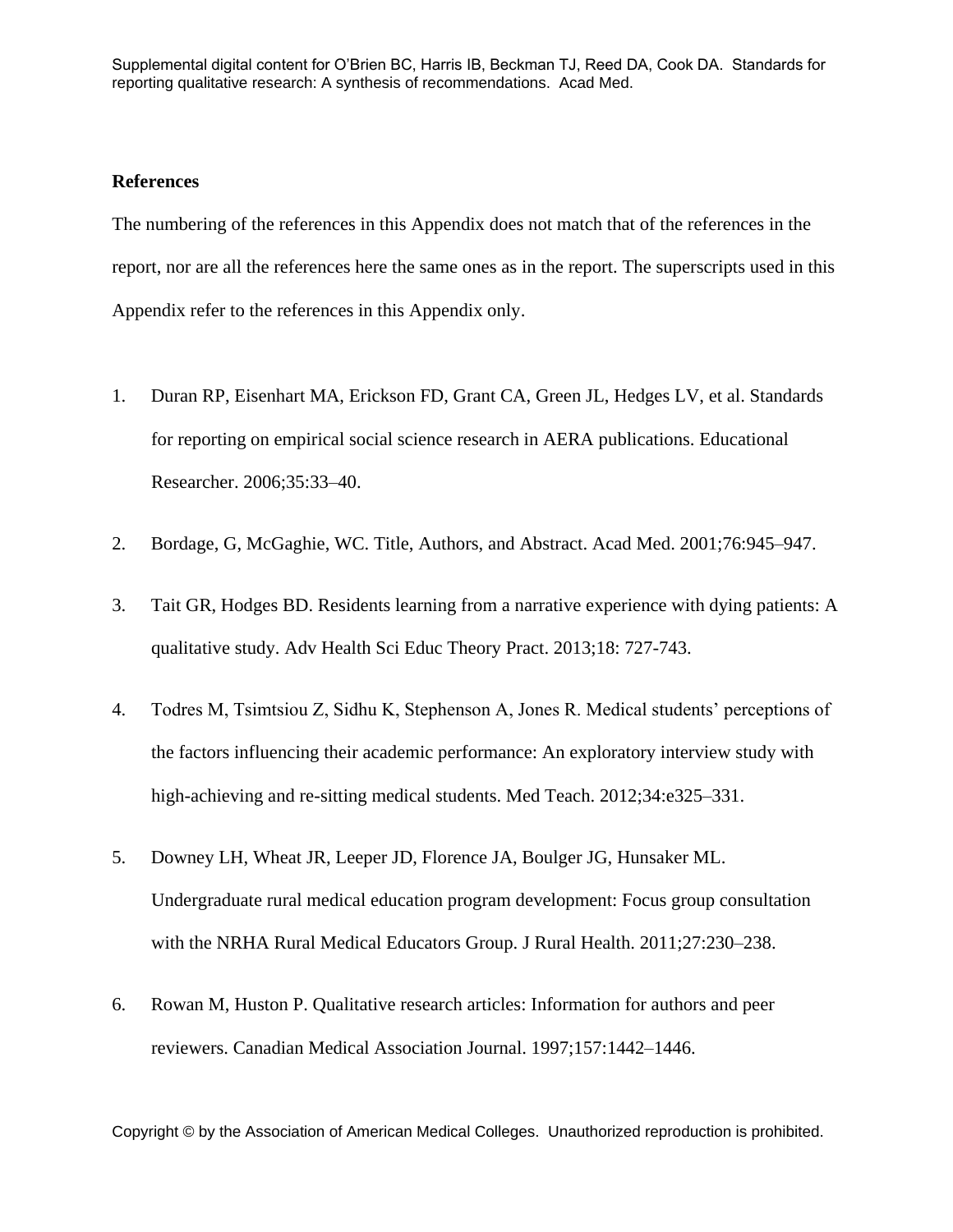- 7. Myers K, Zibrowski E, Lingard L. Engaged at the extremes: Residents' perspectives on clinical teaching assessment. Acad Med. 2012; 87: 1397-1400.
- 8. Burns N. Standards for qualitative research. Nurs Sci Q. 1989;2:44–52.
- 9. McGaghie WC, Bordage G, Shea JA. Problem statement, conceptual framework, and research question. Acad Med. 2001;76:923–924.
- 10. Côté L, Turgeon J. Appraising qualitative research articles in medicine and medical education. Med Teach. 2005;27:71–75.
- 11. Knafl, KA, Howard, MJ. Interpreting and reporting qualitative research. Research in Nursing and Health. 1984;7:17–24.
- 12. Maxwell JA. Designing a qualitative study. In: Bickman L, Bog D , eds. The SAGE Handbook of Applied Social Research Methods. 2nd ed. Sage Publications, Inc.; 2009: 214–253.
- 13. Watling C, Driessen E, van der Vleuten CPM, Vanstone M, Lingard L. Understanding responses to feedback: The potential and limitations of regulatory focus theory. Med Educ. 2012;46:593–603.
- 14. Sale JEM. How to assess rigour . . . or not in qualitative papers. J Eval Clin Pract. 2008;14:912–913.
- 15. Murdoch-Eaton D, Sargeant J. Maturational differences in undergraduate medical students' perceptions about feedback. Med Educ. 2012;46:711–721.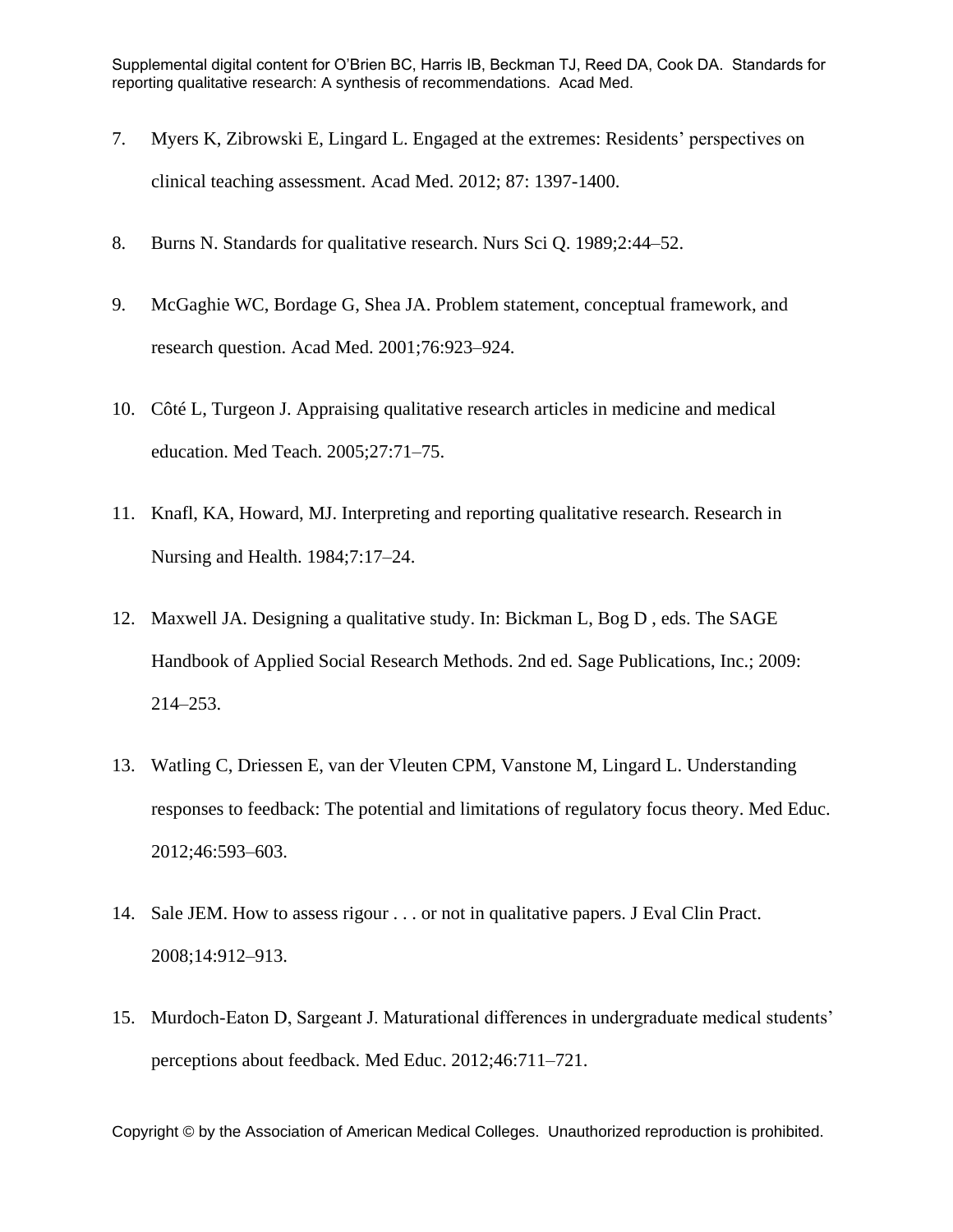- 16. Bunniss S, Kelly DR. Research paradigms in medical education research. Med Educ. 2010;44:358–366.
- 17. Lingard L, Kennedy TJ. Chapter 22: Qualitative research in medical education. In: Swanwick, Tim, ed. Understanding Medical Education: Evidence, Theory and Practice. Oxford, UK: Wiley-Blackwell; 2010:323–35.
- 18. Harris IB. Qualitative methods. In: Norman GR, van der Vleuten CPM, Newble DI, eds. International Handbook of Research in Medical Education. Dordrecht: Kluwer Academic Publishers; 2002:45–95.
- 19. Hsieh H-F, Shannon SE. Three approaches to qualitative content analysis. Qual Health Res. 2005;15:1277–1288.
- 20. Mayring, P. Qualitative content analysis. In: Flick U, von Kardoff E, Steinke I, eds. A Companion to Qualitative Research. London: SAGE; 2004: 266–269.
- 21. Thomas DR. A General inductive approach for analyzing qualitative evaluation data. Am J Eval. 2006;27:237–246.
- 22. Atkinson P, Pugsley L. Making sense of ethnography and medical education. Med Educ. 2005;39:228–234.
- 23. Emerson RM, Fretz RI, Shaw LL. Writing Ethnographic Fieldnotes, 2<sup>nd</sup> ed. Chicago: University of Chicago Press; 2011.
- Copyright © by the Association of American Medical Colleges. Unauthorized reproduction is prohibited. 24. Watling CJ, Lingard L. Grounded theory in medical education research: AMEE Guide No. 70. Med Teach. 2012;34:850–861.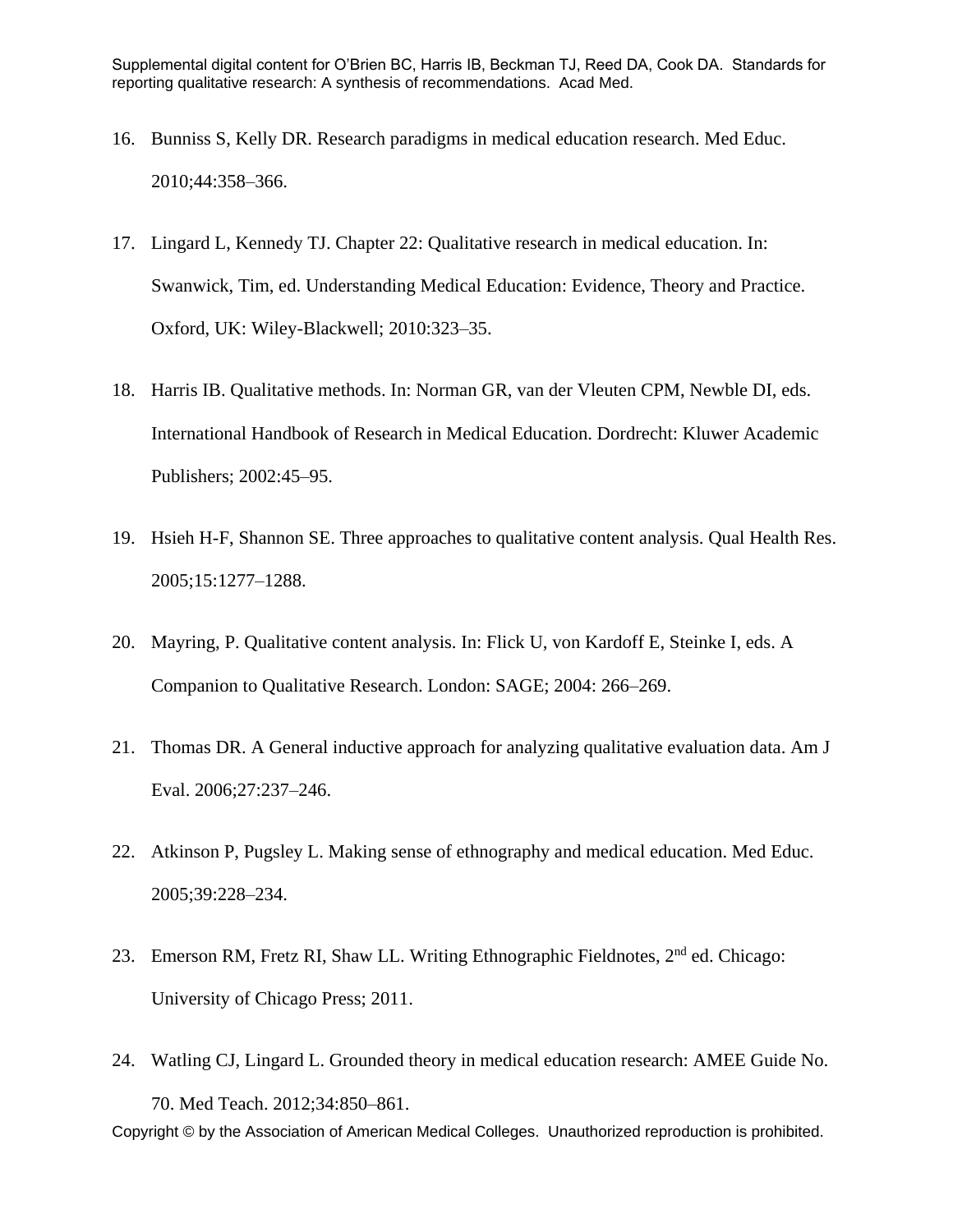- 25. Kennedy TJ, Lingard LA. Making sense of grounded theory in medical education. Med Educ. 2006;40:101–108.
- 26. Marton F. Phenomenography—Describing conceptions of the world around us. Instr Sci. 1981;10:177–200.
- 27. Stenfors-Hayes T, Hult H, Dahlgren MA. A phenomenographic approach to research in medical education. Med Educ. 2013;47:261–270.
- 28. Kitto SC, Chesters J, Grbich C. Quality in qualitative research. Med J Aust. 2008;188:243.
- 29. Fokkema J, Westerman M, Teunissen P, et al. How lead consultants approach educational change in postgraduate medical education. Med Educ. 2012;46:390–398.
- 30. Helmich E, Bolhuis S, Laan R, Dornan T, Koopmans R. Medical students' emotional development in early clinical experience: A model. Adv in Health Sci Educ Theory Pract. 2013; Aug 15. (epub ahead of print)
- 31. Malterud K. Qualitative research: Standards, challenges, and guidelines. Lancet. 2001;358:483–487.
- 32. Cohen, D, Crabtree, B. Guidelines for designing, analyzing, and reporting qualitative research. Qualitative Research Guidelines Project, Robert Wood Johnson Foundation. 2006. [http://qualres.org/HomeGuid-3868.html.](http://qualres.org/HomeGuid-3868.html) Accessed April 9, 2014.
- Copyright © by the Association of American Medical Colleges. Unauthorized reproduction is prohibited. 33. Tong A, Sainsbury P, Craig J. Consolidated criteria for reporting qualitative research (COREQ): A 32-item checklist for interviews and focus groups. Int J Qual Health Care. 2007;19:349–357.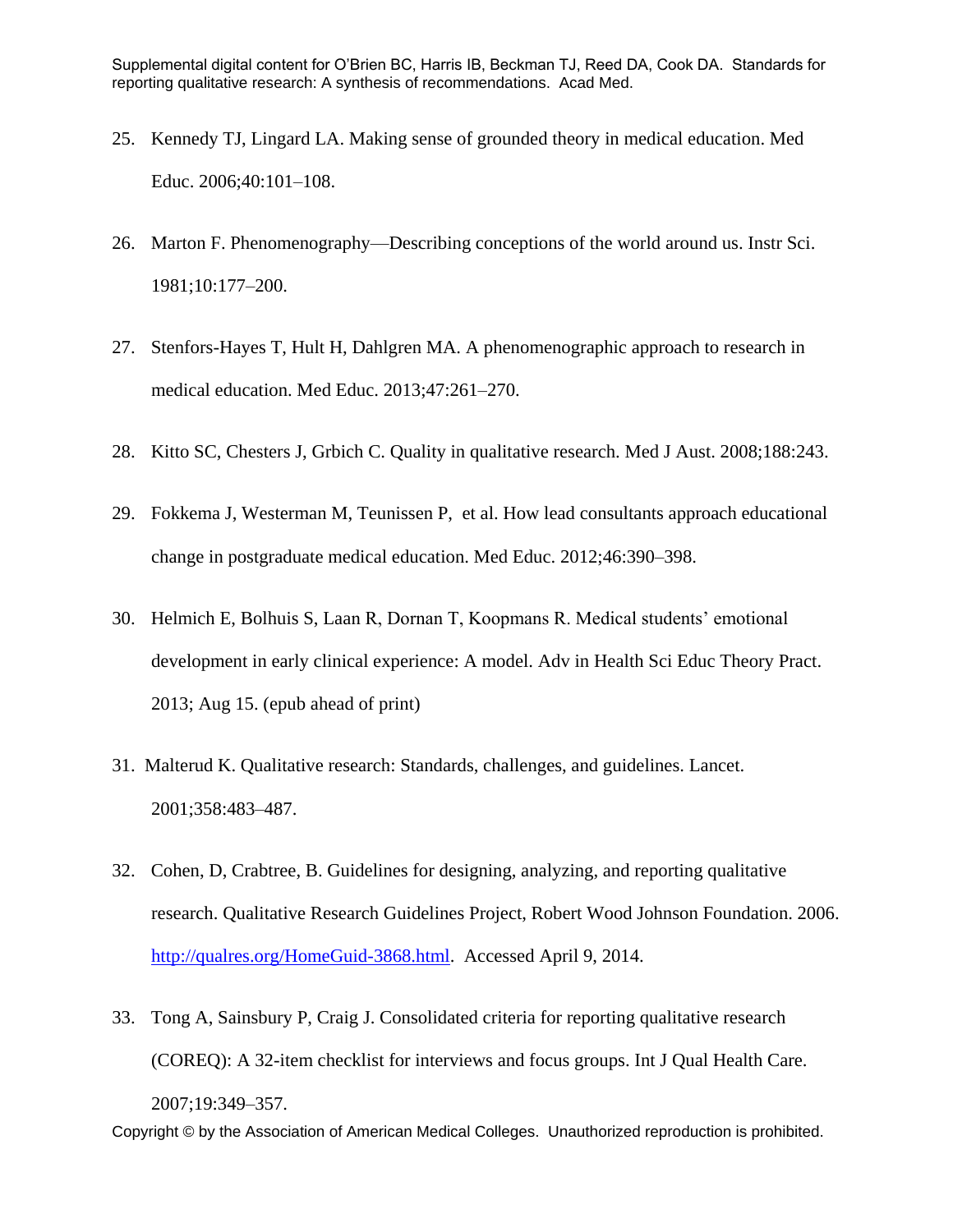- 34. Inui T, Frankel R. Evaluating the quality of qualitative research: A proposal pro tem. JGIM. 1991;6:485–486.
- 35. Popay J, Roger A, Williams G. Rationale and standards for the systematic review of qualitative literature in health services research. Qual Health Res. 1998;8:341–351.
- 36. Hill E, Vaughan S. The only girl in the room: How paradigmatic trajectories deter female students from surgical careers. Med Educ. 2013;47:547–556.
- 37. Yardley S, Brosnan C, Richardson J, Hays R. Authentic early experience in medical education: A socio-cultural analysis identifying important variables in learning interactions within workplaces. Adv in Health Sci Educ Theory Pract. 2013;18:873-891.
- 38. Frambach, JM, van der Vleuten, CPM, Durning, SJ. AM Last Page: Quality criteria in qualitative and quantitative research. Acad Med. 2013;88:552.
- 39. Giacomini M, Cook, DJ. Users' guides to the medical literature: XXIII. Qualitative research in health care A. Are the results of the study valid? JAMA. 2000;284:357–362.
- 40. Stalmeijer RE, Dolmans DHJM, Snellen-Balendong HAM, van Santen-Hoeufft M, Wolfhagen IHAP, Scherpbier AJJA. Clinical teaching based on principles of cognitive apprenticeship. Acad Med. 2013;88:861–865.
- 41. Kuper A, Lingard L, Levinson W. Critically appraising qualitative research. BMJ. 2008; 337:687–689.
- Copyright © by the Association of American Medical Colleges. Unauthorized reproduction is prohibited. 42. Dunt D, McKenzie R. Improving the quality of qualitative studies: Do reporting guidelines have a place? Family Practice. 2012;29:367–369.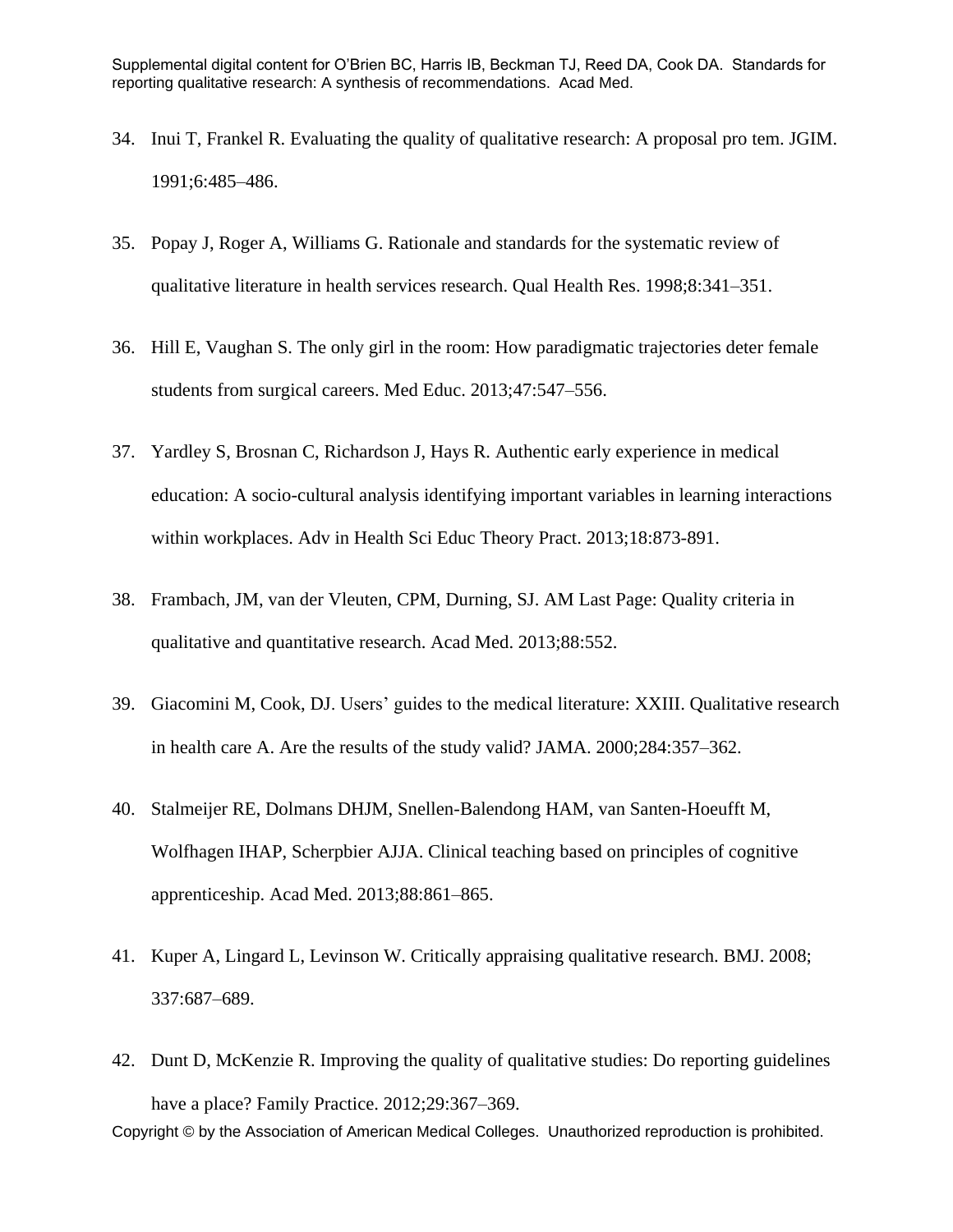- 43. Creswell JW. Research Design: Qualitative, Quantitative, and Mixed Methods Approaches. 4th ed. Thousand Oaks, California: SAGE; 2013.
- 44. Law M, Stewart D, Letts L, Pollock N, Bosch J, Westmorland M. Guidelines for the critical review of qualitative studies. McMaster University Occupational Therapy Evidence-Based Practice Research Group. 1998. http://www.usc.edu/hsc/ebnet/res/Guidelines.pdf. Accessed April 20, 2014.
- 45. Helmich E, Bolhuis S, Dornan T, Laan R, Koopmans R. Entering medical practice for the very first time: Emotional talk, meaning and identity development. Med Educ. 2012;46:1074–1086.
- 46. Gordon J, Markham P, Lipworth W, Kerridge I, Little M. The dual nature of medical enculturation in postgraduate medical training and practice. Med Educ. 2012;46:894–902.
- 47. Ginsburg S, Lingard L. "Is that normal?" Pre-clerkship students' approaches to professional dilemmas. Med Educ. 2011;45:362–671.
- 48. Attree P, Milton B. Critically appraising qualitative research for systematic reviews. Evidence & Policy. 2006;2:109–126.
- 49. Gallagher P, Carr L, Weng S-H, Fudakowski Z. Simple truths from medical students: Perspectives on the quality of clinical learning environments. Med Teach. 2012;34:e332– 337.
- 50. Kogan JR, Conforti LN, Bernabeo EC, Durning SJ, Hauer KE, Holmboe ES. Faculty staff perceptions of feedback to residents after direct observation of clinical skills. Med Educ.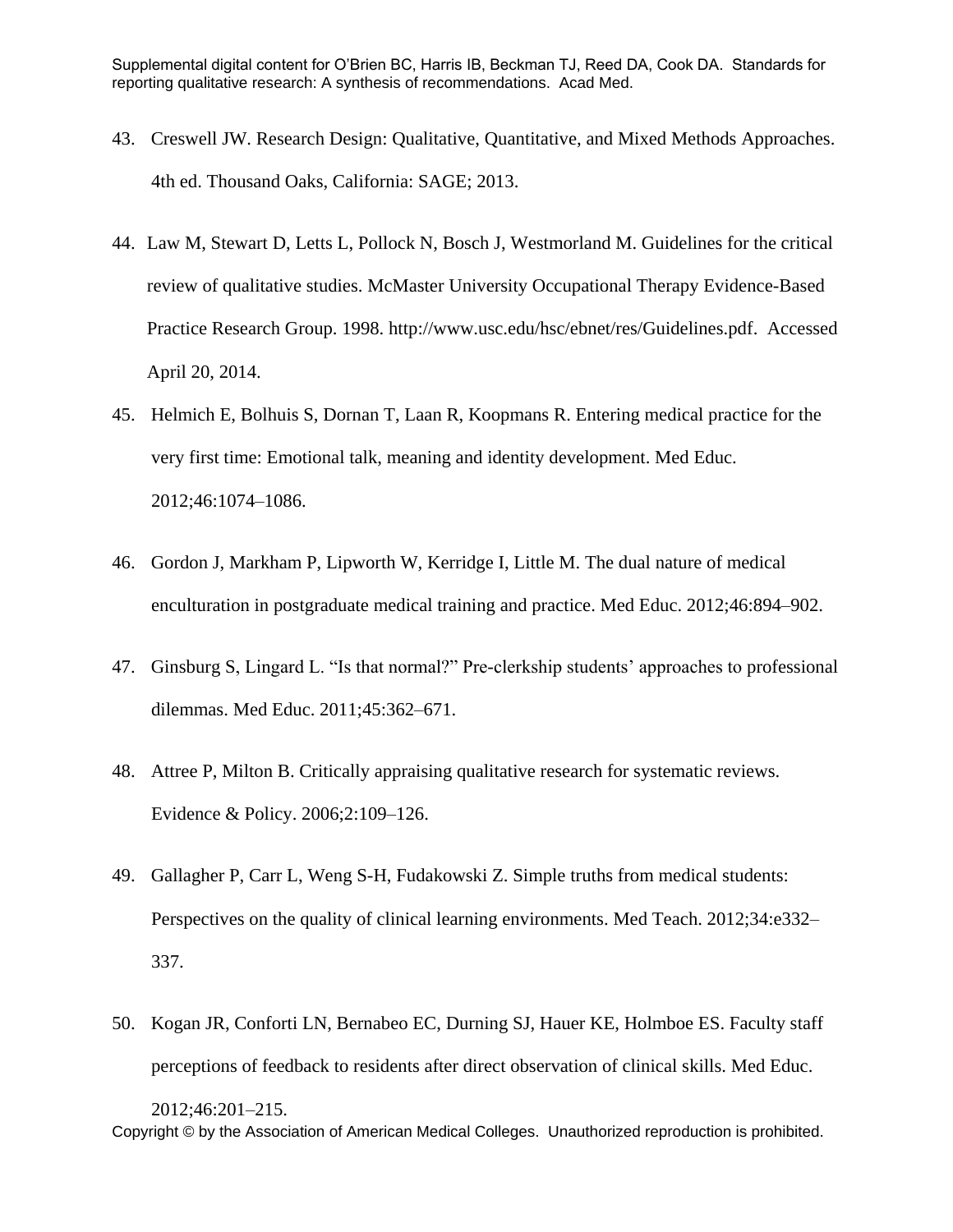- 51. Beckman HB, Wendland M, Mooney C, et al. The impact of a program in mindful communication on primary care physicians. Acad Med. 2012;87:815–819.
- 52. Frankel RM, Flanagan M, Ebright P, et al. Context, culture and (non-verbal) communication affect handover quality. BMJ Quality & Safety. 2012;21(Suppl 1):i121– i128.
- 53. Goldszmidt M, Aziz N, Lingard L. Taking a detour: positive and negative effects of supervisors' interruptions during admission case review discussions. Acad Med. 2012;87:1382–1388.
- 54. Fossey E, Harvey C, McDermott F, Davidson L. Understanding and evaluating qualitative research. Australian and New Zealand Journal of Psychiatry. 2002;36:717–732.
- 55. Patton MQ. Enhancing the quality and credibility of qualitative analysis. Health Serv Res. 1999;34(Pt 2):1189.
- 56. Bowen G. Grounded theory and sensitizing concepts. Int J Qual Methods. 2008;5:12–23.
- 57. Bulmer M. Concepts in the analysis of qualitative data. The Sociol Rev. 1979;27:651–677.
- 58. Bogdan R, Biklen SK. Qualitative research for education: An introduction to theories and methods. Boston, MA: Pearson A & B; 2007.
- 59. Ginsburg S, Bernabeo E, Ross KM, Holmboe ES. "It Depends": Results of a qualitative study investigating how practicing internists approach professional dilemmas. Acad Med. 2012;87:1685–1693.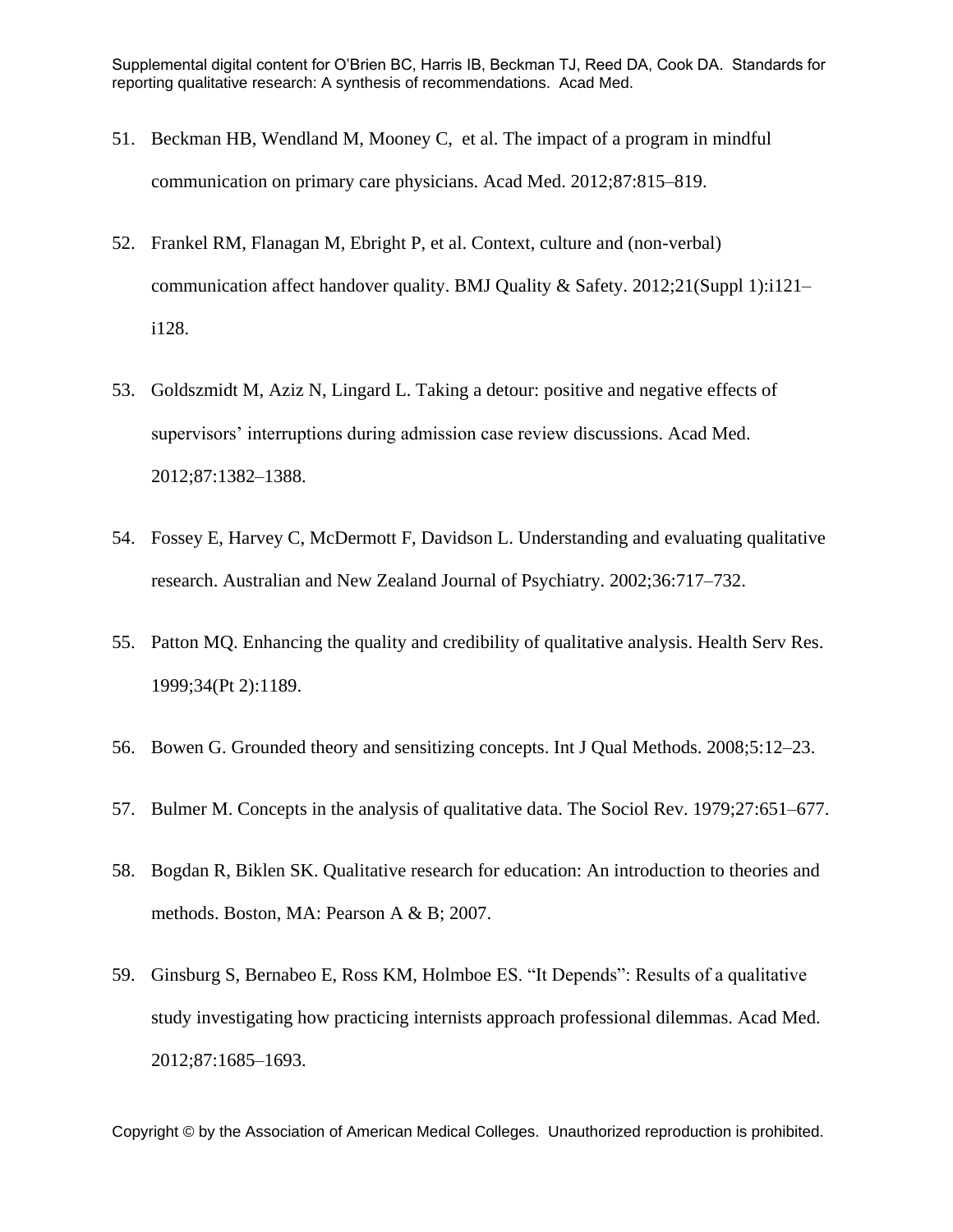- 60. Bombeke K, Symons L, Vermeire E, et al. Patient-centredness from education to practice: The "lived" impact of communication skills training. Med Teach. 2012;34:e338–348.
- 61. Denzin NK, Lincoln YS. Introduction: The discipline and practice of qualitative research. In: The Sage Handbook of Qualitative Research. 3rd ed. Thousand Oaks, California: Sage Publications, Inc.; 2005:1–32.
- 62. Sandelowski M, Barroso J. Writing the proposal for a qualitative research methodology project. Qual Health Res. 2003;13:781–820.
- 63. Meyrick J. What is good qualitative research? A first step towards a comprehensive approach to judging rigour/quality. Journal of Health Psychology. 2006;11:799–808.
- 64. Varpio L, Bell R, Hollingworth G, et al. Is transferring an educational innovation actually a process of transformation? Adv Health Sci Educ Theory Pract. 2012;17:357–367.
- 65. Maxwell JA. Using numbers in qualitative research. Qualitative Inquiry. 2010;16:475–482.
- 66. Giacomini, MK, Cook, DJ. Users' guides to the medical literature: XXIII. Qualitative research in health care B. What are the results and how do they help me care for my patients? JAMA. 2000;284:478–482.
- 67. Lofland J, Lofland LH. Analyzing social settings: A guide to qualitative observation and analysis. Belmont, CA: Wadsworth Publishing Co; 1995.
- 68. Blaxter M. Criteria for the evaluation of qualitative research. Medical Sociology News. 1996;22:34–37.